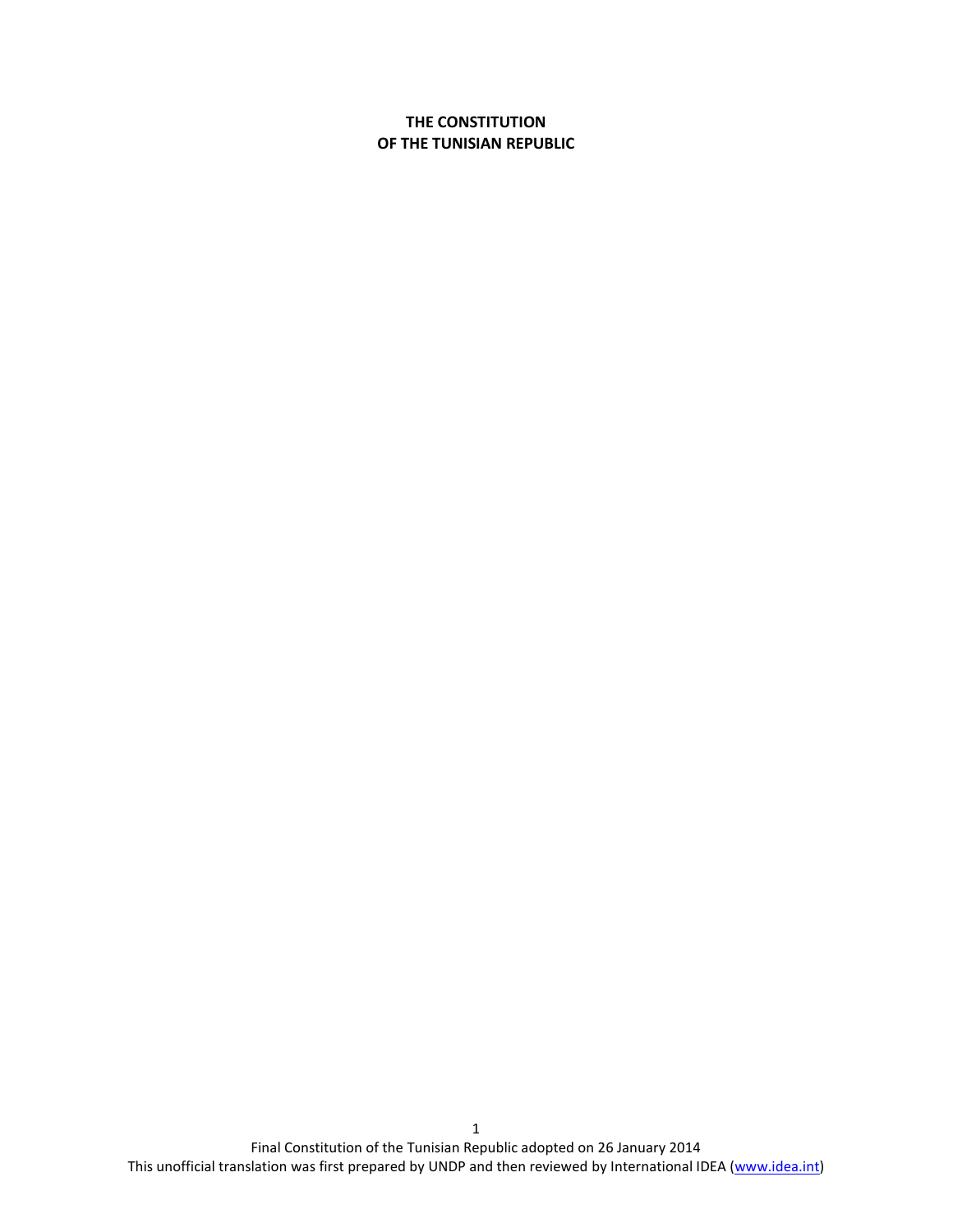## **TABLE OF CONTENTS**

| Article 1  |                                                                               |  |
|------------|-------------------------------------------------------------------------------|--|
| Article 2  |                                                                               |  |
| Article 3  |                                                                               |  |
| Article 4  |                                                                               |  |
| Article 5  |                                                                               |  |
| Article 6  | Freedom of belief, conscience and religious practice, neutrality of mosques 7 |  |
| Article 7  |                                                                               |  |
| Article 8  |                                                                               |  |
| Article 9  |                                                                               |  |
| Article 10 |                                                                               |  |
| Article 11 |                                                                               |  |
| Article 12 |                                                                               |  |
| Article 13 |                                                                               |  |
| Article 14 |                                                                               |  |
| Article 15 |                                                                               |  |
| Article 16 |                                                                               |  |
| Article 17 |                                                                               |  |
| Article 18 |                                                                               |  |
| Article 19 |                                                                               |  |
| Article 20 |                                                                               |  |
|            |                                                                               |  |
| Article 21 |                                                                               |  |
| Article 22 |                                                                               |  |
| Article 23 |                                                                               |  |
| Article 24 |                                                                               |  |
| Article 25 |                                                                               |  |
| Article 26 |                                                                               |  |
| Article 27 |                                                                               |  |
| Article 28 |                                                                               |  |
| Article 29 |                                                                               |  |
| Article 30 |                                                                               |  |
| Article 31 |                                                                               |  |
| Article 32 |                                                                               |  |
| Article 33 |                                                                               |  |
| Article 34 |                                                                               |  |
| Article 35 | Right to establish political parties, unions and associations 13              |  |
| Article 36 |                                                                               |  |
| Article 37 |                                                                               |  |
| Article 38 |                                                                               |  |
| Article 39 |                                                                               |  |
| Article 40 |                                                                               |  |
| Article 41 |                                                                               |  |

Final Constitution of the Tunisian Republic adopted on 26 January 2014<br>This unofficial translation was first prepared by UNDP and then reviewed by International IDEA (www.idea.int)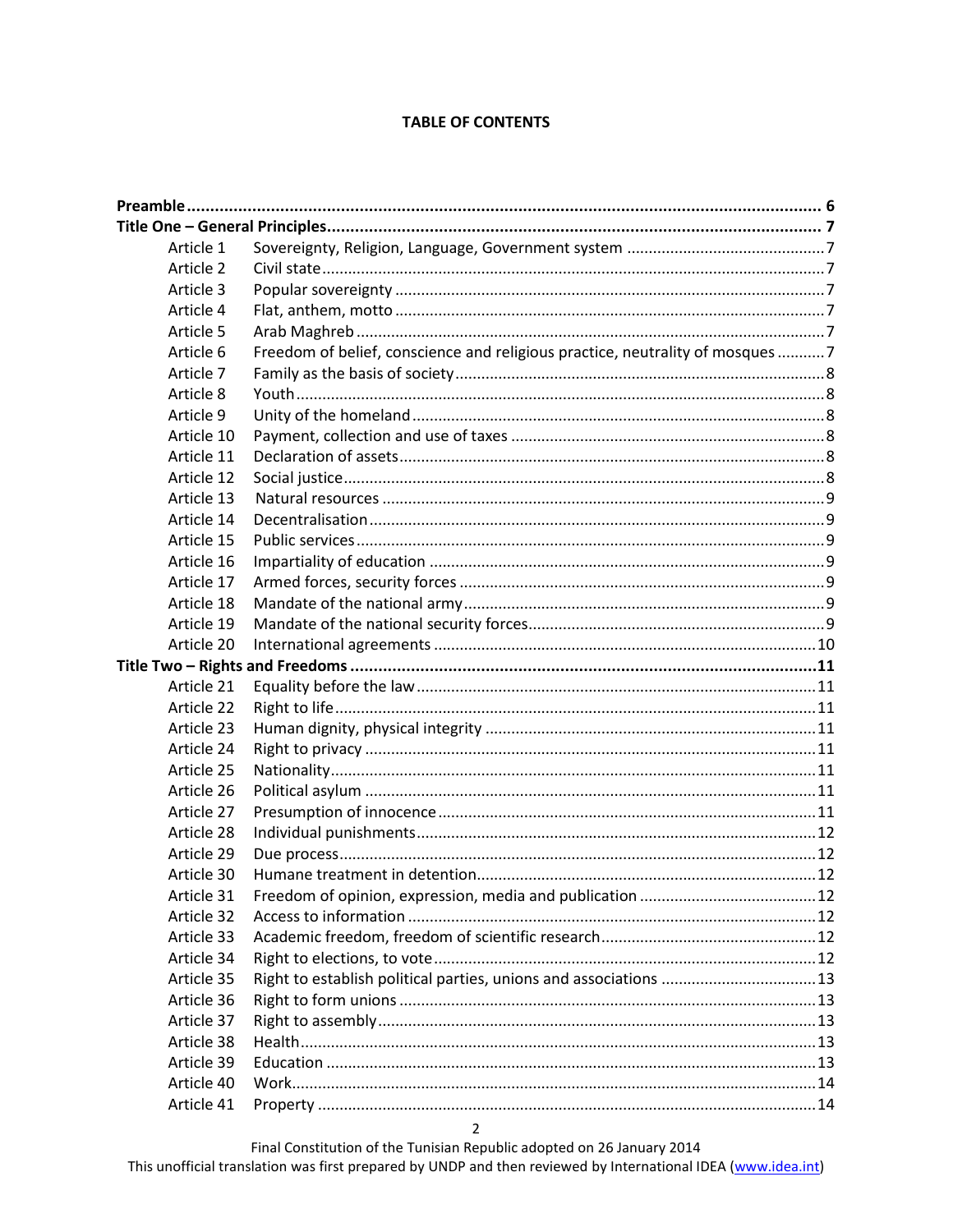| Article 42 |                                                                                  |  |
|------------|----------------------------------------------------------------------------------|--|
| Article 43 |                                                                                  |  |
| Article 44 |                                                                                  |  |
| Article 45 |                                                                                  |  |
| Article 46 |                                                                                  |  |
| Article 47 |                                                                                  |  |
| Article 48 |                                                                                  |  |
| Article 49 |                                                                                  |  |
|            |                                                                                  |  |
| Article 50 |                                                                                  |  |
| Article 51 |                                                                                  |  |
| Article 52 |                                                                                  |  |
| Article 53 |                                                                                  |  |
| Article 54 |                                                                                  |  |
| Article 55 |                                                                                  |  |
| Article 56 |                                                                                  |  |
| Article 57 |                                                                                  |  |
| Article 58 |                                                                                  |  |
| Article 59 | Election of speaker, standing and special committees, investigation committees17 |  |
| Article 60 |                                                                                  |  |
| Article 61 |                                                                                  |  |
| Article 62 |                                                                                  |  |
| Article 63 |                                                                                  |  |
| Article 64 |                                                                                  |  |
| Article 65 |                                                                                  |  |
| Article 66 |                                                                                  |  |
| Article 67 |                                                                                  |  |
| Article 68 |                                                                                  |  |
| Article 69 |                                                                                  |  |
| Article 70 |                                                                                  |  |
|            |                                                                                  |  |
| Article 71 |                                                                                  |  |
|            |                                                                                  |  |
|            |                                                                                  |  |
| Article 73 |                                                                                  |  |
| Article 74 |                                                                                  |  |
| Article 75 |                                                                                  |  |
| Article 76 |                                                                                  |  |
| Article 77 |                                                                                  |  |
| Article 78 |                                                                                  |  |
| Article 79 |                                                                                  |  |
| Article 80 |                                                                                  |  |
| Article 81 |                                                                                  |  |
| Article 82 |                                                                                  |  |
| Article 83 |                                                                                  |  |
| Article 84 |                                                                                  |  |
| Article 85 |                                                                                  |  |
| Article 86 |                                                                                  |  |

Final Constitution of the Tunisian Republic adopted on 26 January 2014<br>This unofficial translation was first prepared by UNDP and then reviewed by International IDEA (www.idea.int)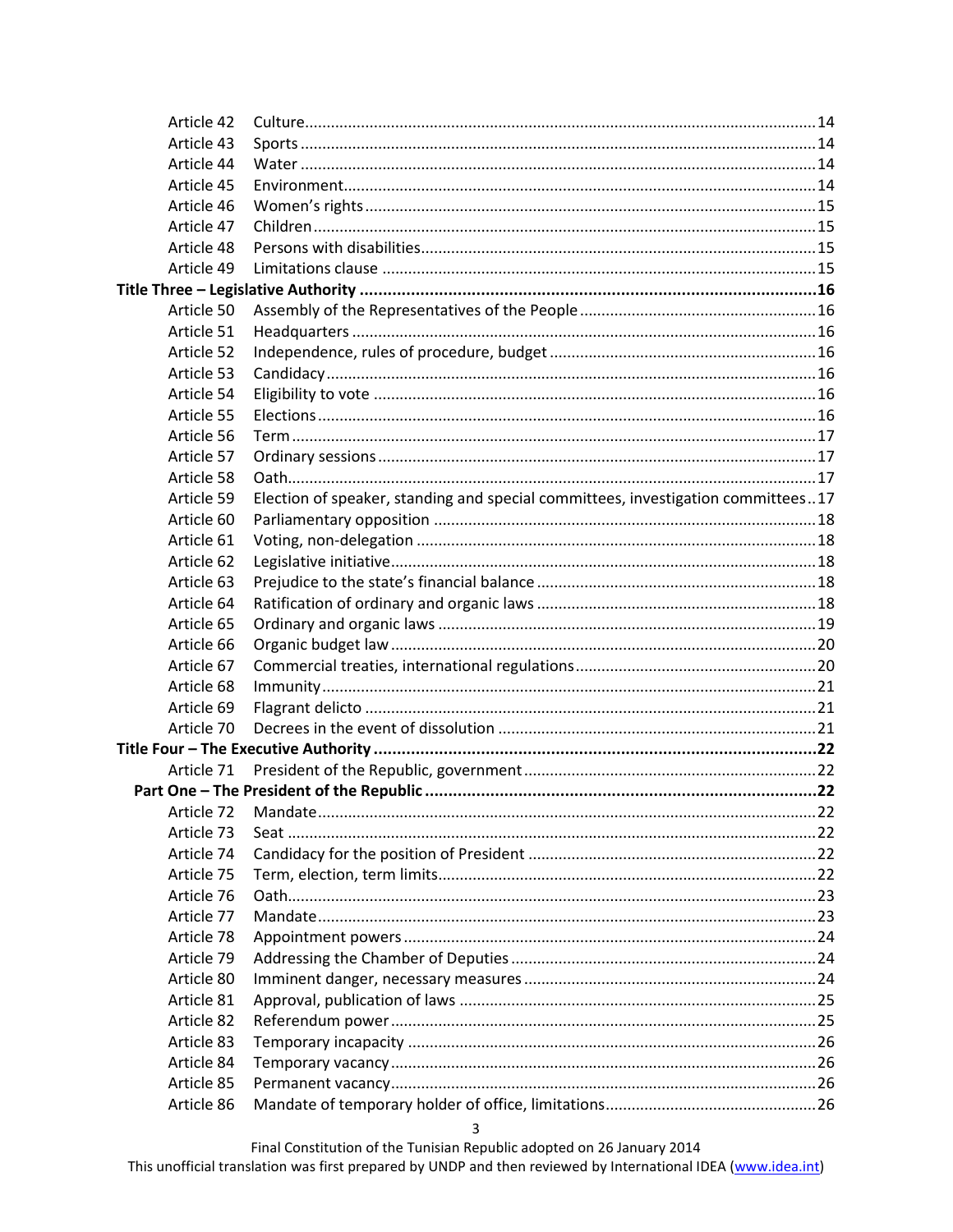| Article 87  |                                                                                         |  |
|-------------|-----------------------------------------------------------------------------------------|--|
| Article 88  |                                                                                         |  |
|             |                                                                                         |  |
| Article 89  |                                                                                         |  |
| Article 90  |                                                                                         |  |
| Article 91  |                                                                                         |  |
| Article 92  |                                                                                         |  |
| Article 93  |                                                                                         |  |
| Article 94  |                                                                                         |  |
| Article 95  |                                                                                         |  |
| Article 96  |                                                                                         |  |
| Article 97  |                                                                                         |  |
| Article 98  |                                                                                         |  |
| Article 99  |                                                                                         |  |
| Article 100 |                                                                                         |  |
| Article 101 | Disputes relating to the powers of the president, prime minister 31                     |  |
|             |                                                                                         |  |
| Article 102 |                                                                                         |  |
| Article 103 |                                                                                         |  |
| Article 104 |                                                                                         |  |
| Article 105 |                                                                                         |  |
|             | Part One - The Judiciary: The Justice System, Administrative and Financial Judiciary 32 |  |
| Article 106 |                                                                                         |  |
| Article 107 |                                                                                         |  |
| Article 108 | Right to fair trial, right to litigation, right to defence, public court sessions  33   |  |
| Article 109 |                                                                                         |  |
| Article 110 |                                                                                         |  |
| Article 111 |                                                                                         |  |
|             |                                                                                         |  |
| Article 112 |                                                                                         |  |
| Article 113 |                                                                                         |  |
| Article 114 |                                                                                         |  |
|             |                                                                                         |  |
|             |                                                                                         |  |
|             |                                                                                         |  |
| Article 116 |                                                                                         |  |
|             |                                                                                         |  |
| Article 117 |                                                                                         |  |
|             |                                                                                         |  |
| Article 118 |                                                                                         |  |
| Article 119 |                                                                                         |  |
| Article 120 |                                                                                         |  |
| Article 121 |                                                                                         |  |
| Article 122 |                                                                                         |  |
| Article 123 |                                                                                         |  |
| Article 124 |                                                                                         |  |
|             |                                                                                         |  |
| Article 125 |                                                                                         |  |

Final Constitution of the Tunisian Republic adopted on 26 January 2014

This unofficial translation was first prepared by UNDP and then reviewed by International IDEA (www.idea.int)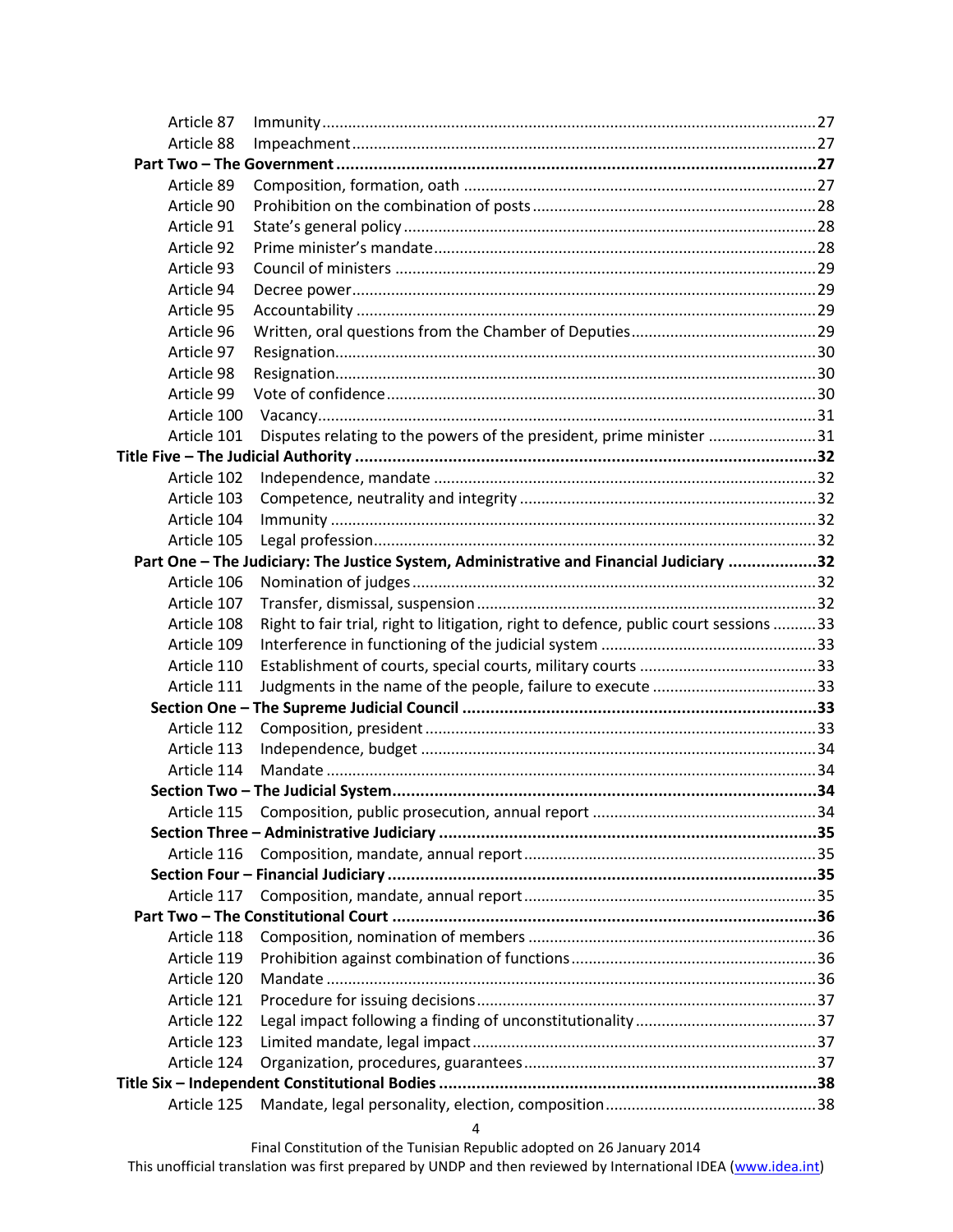| Article 126 |                                                                                            |  |
|-------------|--------------------------------------------------------------------------------------------|--|
|             |                                                                                            |  |
|             |                                                                                            |  |
|             |                                                                                            |  |
| Article 128 |                                                                                            |  |
|             | Part Four - Commission for Sustainable Development and the Rights of Future Generations 39 |  |
| Article 129 |                                                                                            |  |
|             |                                                                                            |  |
| Article 130 |                                                                                            |  |
|             |                                                                                            |  |
| Article 131 |                                                                                            |  |
| Article 132 |                                                                                            |  |
| Article 133 |                                                                                            |  |
| Article 134 |                                                                                            |  |
| Article 135 |                                                                                            |  |
| Article 136 |                                                                                            |  |
| Article 137 |                                                                                            |  |
| Article 138 |                                                                                            |  |
| Article 139 |                                                                                            |  |
| Article 140 |                                                                                            |  |
| Article 141 |                                                                                            |  |
| Article 142 |                                                                                            |  |
|             |                                                                                            |  |
| Article 143 |                                                                                            |  |
| Article 144 |                                                                                            |  |
|             |                                                                                            |  |
| Article 145 |                                                                                            |  |
| Article 146 |                                                                                            |  |
| Article 147 |                                                                                            |  |
|             |                                                                                            |  |
| Article 148 |                                                                                            |  |
| Article 149 |                                                                                            |  |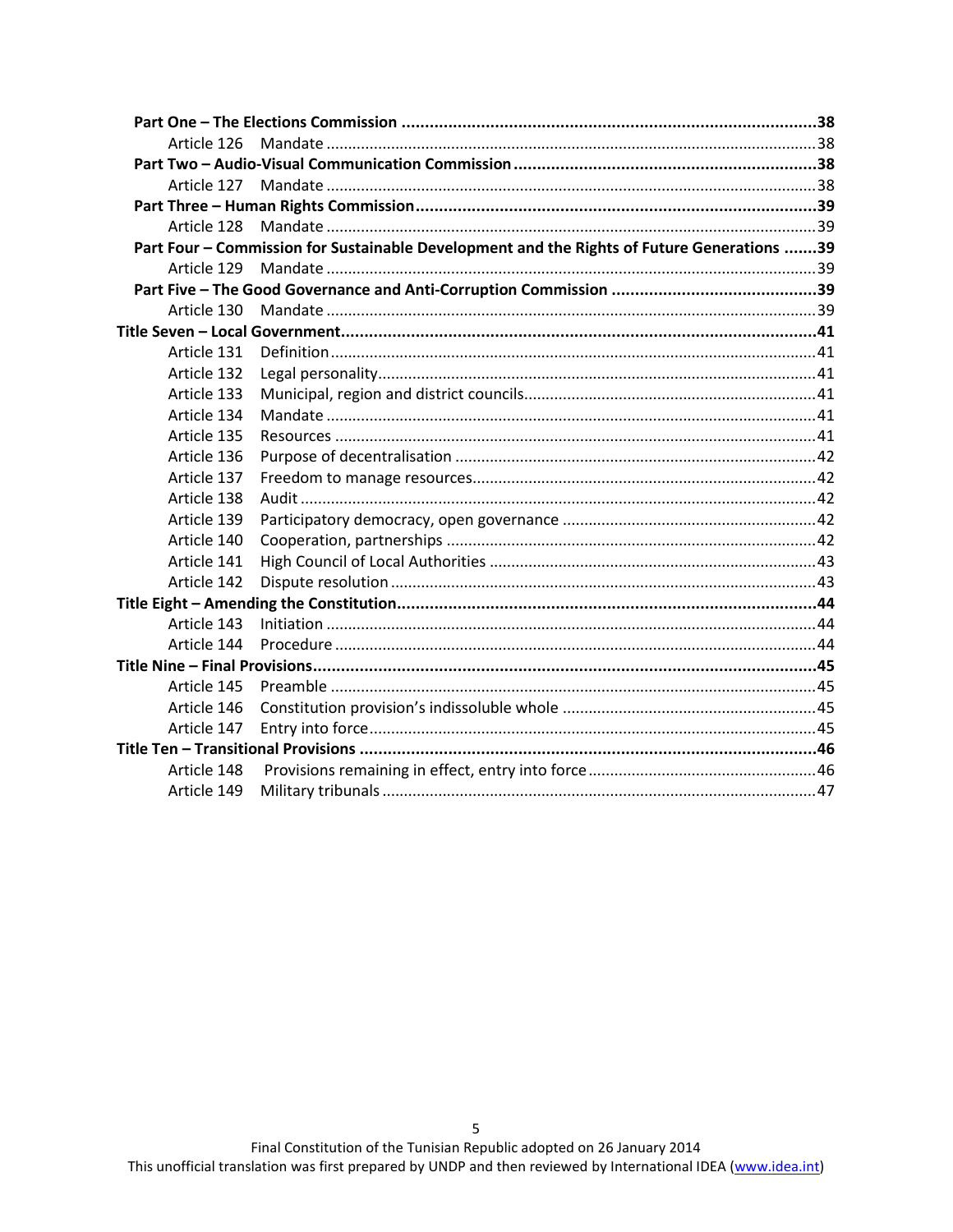# <span id="page-5-0"></span>**Preamble**

We, the representatives of the Tunisian people, members of the National Constituent Assembly,

Taking pride in the struggle of our people to gain independence and build the state, to free ourselves from tyranny, to affirm our free will and to achieve the objectives of the revolution for freedom and dignity, the revolution of December 17, 2010 through January 14, 2011, with loyalty to the blood of our virtuous martyrs, to the sacrifices of Tunisian men and women over the course of generations, and breaking with injustice, inequity, and corruption.

Expressing our people's commitment to the teachings of Islam, to their spirit of openness and tolerance, to human values and the highest principles of universal human rights, inspired by the heritage of our civilization, accumulated over the travails of our history, from our enlightened reformist movements that are based on the foundations of our Islamic-Arab identity and on the gains of human civilization, and adhering to the national gains achieved by our people;

With a view to building a participatory, democratic, republican system, in the framework of a civil state founded on the law and on the sovereignty of the people, exercised through the peaceful alternation of power through free elections. A political system founded on the principle of the separation and balance of powers, which guarantees the freedom of association in conformity with the principles of pluralism, an impartial administration, and good governance, which are the foundations of political competition, a system that guarantees respect for human rights and freedoms, independence of the judiciary, equality of rights and duties between all citizens, male and female, and equality between all regions;

Based on the elevated status of humankind and desirous of consolidating our cultural and civilizational affiliation to the Arab and Muslim nation, building on our national unity that is based on citizenship, fraternity, solidarity, and social justice, committed to strengthening Maghreb unity as a step towards achieving Arab unity, towards complementarity with the Muslim and African peoples, and towards cooperation with all the peoples of the world, desirous of supporting all victims of injustice, wherever they are, defending the peoples' right to determine their own destiny, to supporting all just liberation movements, at the forefront of which is the movement for the liberation of Palestine; and opposing all forms of colonization and of racism;

Being aware of the necessity of contributing to the preservation of a healthy environment that guarantees the sustainability of our natural resources and bequeathing a secure life to future generations, realizing the will of the people to be the makers of their own history, believing in science, work, and creativity as noble human values, seeking always to be pioneers, aspiring to contribute to the development of civilization, on the basis of the independence of national decision- making, world peace, and human solidarity;

We, in the name of the Tunisian people, with the help of God, draft this Constitution.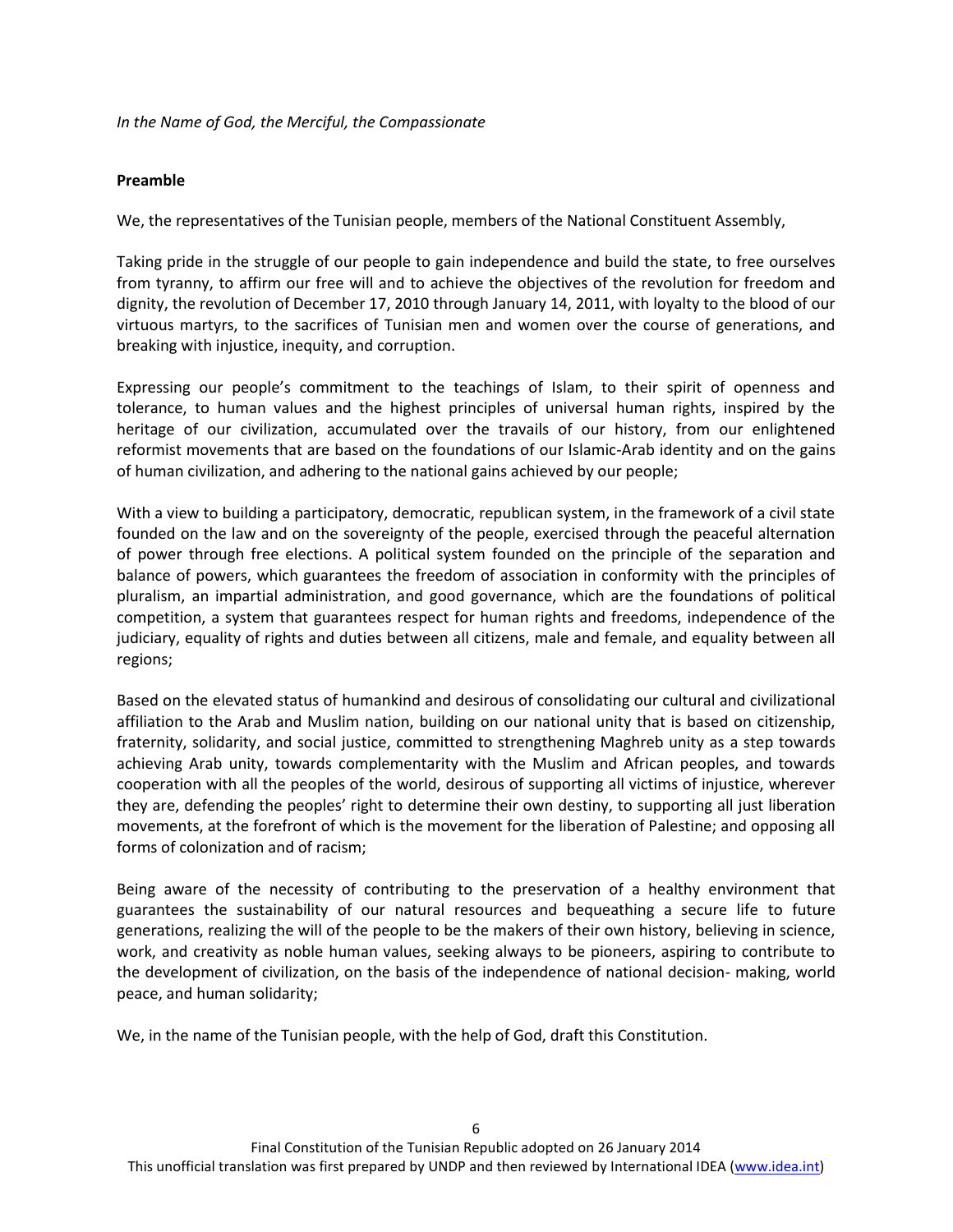## <span id="page-6-0"></span>**Title One – General Principles**

### <span id="page-6-1"></span>**Article 1 Sovereignty, Religion, Language, Government system**

Tunisia is a free, independent, sovereign state; its religion is Islam, its language Arabic, and its system is republican.

This article might not be amended.

### <span id="page-6-2"></span>**Article 2 Civil state**

Tunisia is a civil state based on citizenship, the will of the people, and the supremacy of law.

This article might not be amended.

### <span id="page-6-3"></span>**Article 3 Popular sovereignty**

The people are sovereign and the source of authority, which is exercised through the peoples' representatives and by referendum.

### <span id="page-6-4"></span>**Article 4 Flat, anthem, motto**

The flag of the Tunisian Republic is red and bears in its midst a white circle in which is inscribed a fivepointed star surrounded by a red crescent, as provided for by law.

The national anthem of the Tunisian Republic is "*Humat Al-Hima*" (Defenders of the Homeland), in accordance with the law.

The motto of the Tunisian Republic of is: freedom, dignity, justice, and order.

### <span id="page-6-5"></span>**Article 5 Arab Maghreb**

The Republic of Tunisia is part of the Arab Maghreb and works towards achieving its unity and takes all measures to ensure its realization.

### <span id="page-6-6"></span>**Article 6 Freedom of belief, conscience and religious practice, neutrality of mosques**

The state is the guardian of religion. It guarantees freedom of conscience and belief, the free exercise of religious practices and the neutrality of mosques and places of worship from all partisan instrumentalisation.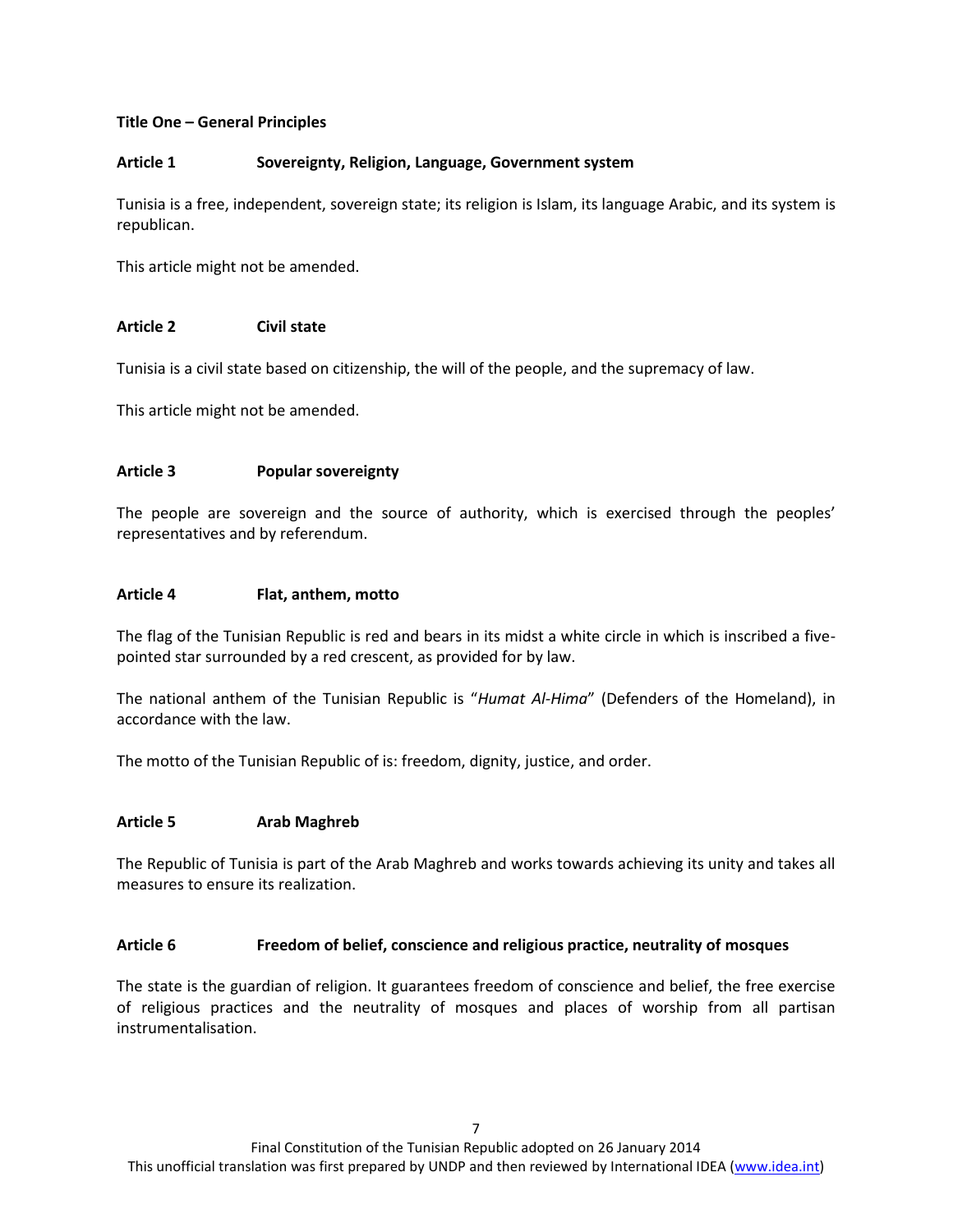The state undertakes to disseminate the values of moderation and tolerance and the protection of the sacred, and the prohibition of all violations thereof. It undertakes equally to prohibit and fight against calls for Takfir and the incitement of violence and hatred.

# <span id="page-7-0"></span>**Article 7 Family as the basis of society**

The family is the nucleus of society and the state shall protect it.

# <span id="page-7-1"></span>**Article 8 Youth**

Youth are an active force in building the nation.

The state seeks to provide the necessary conditions for developing the capacities of youth and realizing their potential, supports them to assume responsibility, and strives to extend and generalize their participation in social, economic, cultural and political development.

# <span id="page-7-2"></span>**Article 9 Unity of the homeland**

Protecting the unity and integrity of the homeland is a sacred duty for all citizens. National service is a duty according to the regulations and conditions established by the law.

## <span id="page-7-3"></span>**Article 10 Payment, collection and use of taxes**

Paying taxes and contributing towards public expenditure are obligations, through a fair and equitable system. The state shall put in place the necessary mechanisms for the collection of taxes, and to combat tax evasion and fraud.

The state shall ensure the proper use of public funds and take the necessary measures to spend it according to the priorities of the national economy, and prevents corruption and all that can threaten national resources and sovereignty.

# <span id="page-7-4"></span>**Article 11 Declaration of assets**

All those who assume the roles of President of the Republic, Head of Government, member of the Council of Ministers, or member of the Assembly of the Representatives of the People, or member of any of the independent constitutional bodies or any senior public position, must declare their assets according to the provisions of the law.

## <span id="page-7-5"></span>**Article 12 Social justice**

The state shall seek to achieve social justice, sustainable development and balance between regions based on development indicators and the principle of positive discrimination.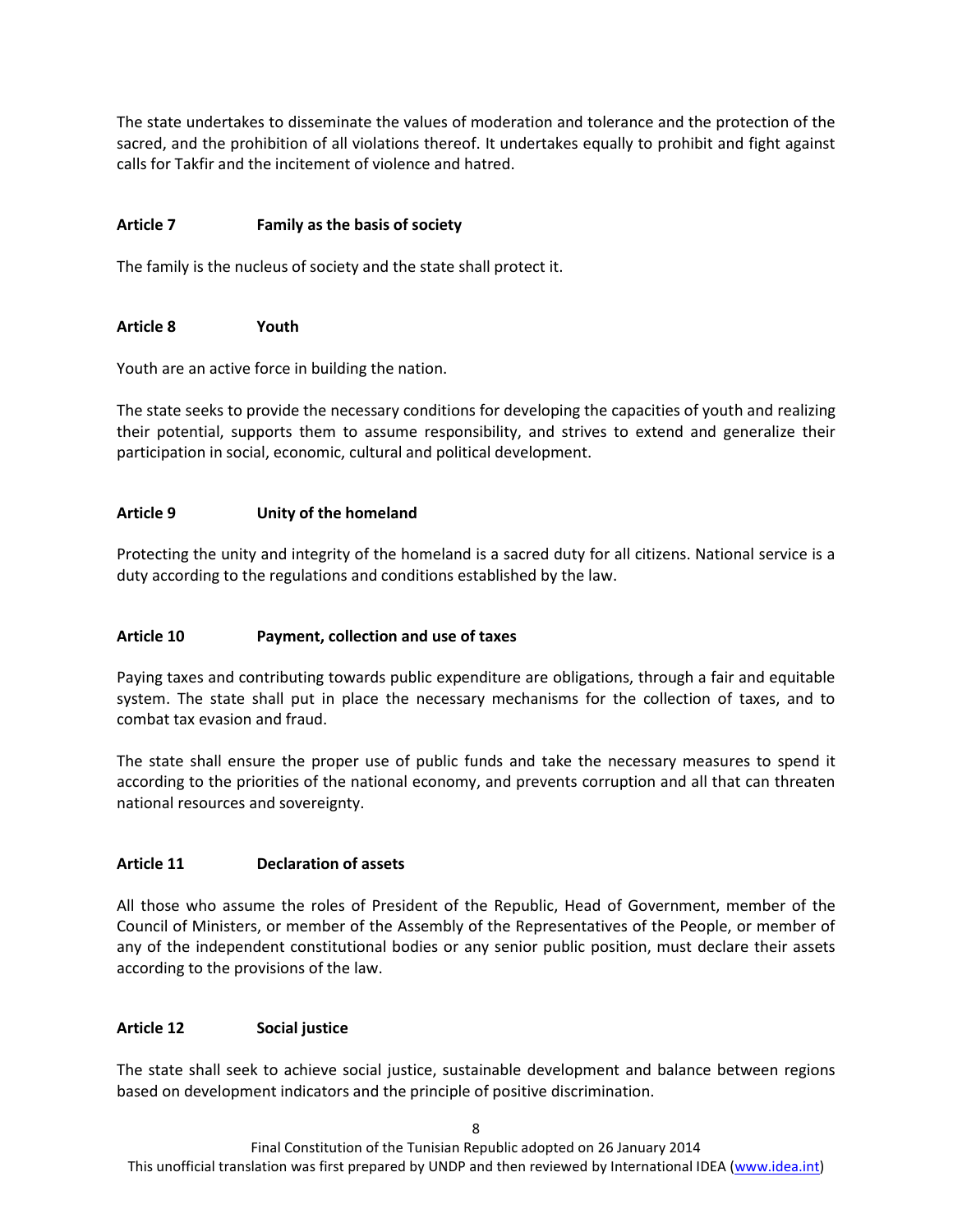The state shall seek to exploit natural resources in the most efficient way.

# <span id="page-8-0"></span>**Article 13 Natural resources**

Natural resources belong to the people of Tunisia. The state exercises sovereignty over them in the name of the people. Investment contracts related to these resources shall be presented to the competent committee in the Assembly of the Representatives of the People. The agreements concluded shall be submitted to the Assembly for approval.

# <span id="page-8-1"></span>**Article 14 Decentralisation**

The state commits to strengthen decentralization and to apply it throughout the country, within the framework of the unity of the state.

# <span id="page-8-2"></span>**Article 15 Public services**

Public administration is at the service of the citizens and the common good. It is organized and operates in accordance with the principles of impartiality, equality and the continuity of public services, and in conformity with the rules of transparency, integrity, efficiency and accountability.

## <span id="page-8-3"></span>**Article 16 Impartiality of education**

The state guarantees the impartiality of educational institutions from all partisan instrumentalization.

## <span id="page-8-4"></span>**Article 17 Armed forces, security forces**

Only the state may establish armed forces and internal security forces, in conformity with the law and in the service of the public interest.

## <span id="page-8-5"></span>**Article 18 Mandate of the national army**

The national army is a republican army. It is an armed military force based on discipline that is composed and structurally organized in accordance with the law and charged with responsibility to defend the nation, its independence and its territorial integrity. It is required to remain completely impartial. The national army supports the civil authorities in accordance with the provisions set out in law.

## <span id="page-8-6"></span>**Article 19 Mandate of the national security forces**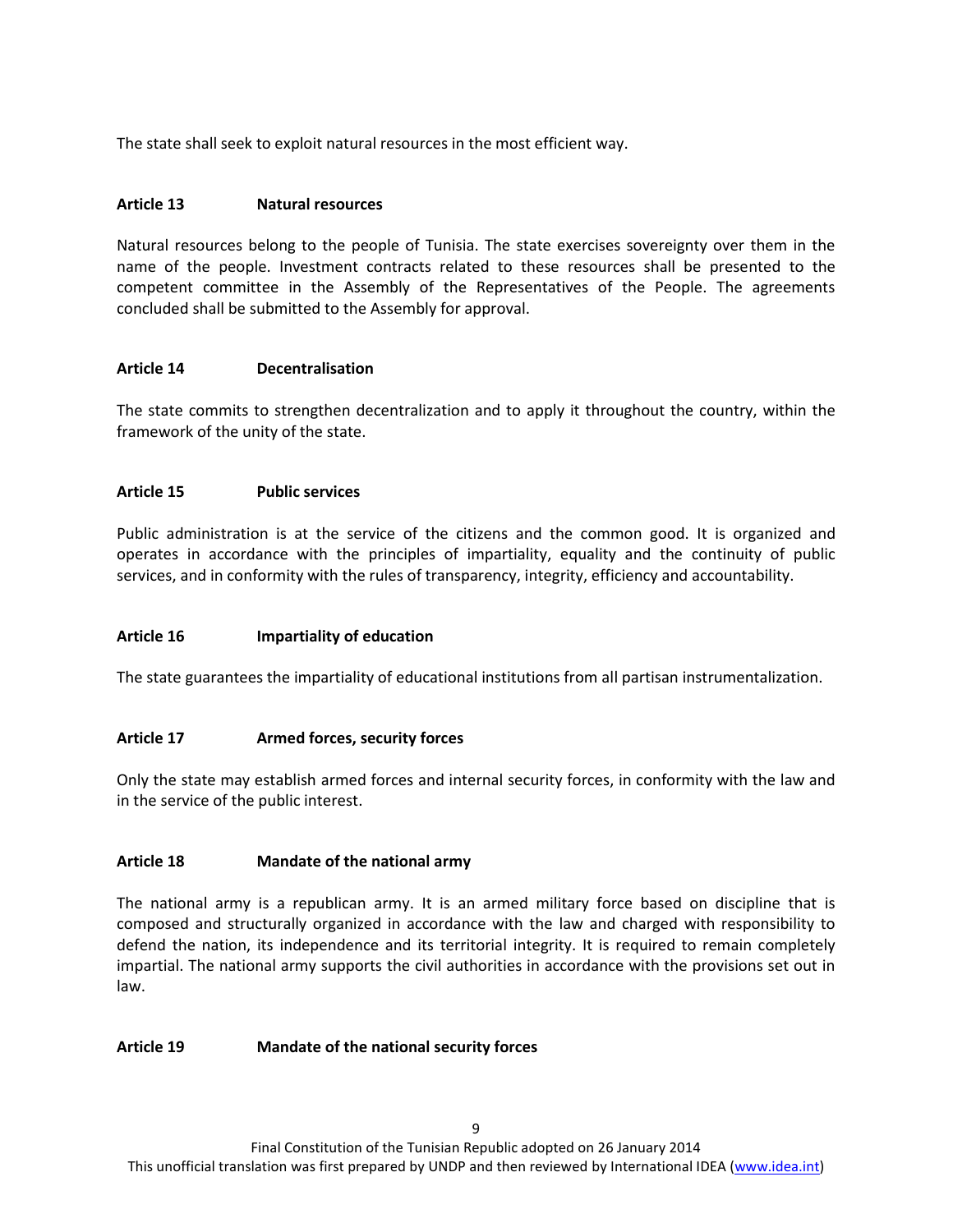The national security forces are republican; they are responsible for maintaining security and public order, ensuring the protection of individuals, institutions, and property, and ensuring the enforcement of the law while ensuring that freedoms are respected, with complete impartiality.

# <span id="page-9-0"></span>**Article 20 International agreements**

International agreements approved and ratified by the Assembly of the Representatives of the People have a status superior to that of laws and inferior to that of the Constitution.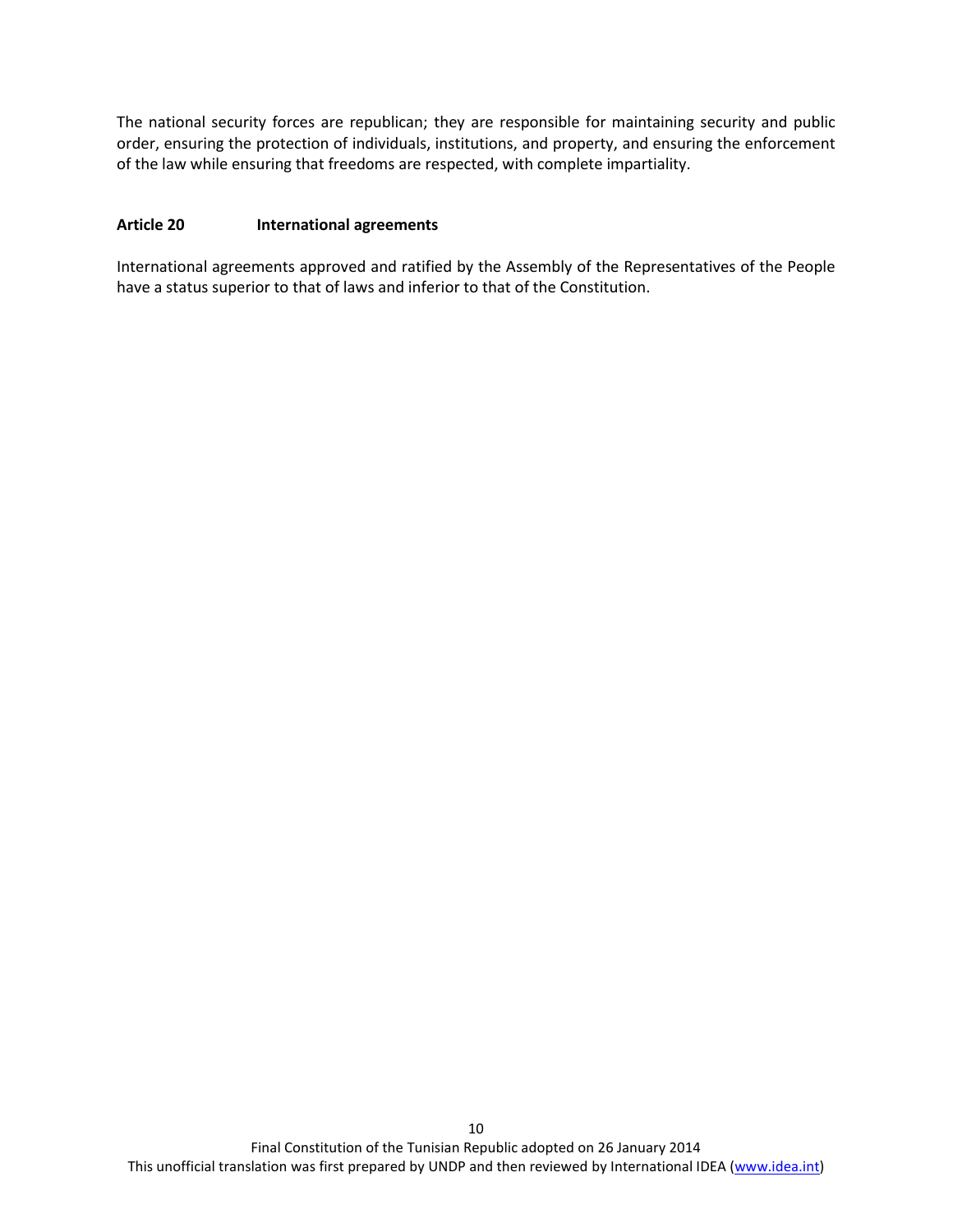## <span id="page-10-0"></span>**Title Two – Rights and Freedoms**

### <span id="page-10-1"></span>**Article 21 Equality before the law**

All citizens, male and female, have equal rights and duties, and are equal before the law without any discrimination.

The state guarantees freedoms and individual and collective rights to all citizens, and provides all citizens the conditions for a dignified life.

## <span id="page-10-2"></span>**Article 22 Right to life**

The right to life is sacred and cannot be prejudiced except in exceptional cases regulated by law.

### <span id="page-10-3"></span>**Article 23 Human dignity, physical integrity**

The state protects human dignity and physical integrity, and prohibits mental and physical torture. Crimes of torture are not subject to any statute of limitations.

### <span id="page-10-4"></span>**Article 24 Right to privacy**

The state protects the right to privacy and the inviolability of the home, and the confidentiality of correspondence, communications, and personal information.

Every citizen has the right to choose their place of residence, to free movement within the country, and the right to leave the country.

### <span id="page-10-5"></span>**Article 25 Nationality**

No citizen shall be deprived of their nationality, exiled, extradited or prevented from returning to their country.

### <span id="page-10-6"></span>**Article 26 Political asylum**

The right to political asylum shall be guaranteed as prescribed by law. It is prohibited to surrender persons who have been granted political asylum.

### <span id="page-10-7"></span>**Article 27 Presumption of innocence**

A defendant shall be presumed innocent until proven guilty in a fair trial in which he/she is granted all guarantees necessary for his/her defence throughout all the phases of prosecution and trial.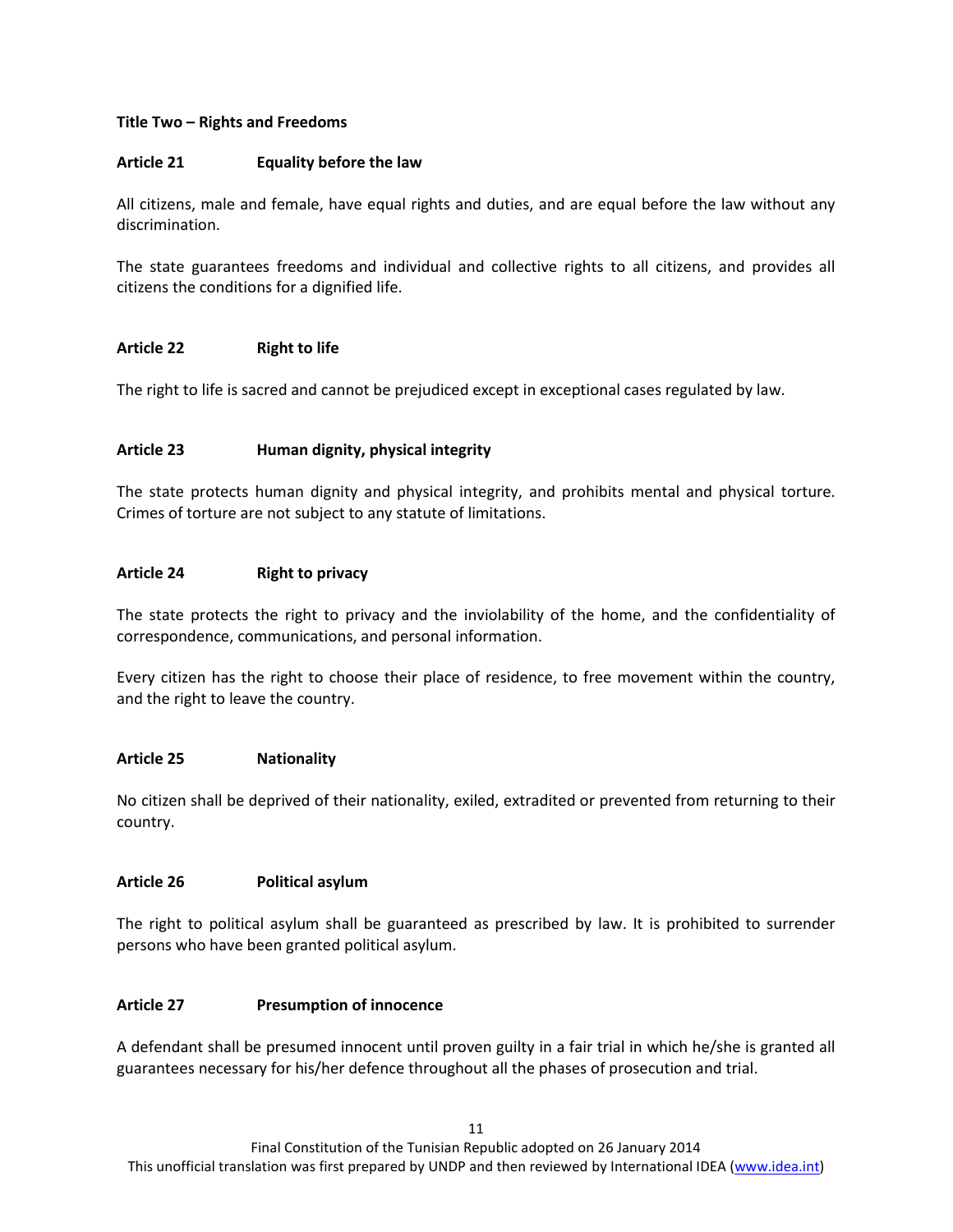## <span id="page-11-0"></span>**Article 28 Individual punishments**

Punishments are individual and are not to be imposed unless by virtue of a legal provision issued prior to the occurrence of the punishable act, except in the case of a provision more favourable to the defendant.

### <span id="page-11-1"></span>**Article 29 Due process**

No person may be arrested or detained unless apprehended during the commission of a crime or on the basis of a judicial order.

The detained person must be immediately informed of their rights and the charges under which they are being held. The detainee has the right to be represented by a lawyer. The periods of arrest and detention are to be defined by law.

### <span id="page-11-2"></span>**Article 30 Humane treatment in detention**

Every prisoner shall have the right to humane treatment that preserves their dignity.

In carrying out a punishment involving the deprivation of liberty, the state shall take into account the interests of the family and shall seek the rehabilitation and re-integration of the prisoner into society.

## <span id="page-11-3"></span>**Article 31 Freedom of opinion, expression, media and publication**

Freedom of opinion, thought, expression, information and publication shall be guaranteed.

These freedoms shall not be subject to prior censorship.

### <span id="page-11-4"></span>**Article 32 Access to information**

The state guarantees the right to information and the right of access to information and communication networks.

## <span id="page-11-5"></span>**Article 33 Academic freedom, freedom of scientific research**

Academic freedoms and freedom of scientific research shall be guaranteed.

The state shall provide the necessary resources for the development of scientific and technological research.

### <span id="page-11-6"></span>**Article 34 Right to elections, to vote**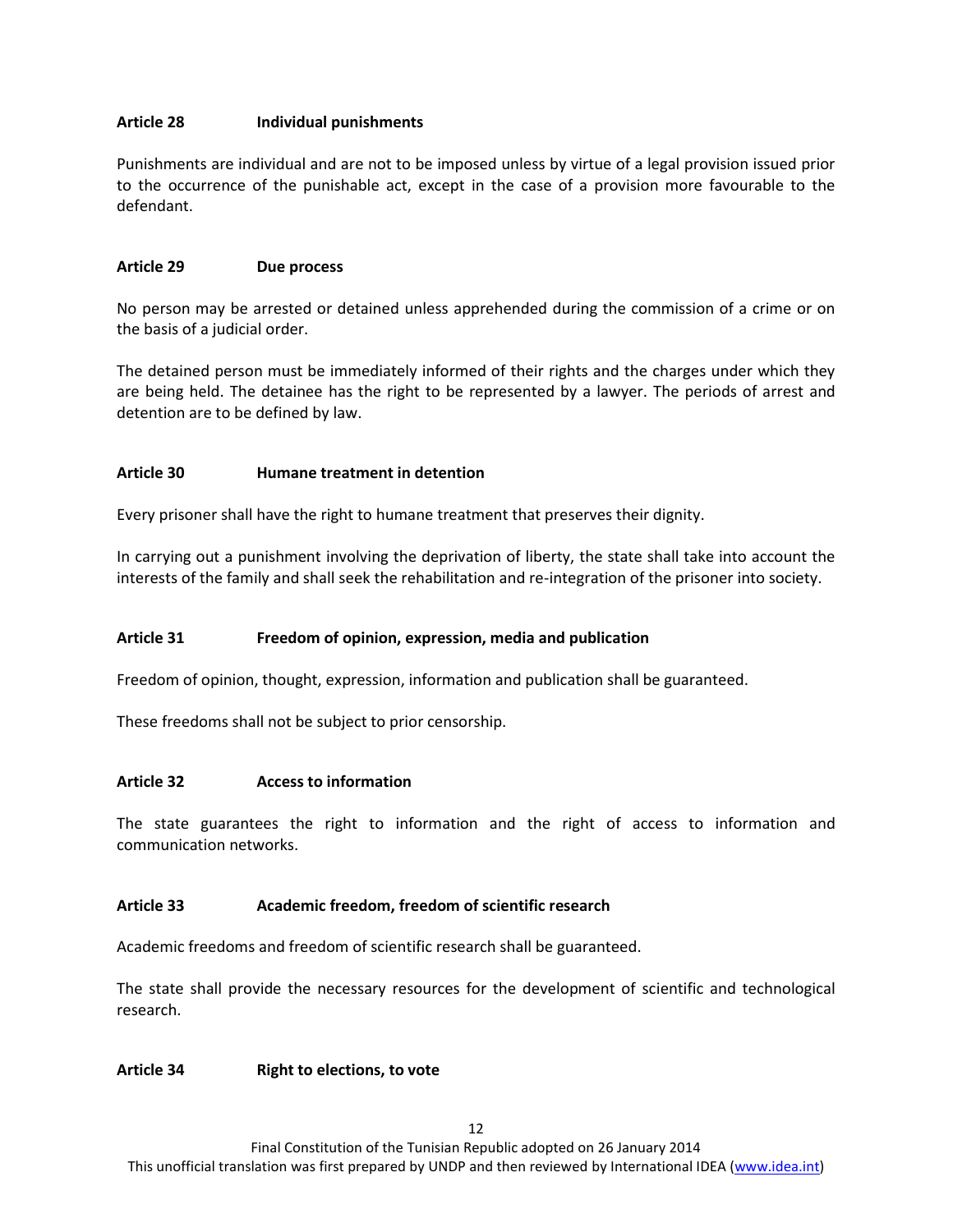The rights to election, voting, and candidacy are guaranteed, in accordance with the law. The state seeks to guarantee women's representation in elected bodies.

# <span id="page-12-0"></span>**Article 35 Right to establish political parties, unions and associations**

The freedom to establish political parties, unions, and associations is guaranteed.

In their internal charters and activities, political parties, unions and associations must respect the provisions of the Constitution, the law, financial transparency and the rejection of violence.

## <span id="page-12-1"></span>**Article 36 Right to form unions**

The right to join and form unions is guaranteed, including the right to strike.

This right does not apply to the national army.

The right to strike does not apply to the forces of internal security and to customs officers.

## <span id="page-12-2"></span>**Article 37 Right to assembly**

The right to assembly and peaceful demonstration is guaranteed.

## <span id="page-12-3"></span>**Article 38 Health**

Health is a right for every human being.

The state shall guarantee preventative health care and treatment for every citizen and provide the means necessary to ensure the safety and quality of health services.

The state shall ensure free health care for those without means and those with limited income. It shall guarantee the right to social assistance in accordance with the law.

## <span id="page-12-4"></span>**Article 39 Education**

Education shall be mandatory up to the age of sixteen years.

The state guarantees the right to free public education at all levels and ensures provisions of the necessary resources to achieve a high quality of education, teaching, and training. It shall also work to consolidate the Arab-Muslim identity and national belonging in the young generations, and to strengthen, promote and generalize the use of the Arabic language and to openness to foreign languages, human civilizations and diffusion of the culture of human rights.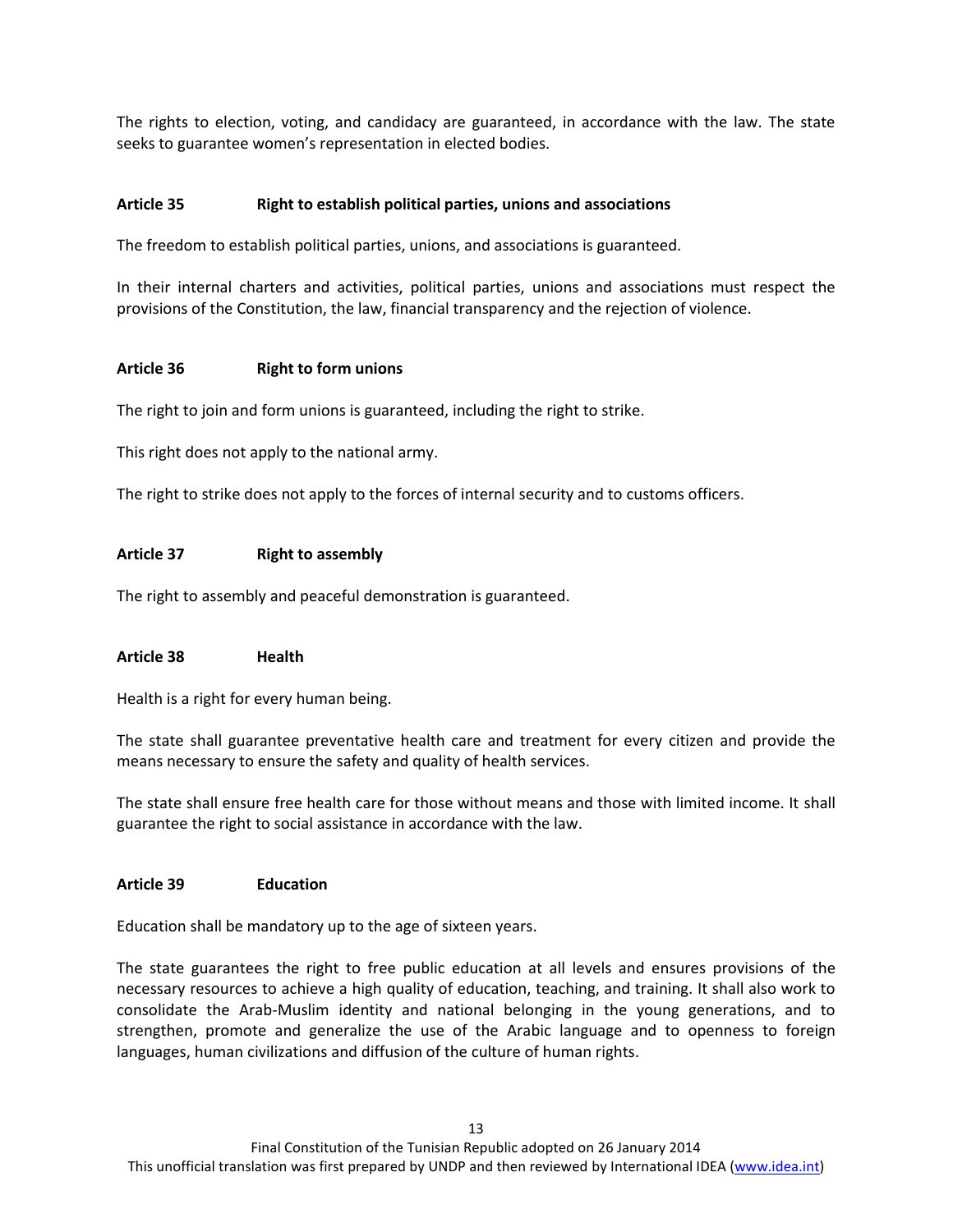### <span id="page-13-0"></span>**Article 40 Work**

Work is a right for every citizen, male and female. The state shall take the necessary measures to guarantee work on the basis of competence and fairness.

All citizens, male and female, shall have the right to decent working conditions and to a fair wage.

## <span id="page-13-1"></span>**Article 41 Property**

The right to property shall be guaranteed, and it shall not be interfered with except in accordance with circumstances and with protections established by the law. Intellectual property is guaranteed.

## <span id="page-13-2"></span>**Article 42 Culture**

The right to culture is guaranteed.

The freedom of creative expression is guaranteed. The state encourages cultural creativity and supports the strengthening of national culture, its diversity and renewal, in promoting the values of tolerance, rejection of violence, openness to different cultures and dialogue between civilizations.

The state shall protect cultural heritage and guarantees it for future generations.

# <span id="page-13-3"></span>**Article 43 Sports**

The state shall promote sports and shall work to provide the facilities necessary for the exercise of physical and leisure activities.

### <span id="page-13-4"></span>**Article 44 Water**

The right to water shall be guaranteed.

The conservation and rational use of water is a duty of the state and of society.

### <span id="page-13-5"></span>**Article 45 Environment**

The state guarantees the right to a healthy and balanced environment and the right to participate in the protection of the climate.

The state shall provide the necessary means to eradicate pollution of the environment.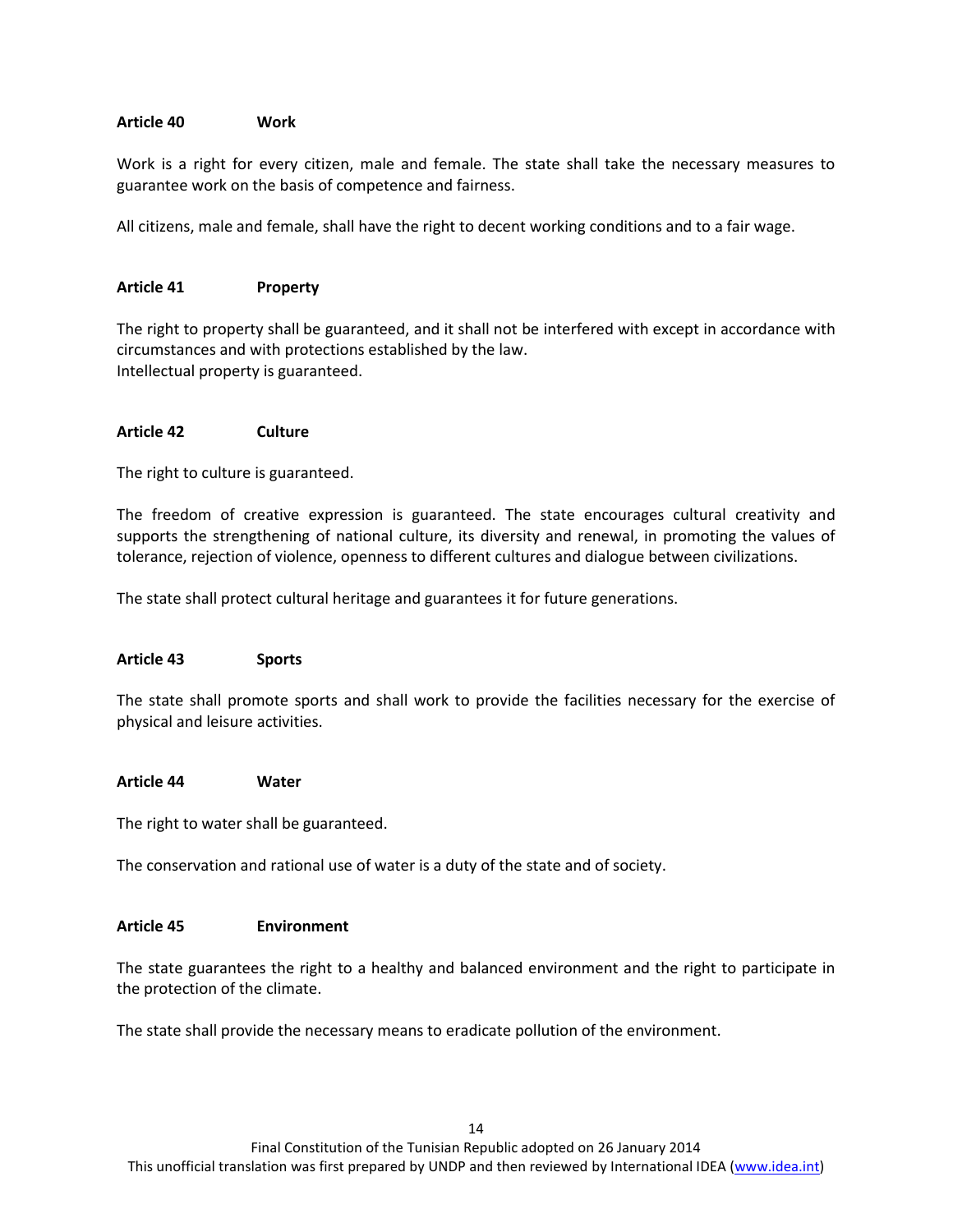## <span id="page-14-0"></span>**Article 46 Women's rights**

The state commits to protect women's accrued rights and work to strengthen and develop those rights.

The state guarantees the equality of opportunities between women and men to have access to all levels of responsibility in all domains.

The state works to attain parity between women and men in elected Assemblies.

The state shall take all necessary measures in order to eradicate violence against women.

# <span id="page-14-1"></span>**Article 47 Children**

Children are guaranteed the rights to dignity, health, care and education from their parents and the state.

The state must provide all types of protection to all children without discrimination and in accordance with their best interest.

# <span id="page-14-2"></span>**Article 48 Persons with disabilities**

The state shall protect persons with disabilities from all forms of discrimination.

Every disabled citizen shall have the right to benefit, according to the nature of the disability, from all measures that will ensure their full integration into society, and the state shall take all necessary measures to achieve this.

## <span id="page-14-3"></span>**Article 49 Limitations clause**

The limitations that can be imposed on the exercise of the rights and freedoms guaranteed in this Constitution will be established by law, without compromising their essence. Any such limitations can only be put in place for reasons necessary to a civil and democratic state and with the aim of protecting the rights of others, or based on the requirements of public order, national defence, public health or public morals, and provided there is proportionality between these restrictions and the objective sought.

Judicial authorities ensure that rights and freedoms are protected from all violations.

There can be no amendment to the Constitution that undermines the human rights and freedoms guaranteed in this Constitution.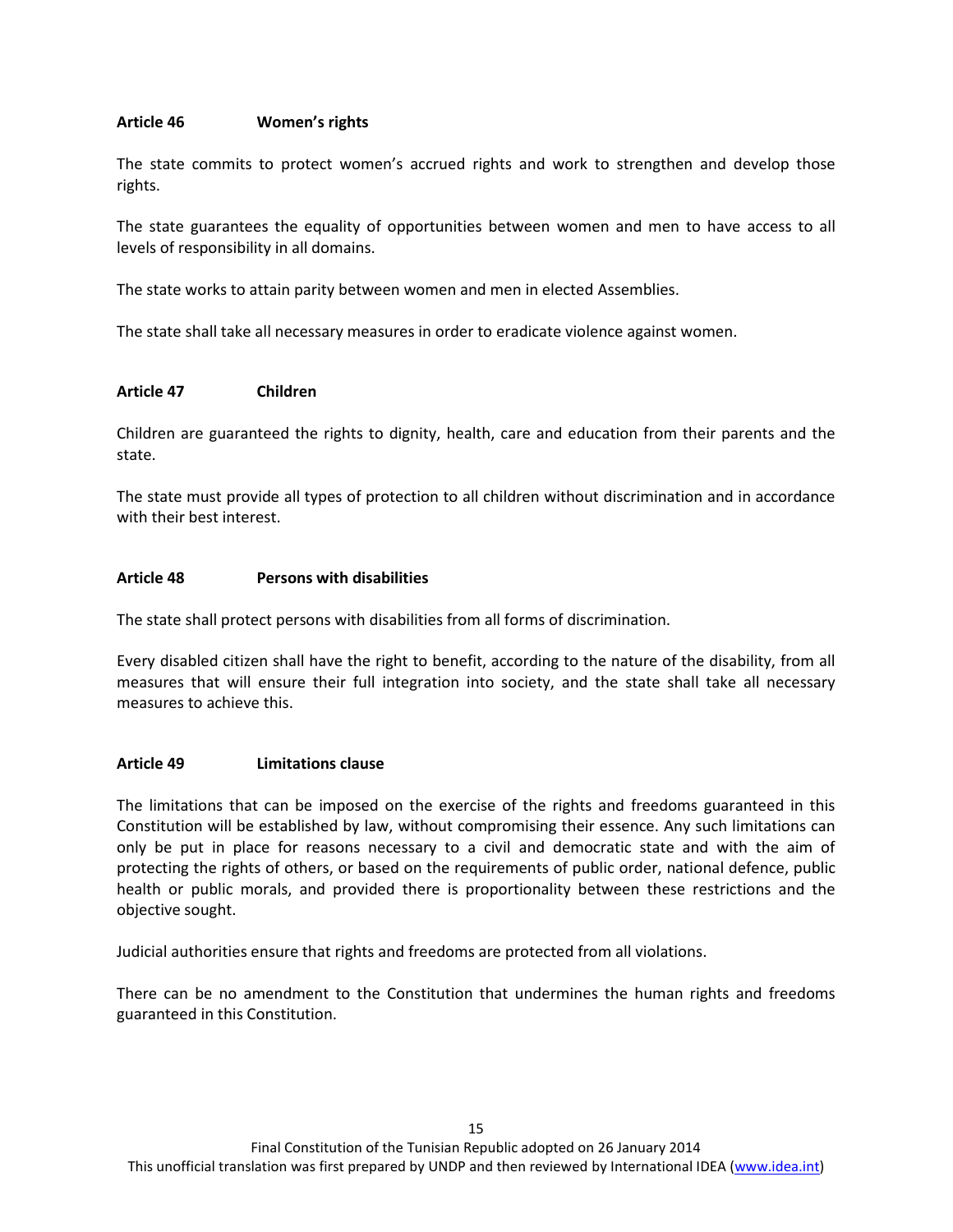## <span id="page-15-0"></span>**Title Three – Legislative Authority**

# <span id="page-15-1"></span>**Article 50 Assembly of the Representatives of the People**

The people exercise legislative power through their representatives in the Assembly of the Representatives of the People or through referendum.

# <span id="page-15-2"></span>**Article 51 Headquarters**

The seat of the Assembly of the Representatives of the People shall be located in the Capital, Tunis. Nevertheless, in exceptional circumstances, the Assembly may sit in any other place within the Republic.

# <span id="page-15-3"></span>**Article 52 Independence, rules of procedure, budget**

The Assembly of the Representatives of the People enjoys financial and administrative independence within the framework of the state budget.

The Assembly of the Representatives of the People shall determine its rules of procedure and ratify them by an absolute majority of the members of the Assembly.

The state shall put at the disposition of the Assembly of the Representatives of the People the necessary human and material resources to allow for members of the Assembly to fulfill their obligations.

## <span id="page-15-4"></span>**Article 53 Candidacy**

Every Tunisian voter who has acquired Tunisian nationality at least ten years prior and is no younger than twenty three years of age on the day of candidacy is eligible to be elected to the Assembly of the Representatives of the People, provided that they are not prohibited from holding such a position as specified by the law.

# <span id="page-15-5"></span>**Article 54 Eligibility to vote**

Every Tunisian citizen aged eighteen years shall be deemed a voter in accordance with the conditions established by the election law.

## <span id="page-15-6"></span>**Article 55 Elections**

Members of the Assembly of the Representatives of the People shall be elected by universal, free, direct, secret, fair and transparent voting, in accordance with the election law.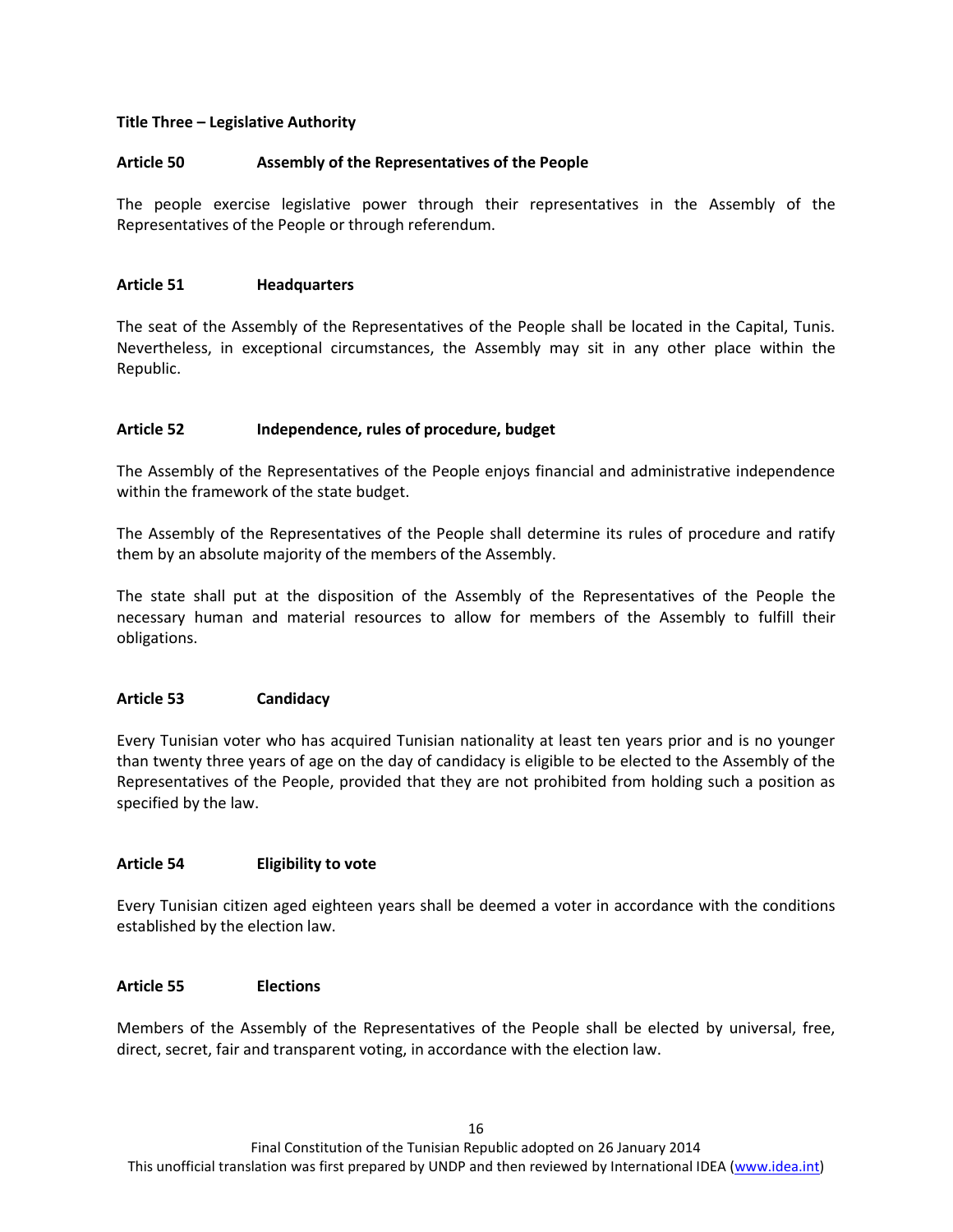The election law guarantees the voting and representation rights to the Assembly of the Representatives of the People for Tunisians resident overseas.

### <span id="page-16-0"></span>**Article 56 Term**

The Assembly of the Representatives of the People shall be elected for a term of five years, during the last sixty days of the parliamentary term.

In the event of inability to hold elections as a result of imminent danger, the term of the Assembly shall be extended according to the provisions of a law.

### <span id="page-16-1"></span>**Article 57 Ordinary sessions**

The Assembly of the Representatives of the People shall hold an ordinary session each year starting in October and ending in July. The first session of the Assembly of the Representatives of the People shall begin within fifteen days following the announcement of the definitive results of the legislative elections, at the request of the Speaker of the outgoing Assembly.

In the event that the beginning of the first session of the term of the Assembly of the Representatives of the People coincides with its recess, an extraordinary session shall be held in order to proceed to a vote of confidence in the government.

During its recess, the Assembly of the Representatives of the People shall convene in an extraordinary session upon the request of the President of the Republic, the Head of Government, or one-third of its members, to examine a specific agenda.

### <span id="page-16-2"></span>**Article 58 Oath**

Every member in the Assembly of the Representatives of the People shall, upon assuming their functions, swear the following oath:

"I swear, by God Almighty, that I will diligently serve the nation, that I will respect the provisions of the Constitution, and that I will bear full allegiance to Tunisia."

## <span id="page-16-3"></span>**Article 59 Election of speaker, standing and special committees, investigation committees**

The Assembly of the Representatives of the People shall in its first session elect a Speaker from amongst its members.

The Assembly of the Representatives of the People shall form permanent and special committees. Their composition and the sharing of responsibilities within the committees shall be determined on the basis of proportional representation.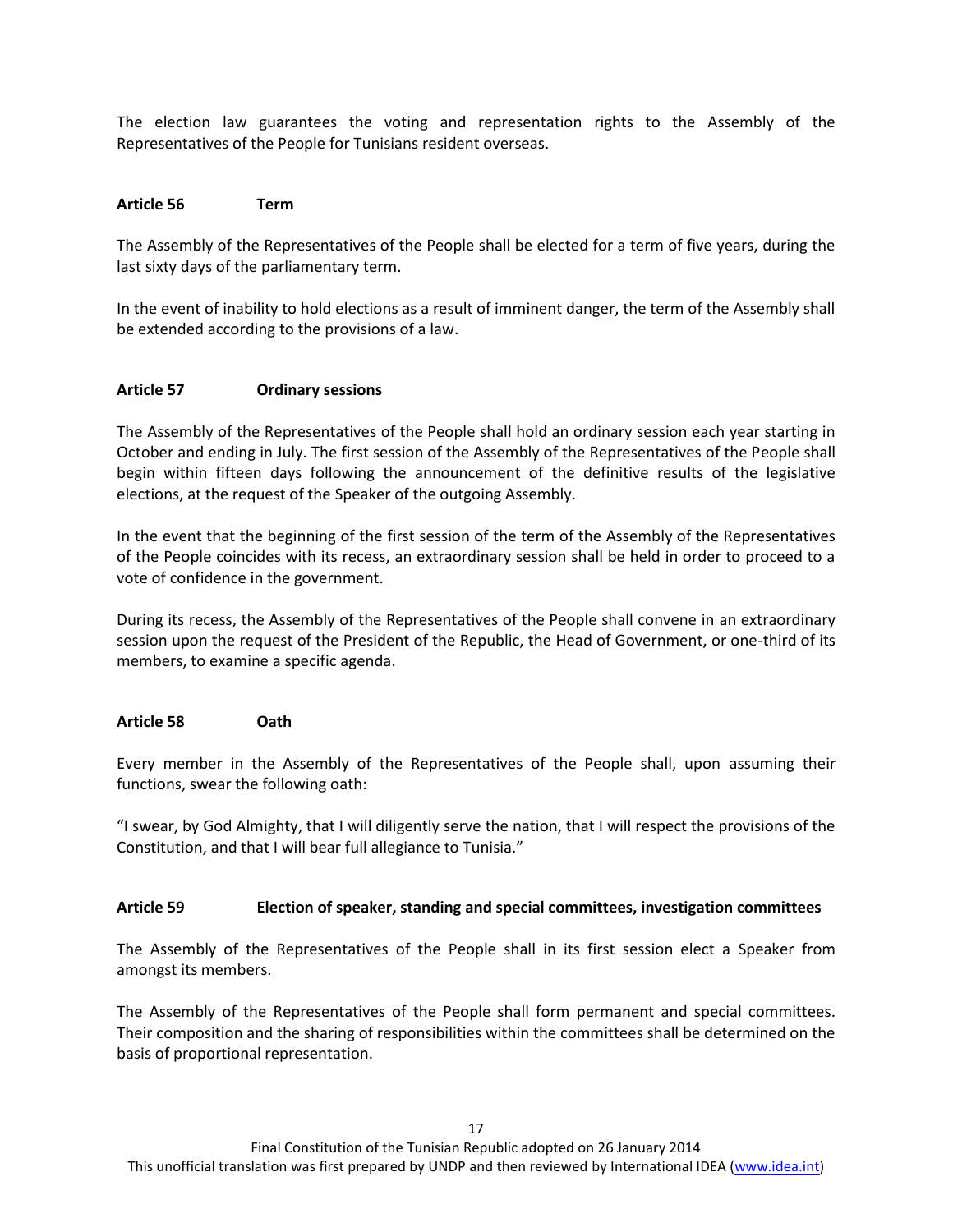The Assembly of the Representatives of the People may form committees of enquiry. All authorities shall assist such committees of enquiry in undertaking their tasks.

# <span id="page-17-0"></span>**Article 60 Parliamentary opposition**

The opposition is an essential component of the Assembly of the Representatives of the People. It shall enjoy the rights that enable it to undertake its parliamentary duties and is guaranteed an adequate and effective representation in all bodies of the Assembly, as well as in its internal and external activities.

The opposition is assigned the chair of the Finance Committee, and rapporteur of the External Relations Committee.

It has the right to establish and head a committee of enquiry annually. The opposition's duties include active and constructive participation in parliamentary work.

## <span id="page-17-1"></span>**Article 61 Voting, non-delegation**

Voting in the Assembly of the Representatives of the People is personal and may not be delegated.

## <span id="page-17-2"></span>**Article 62 Legislative initiative**

Legislative initiative is carried out with legislative propositions made by no less than ten members, or with draft laws submitted by the President of the Republic, or by the Head of Government.

The Head of the Government is the only authority entitled to present draft laws related to the ratification of treaties and draft budget laws.

Draft laws presented by the President or the Head of Government shall be given priority.

## <span id="page-17-3"></span>**Article 63 Prejudice to the state's financial balance**

Legislative propositions and amendments presented by members of the Assembly of the Representatives of the People are not admissible if they affect the financial balances regulated in the finance law.

## <span id="page-17-4"></span>**Article 64 Ratification of ordinary and organic laws**

The Assembly of the Representatives of the People shall adopt draft organic laws by an absolute majority of all members, and ordinary draft laws by a majority of members who are present, provided that such a majority represents no less than one-third of the members of the Assembly.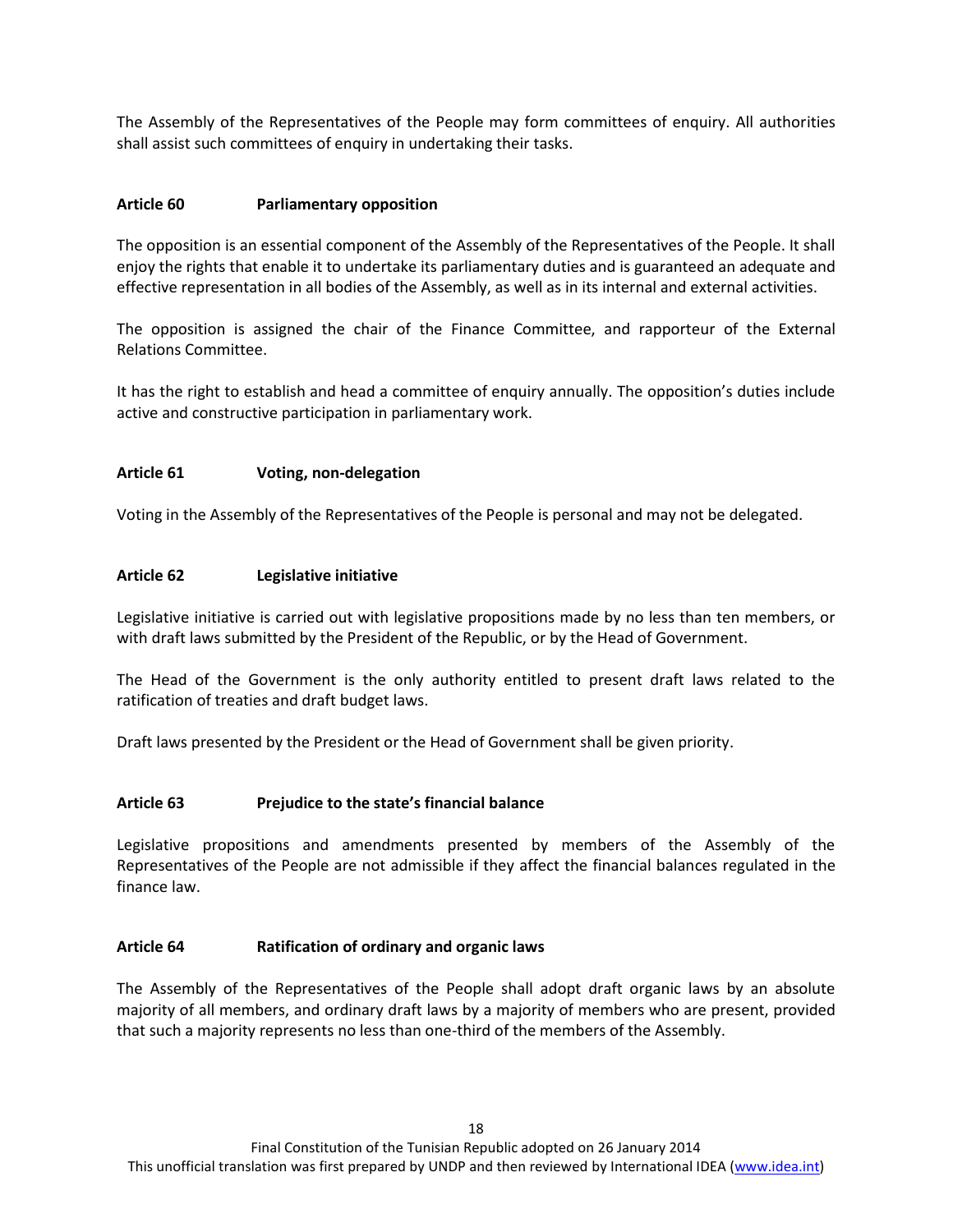No draft organic law shall be presented for debate to the plenary session of the Assembly of the Representatives of the People until at least fifteen days have passed since its submission to the competent parliamentary committee.

## <span id="page-18-0"></span>**Article 65 Ordinary and organic laws**

Laws relating to the following areas are deemed ordinary laws:

- Creation of public institutions and facilities and the provisions regulating their work;
- Nationality;
- Civil and commercial obligations;
- Procedures before various types of courts;
- Definition of felonies and misdemeanours and the corresponding punishments applicable, in addition to violations resulting in a penalty involving deprivation of freedom;
- General pardon;
- Regulation of taxation rules, percentages and procedures for collection thereof;
- Regulations on issuance of currency;
- Loans and financial obligations of the state;
- Regulation of senior public positions;
- Declaration of earnings;
- Basic guarantees given to civil and military public employees;
- Organizing the ratification of treaties;
- Laws of finance and closing of the state budget, and the ratification of development plans;
- The fundamental principles of property laws, real property rights, education, scientific research, culture, public health, the environment, land and urban planning, energy, employment rights, and social security.

Laws relating to the following areas are deemed organic laws:

- Approval of treaties;
- Organization of justice and the judiciary;
- Organization of information, press and publication;
- Organization and financing of parties, trade unions, associations, and professional organizations and bodies;
- Organization of the national army;
- Organization of the internal security forces and customs;
- Election law;
- Extension of the term of the parliament according to provisions of article 56;
- Extension of the presidential term according to provisions of article 75;
- Freedoms and human rights;
- Personal status law;
- Fundamental duties of citizenship;
- Local government;
- Organization of constitutional commissions;
- The organic budget law.

All matters which do not form part of the domain of laws shall be in the domain of general regulatory authority.

Final Constitution of the Tunisian Republic adopted on 26 January 2014

This unofficial translation was first prepared by UNDP and then reviewed by International IDEA (www.idea.int)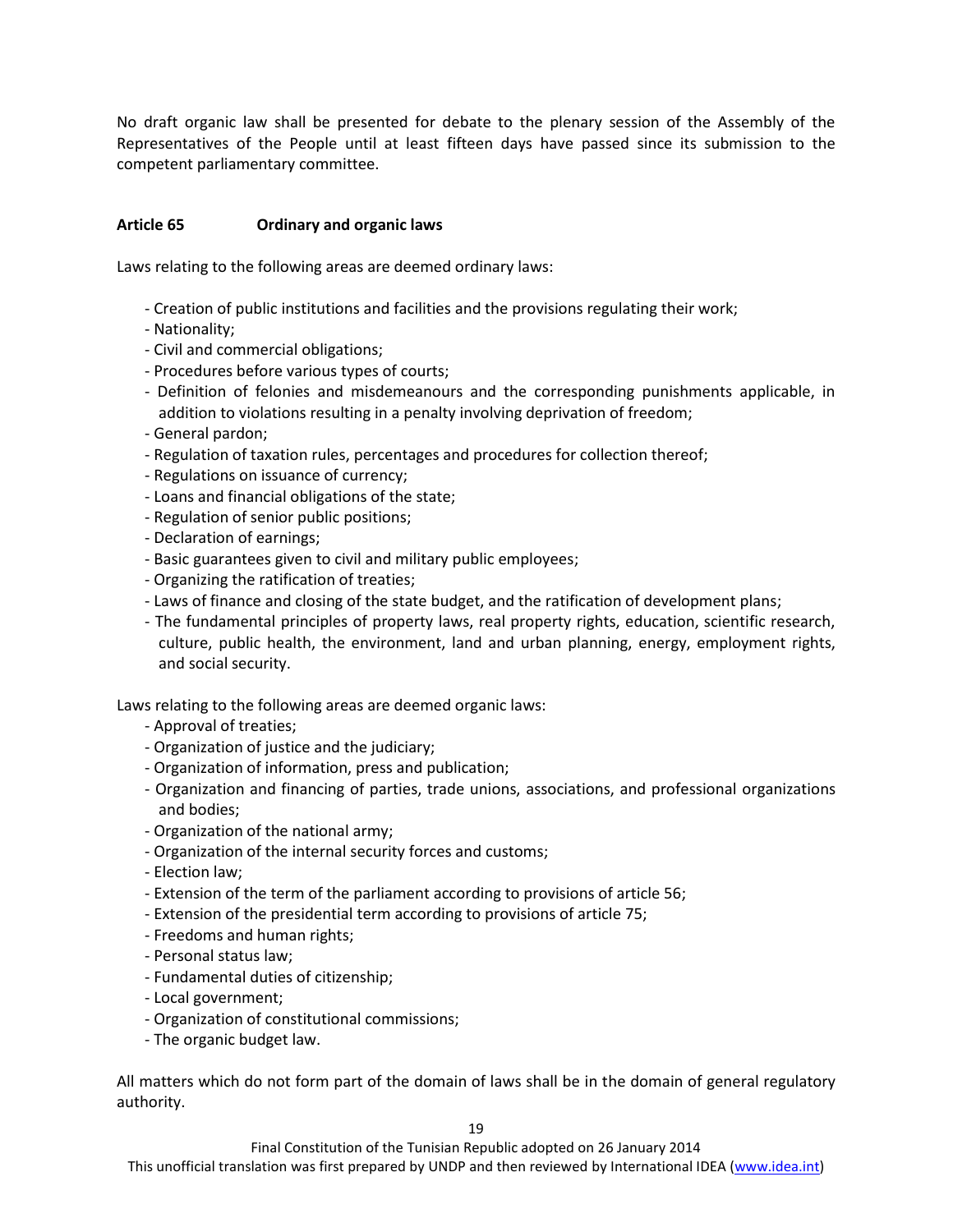## <span id="page-19-0"></span>**Article 66 Organic budget law**

The law determines the state's resources and its expenses in conformity with the provisions set out in the organic law concerning the budget.

The Assembly of the Representatives of the People shall adopt draft finance laws and budget closure legislation in accordance with the provisions of the organic law on the budget.

The draft finance law shall be presented to the Assembly no later than October 15 and it shall be adopted no later than December 10.

The President of the Republic may resubmit the draft finance law to the Assembly for a second reading within two days following its ratification by the Assembly. In this case, the Assembly meets to deliberate a second time within three days of the exercise of this right of resubmission.

During the three days following the adoption of the draft law on second reading after resubmission, or after the expiry of the period for the exercise of the right of resubmission, parties mentioned in the first paragraph of article 120 can contest the constitutionality of the provisions of the draft finance law before the Constitutional Court. The Court shall issue its decision within five days.

If the Constitutional Court rules that the draft law is unconstitutional, it communicates its decision to the President of the Republic, who in turn communicates it to the Speaker of the Assembly of the Representatives of the People. These procedures shall be completed within two days from the date of the court's decision.

The Assembly shall adopt the draft finance law within three days following its receipt of the decision of the Constitutional Court.

If the constitutionality of the draft law is confirmed or if the law is voted in a second reading after its resubmission to the Assembly, once the period for claims of unconstitutionality or for the exercise of the presidential right of resubmission have expired, the President of the Republic promulgates the finance law within a period of two days.

In all cases, the promulgation shall take place before December 31.

If the draft finance law is not adopted by December31, the law can be implemented in terms of expenditures by renewable presidential order, in three months tranches. Revenues shall continue to be collected in accordance with the laws in force.

## <span id="page-19-1"></span>**Article 67 Commercial treaties, international regulations**

Commercial treaties and treaties related to international organizations, to borders of the state, to financial obligations of the state, to the status of individuals, or to dispositions of a legislative character shall be submitted to the Assembly of the Representatives of the People for ratification.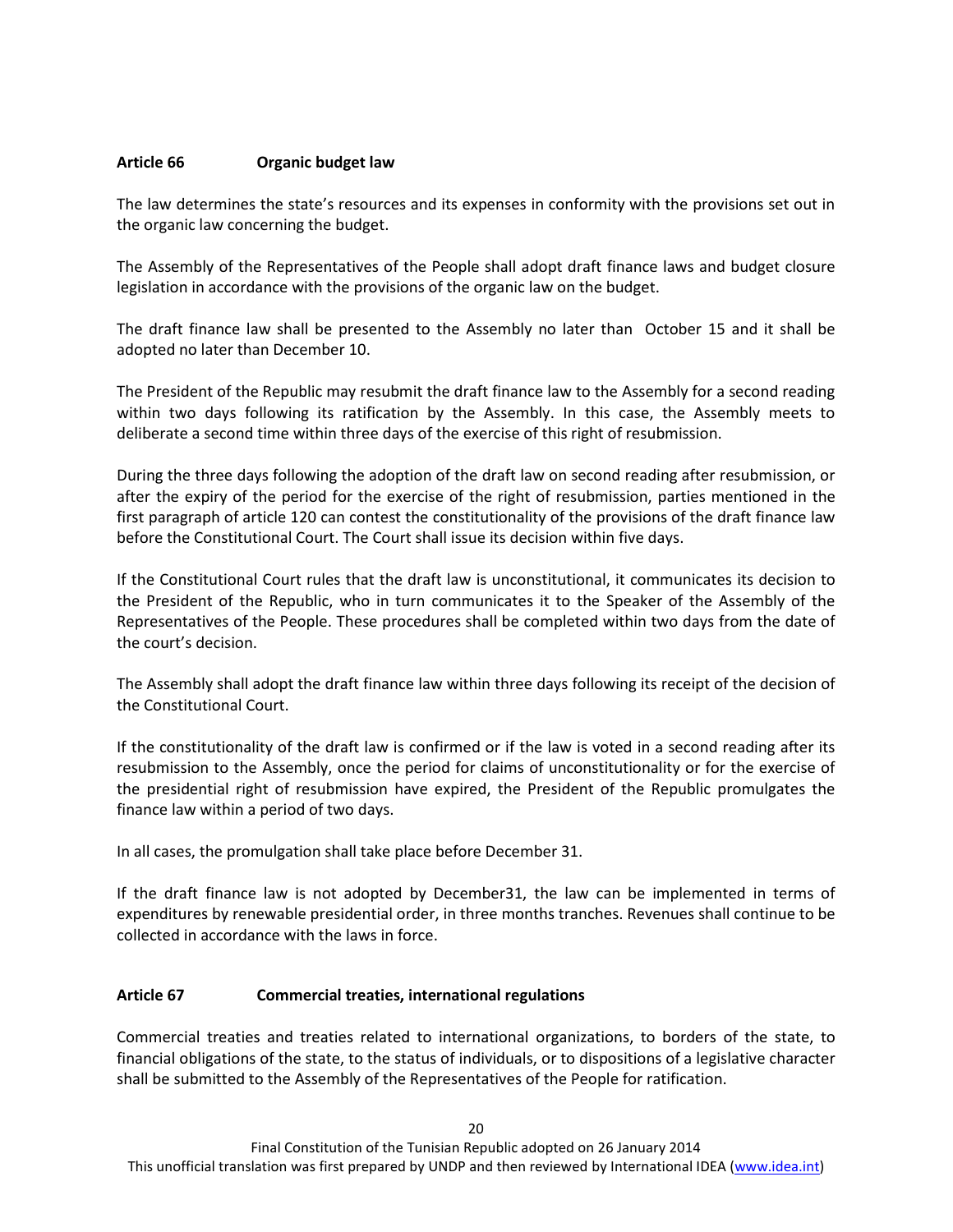Treaties enter into force only upon their ratification.

### <span id="page-20-0"></span>**Article 68 Immunity**

No member of the Assembly of the Representatives of the People may be prosecuted through civil or criminal proceedings, arrested or tried for opinions or propositions presented or for work done in relation to his/her parliamentary functions.

### <span id="page-20-1"></span>**Article 69 Flagrant delicto**

If a member of the Assembly of the Representatives of the People asserts criminal immunity in writing, he/she may not be prosecuted or arrested during his/her term of office for a criminal charge unless immunity is lifted. In the event of being apprehended committing a crime, the member may be arrested. The Speaker of the Assembly of the Representatives of the People shall immediately be notified and the member shall be released if the Bureau of the Assembly so requests.

## <span id="page-20-2"></span>**Article 70 Decrees in the event of dissolution**

In the event of the dissolution of the Assembly, the President of the Republic may, with the agreement of the Head of Government, issue decree-laws which shall be submitted for ratification to the Assembly of the Representatives of the People during its next ordinary session.

The Assembly of the Representatives of the People may, with the agreement of three-fifths of its members, authorize by law for a limited period not exceeding two months, and for a specific purpose, the Head of Government to issue decree-laws of a legislative character, to be submitted for ratification to the Assembly immediately after the end of the period of authorization.

The electoral system might not be amended by decree-laws.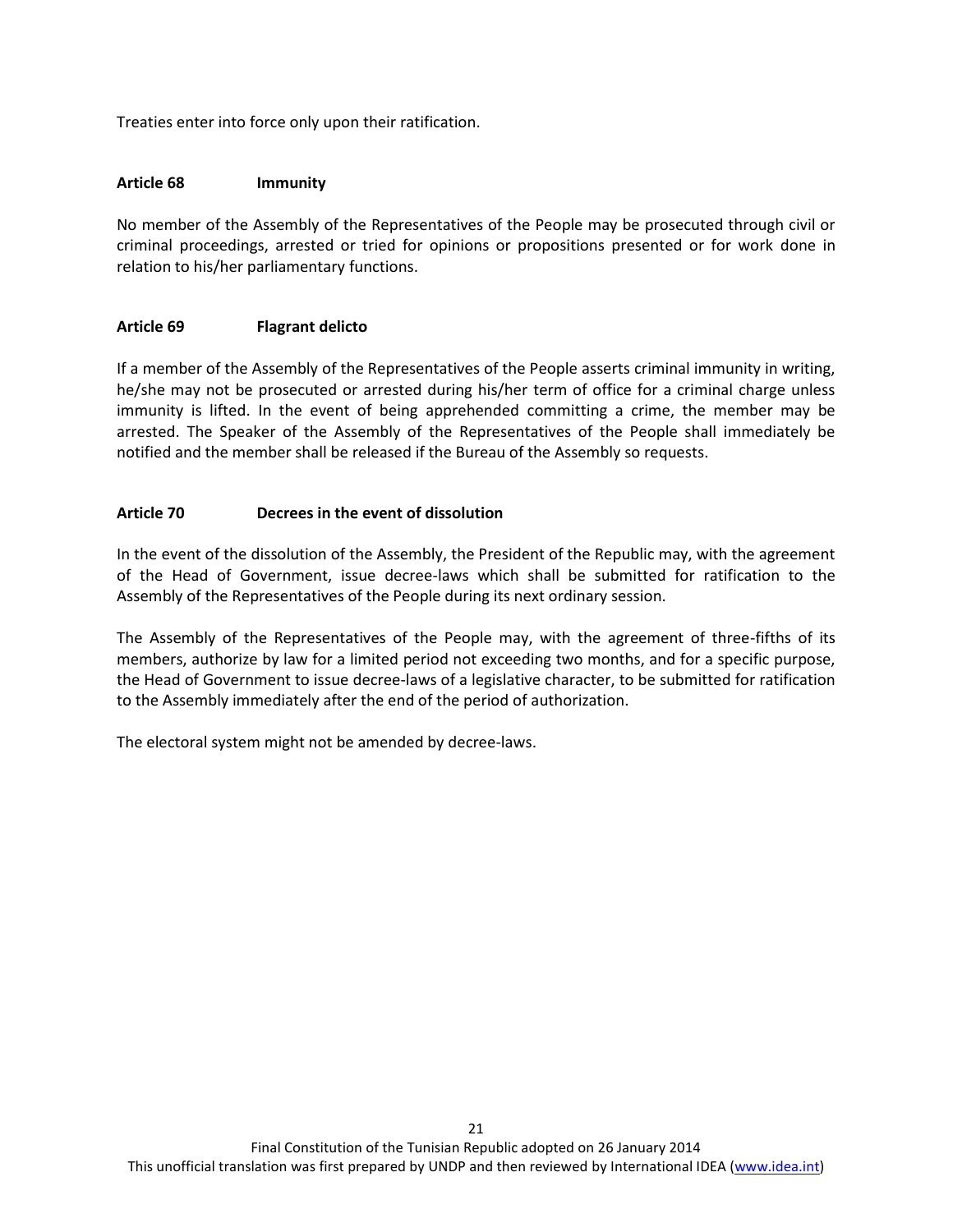## <span id="page-21-0"></span>**Title Four – The Executive Authority**

# <span id="page-21-1"></span>**Article 71 President of the Republic, government**

Executive authority is exercised by the President of the Republic and by a government which is presided over by the head of the government.

# <span id="page-21-2"></span>**Part One – The President of the Republic**

## <span id="page-21-3"></span>**Article 72 Mandate**

The President of the Republic is the Head of State and the symbol of its unity. He guarantees its independence and continuity, and ensures respect of the Constitution.

# <span id="page-21-4"></span>**Article 73 Seat**

The official seat of the Presidency of the Republic is the capital, Tunis. In exceptional circumstances, the seat may be moved to any other location in the Republic.

# <span id="page-21-5"></span>**Article 74 Candidacy for the position of President**

Every male and female voter who holds Tunisian nationality since birth, whose religion is Islam shall have the right to stand for election to the position of President of the Republic.

On the day of filing the application for candidacy, the candidate must be at least 35 years old.

If the candidate has a nationality other than the Tunisian nationality, he or she must submit an application committing to abandon the other nationality if elected president.

The candidate must have the support of a number of members of the Assembly of the Representatives of the People or heads of elected local authority councils, or of registered voters, as specified by the election law.

# <span id="page-21-6"></span>**Article 75 Term, election, term limits**

The President of the Republic is elected for a five-year term during the last sixty day period of the presidential term by means of universal, free, direct, secret, fair, and transparent elections, by an absolute majority of votes cast.

In the event that no candidate achieves such a majority in the first round, a second round shall be organized during the two weeks following the announcement of the definitive results of the first round. Only the two candidates having won the highest number of votes during the first round may stand for election in the second round.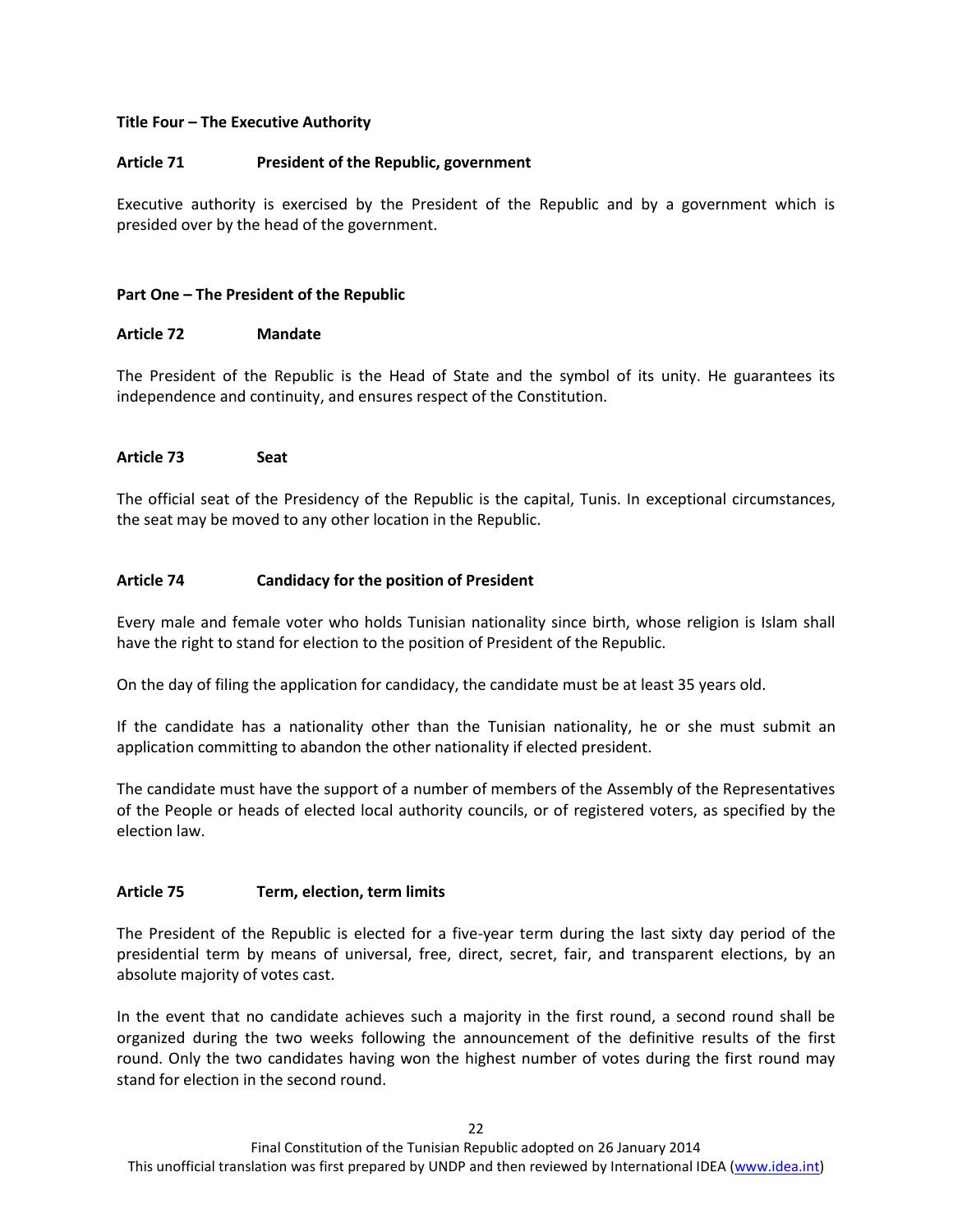In the event of the death of one of the candidates during the first or second round, nominations shall be reopened and new dates for elections shall be set within no more than forty-five days. Withdrawal of candidates from the first or second round will not affect the election.

In the event of failure to hold the presidential elections as a result of imminent danger, the term of presidency shall be extended through passing a law.

The office of presidency cannot be occupied by the same person for more than two full terms, whether consecutive or separate. In the case of resignation, the term counts as a full term.

The constitution may not be amended to increase the number or the length of presidential terms.

## <span id="page-22-0"></span>**Article 76 Oath**

The elected President of the Republic shall swear the following oath before the Assembly of the Representatives of the People:

"I do solemnly swear, by God Almighty, to maintain the independence of Tunisia and the integrity of its territory, to respect its Constitution and legislation, to safeguard its interests, and to remain absolutely loyal to it".

The President of the Republic may not combine a partisan position with that of President.

## <span id="page-22-1"></span>**Article 77 Mandate**

The President of the Republic is responsible for representing the state. He/she is responsible for determining the general state orientations in the domains of defence, foreign relations and national security in relation to protecting the state and the national territory from all internal and external threats, after consultation with the Head of Government.

He/she also has the following powers:

- Dissolving the Assembly of the Representatives of the People in accordance with provisions of the Constitution. The Assembly shall not be dissolved during the six months following granting confidence to the government, or the six months following legislative elections, or during the last six months of the presidential or parliamentary terms;
- Chairing the National Security Council, to which the Head of Government and Speaker of the Assembly of the Representatives of the People are invited;
- Being the Commander-in-Chief of the armed forces;
- Declaring war and establishing peace, upon the approval by a majority of three-fifths of the members of the Assembly of the Representatives of the People, as well as sending troops abroad with the approval of the Speaker of the Assembly of the Representatives of the People and of the Head of Government; the Assembly shall deliberate on the matter within a period not exceeding sixty days from the date of the decision to send troops;
- Taking measures that are required by a state of emergency, and to publicly announce such measures in accordance with article 80;

Final Constitution of the Tunisian Republic adopted on 26 January 2014

This unofficial translation was first prepared by UNDP and then reviewed by International IDEA (www.idea.int)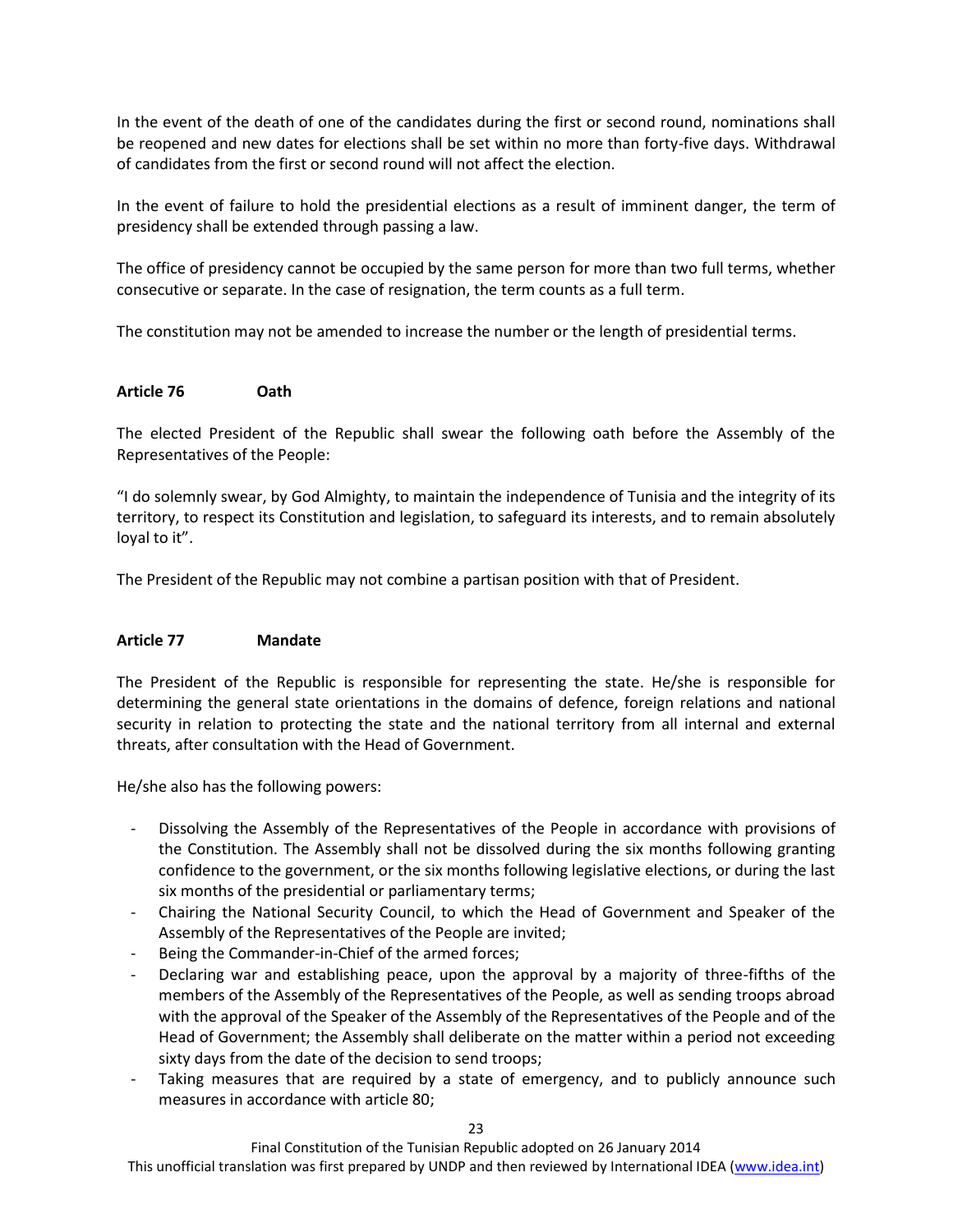- Ratifying treaties and ordering their publication;
- Awarding decorations;
- Issuing special pardons.

# <span id="page-23-0"></span>**Article 78 Appointment powers**

The President of the Republic undertakes the following appointments through presidential orders:

- Appointing and dismissing the General Mufti of the Tunisian Republic.
- Appointing and dismissing individuals in senior positions in the Presidency of the Republic, and dependent institutions. These senior positions are regulated by law.
- Appointing and dismissing individuals in senior military and diplomatic positions, and positions related to national security, after consultation with the Head of Government. These senior positions are regulated by law.
- Appointing the governor of the Central Bank upon a proposal by the Head of Government after the appointment is approved by an absolute majority of members of the Assembly of the Representatives of the People. The governor shall be dismissed in the same manner, or upon the request of a third of the members of the Assembly of the Representatives of the People and by approval of the majority of the members.

# <span id="page-23-1"></span>**Article 79 Addressing the Chamber of Deputies**

The President of the Republic may address the Assembly of the Representatives of the People.

## <span id="page-23-2"></span>**Article 80 Imminent danger, necessary measures**

In the event of imminent danger threatening the nation's institutions or the security or independence of the country, and hampering the normal functioning of the state, the President of the Republic may take any measures necessitated by the exceptional circumstances, after consultation with the Head of Government and the Speaker of the Assembly of the Representatives of the People and informing the President of the Constitutional Court. The President shall announce the measures in a statement to the people.

The measures shall guarantee, as soon as possible, a return to the normal functioning of state institutions and services. The Assembly of the Representatives of the People shall be deemed to be in a state of continuous session throughout such a period. In this situation, the President of the Republic cannot dissolve the Assembly of the Representatives of the People and a motion of censure against the government cannot be presented.

Thirty days after the entry into force of these measures, and at any time thereafter, the Speaker of the Assembly of the Representatives of the People or thirty of the members thereof shall be entitled to apply to the Constitutional Court with a view to verifying whether or not the circumstances remain exceptional. The Court shall rule upon and publicly issue its decision within a period not exceeding fifteen days.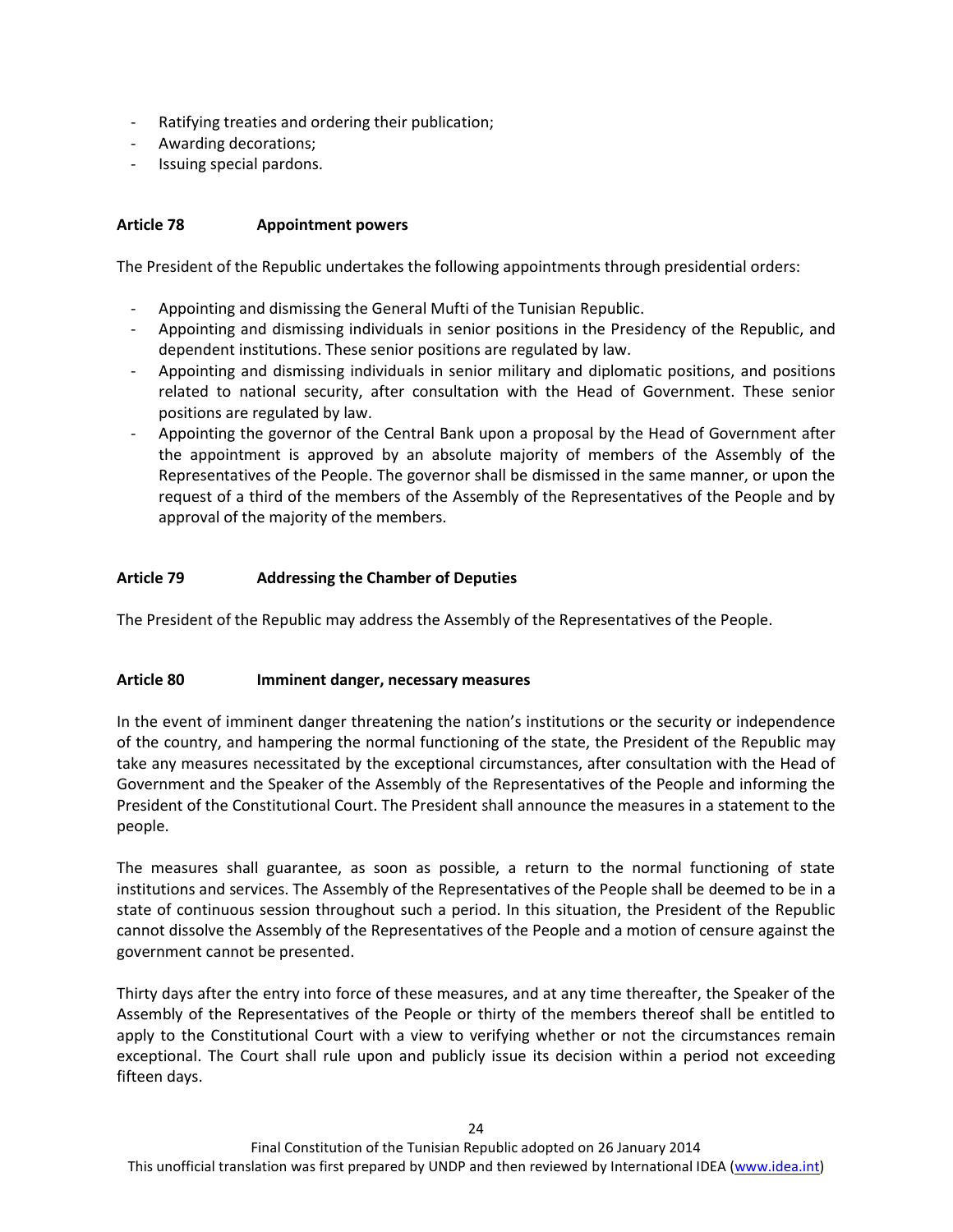These measures cease to be in force as soon as the circumstances justifying their implementation no longer apply. The President of the Republic shall address a message to the people to this effect.

# <span id="page-24-0"></span>**Article 81 Approval, publication of laws**

The President of the Republic shall sign laws and ensures their publication in the Official Gazette of the Tunisian Republic within a period of no more than four days from:

- 1. The deadline to challenge constitutionality and the deadline to return, without any of them occurring.
- 2. Expiry of the deadline to return after issuing a decision of constitutionality, or after the mandatory referral of the draft law to the President of the Republic in accordance with the final paragraph of Article 121.
- 3. The deadline to challenge the constitutionality of a draft law that was returned by the President of the Republic and after its ratification in a modified version by the Assembly of the Representatives of the People.
- 4. The second approval, without amendment, of a draft law, after return, by the Assembly of the Representatives of the People, without being subject to a challenge of constitutionality after the first ratification, or the issuance of a decision confirming its constitutionality, or the mandatory referral of the draft law to the President of the Republic in accordance with the final paragraph of Article 121.
- 5. The court decides a law is constitutional, or after the mandatory referral of the draft law to the President of the Republic in accordance with the final paragraph of Article 121, if it was returned from the President of the Republic and was approved, in a modified version, by the Assembly.

With the exception of draft constitutional laws, the President of the Republic has the right to return the draft with explanation to the Assembly to discuss it again within five days from:

- 1. The deadline to challenge constitutionality according to provisions of the first paragraph of Article 120.
- 2. Issuance of a decision on its constitutionality or when the Constitutional Court abandons it according to provisions of the third paragraph of Article 121, in the case of challenging the meanings included in the first paragraph of Article 120.

Upon return, the ratification of ordinary draft laws requires the approval of an absolute majority of the members of the Assembly, while draft organic laws require the approval of three fifths of the members.

## <span id="page-24-1"></span>**Article 82 Referendum power**

The President of the Republic may, in exceptional circumstances, within the deadlines for return of a draft law, submit for a referendum draft laws related to the ratification of treaties, to freedoms and human rights, or personal status, which were adopted by the Assembly of the Representatives of the People. The submission to referendum shall be deemed a waiver of the right to return the draft law to the Assembly.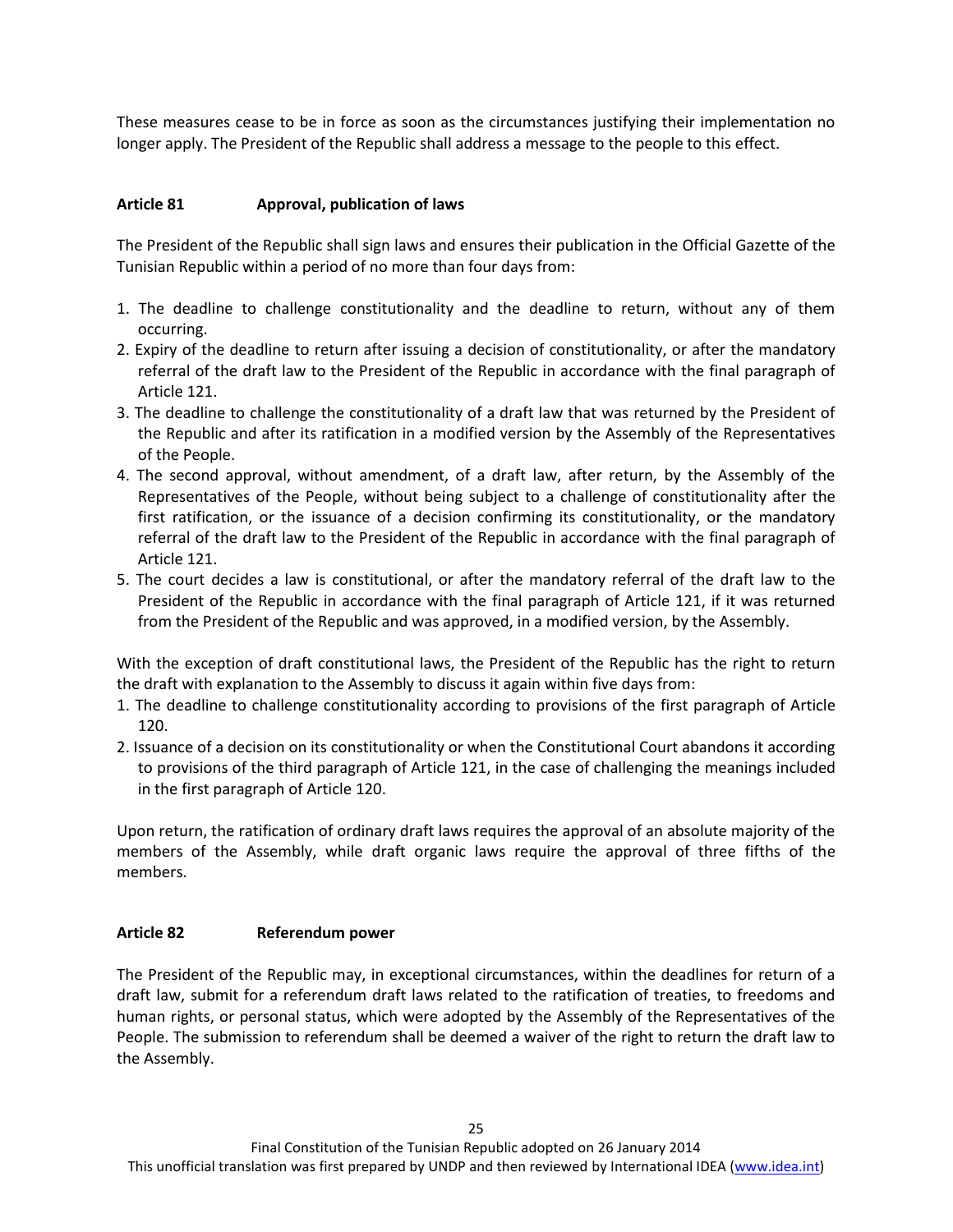If the result of the referendum is the ratification of the draft law, the President of the Republic shall sign it and order to publish it within a period not exceeding ten days from the date of announcement of the results of the referendum.

The election law shall regulate the procedures for conducting the referendum and announcing its results.

# <span id="page-25-0"></span>**Article 83 Temporary incapacity**

The President of the Republic may, in the event of a temporary inability to perform his/her tasks, temporarily delegate his/her powers to the Head of Government for a maximum period of 30 days, renewable once.

The President of the Republic shall inform the Speaker of the Assembly of the Representatives of the People of the temporary delegation of powers.

# <span id="page-25-1"></span>**Article 84 Temporary vacancy**

In the event of the position of President of the Republic becoming temporarily vacant for reasons that prevent the President of the Republic from delegating his/her powers, the Constitutional Court shall promptly meet and declare the temporary vacancy of the office, and the Head of Government shall immediately be invested with the responsibilities of the President of the Republic. The period of temporary vacancy may not exceed sixty days.

Should the temporary vacancy exceed the sixty-day period, or if the President of the Republic submits a written resignation to the President of the Constitutional Court, or in the event of his/her death or absolute incapacity, or for any other reason that causes a permanent vacancy, the Constitutional Court shall promptly meet and acknowledge the permanent vacancy and notify the Speaker of the Assembly of the Representatives of the People who shall, on a temporary basis, immediately undertake the tasks of the President of the Republic for a period of no less than forty-five days and no more than ninety days.

## <span id="page-25-2"></span>**Article 85 Permanent vacancy**

In the event of permanent vacancy, the interim President of the Republic shall take the oath set out in the Constitution before the Assembly of the Representatives of the People, and in case it is necessary before the Assembly's Bureau or before the Constitutional Court in the event that the Assembly has been dissolved.

## <span id="page-25-3"></span>**Article 86 Mandate of temporary holder of office, limitations**

The interim President of the Republic, during the temporary or permanent vacancy of the office, exercises the presidential responsibilities. He/she shall not be entitled to propose amending the Constitution, call for a referendum or dissolve the Assembly of the Representatives of the People.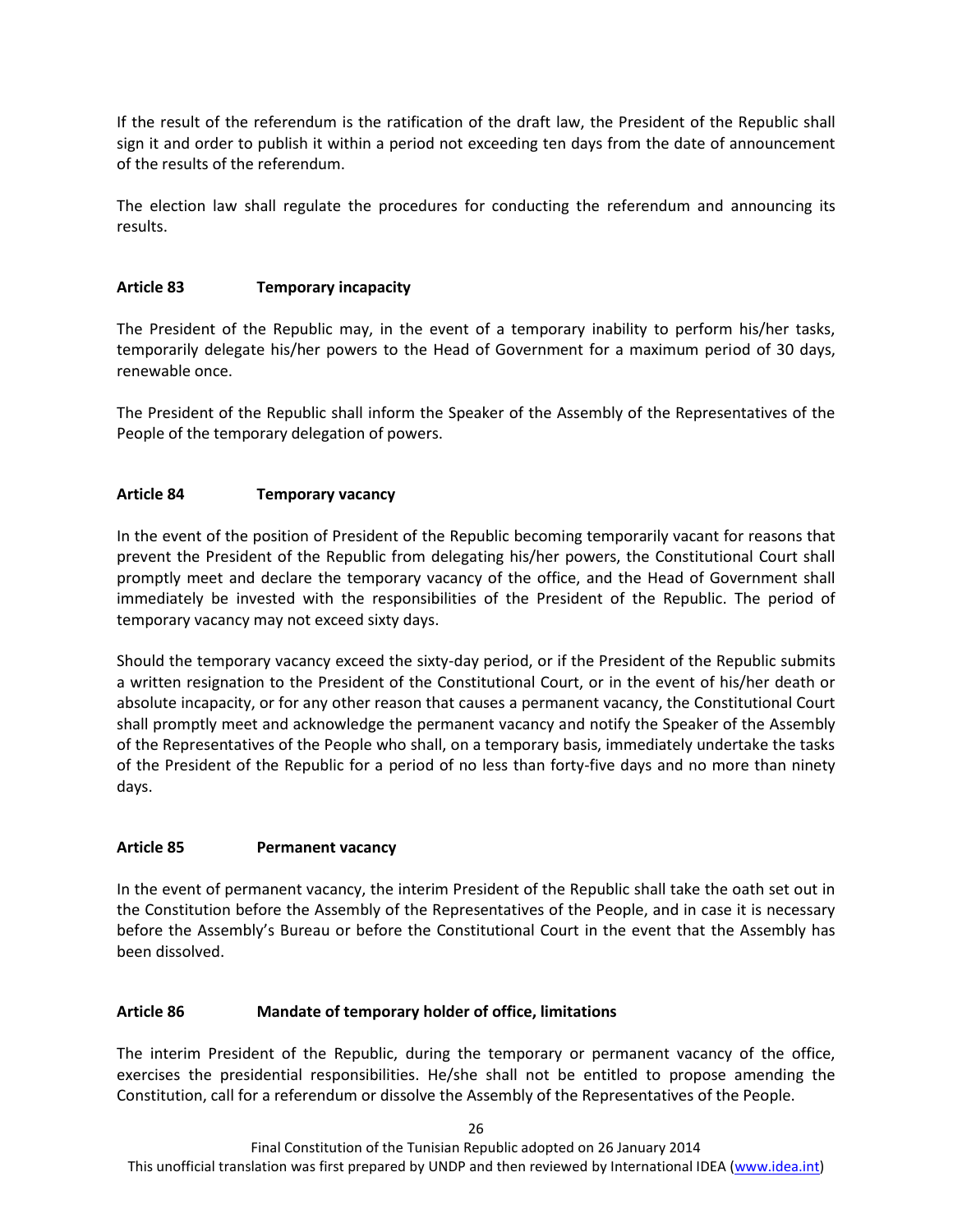During the period of interim presidency, a new President of the Republic shall be elected for a full presidential term. No motion of censure against the government may be presented during the period of interim presidency.

# <span id="page-26-0"></span>**Article 87 Immunity**

The President of the Republic enjoys judicial immunity during his/her term in office. All statutes of limitations and other deadlines are suspended, and judicial procedures can only be recommenced after the end of his/her term.

The President of the Republic cannot be prosecuted for acts that were carried out in the context of performing his/her functions.

## <span id="page-26-1"></span>**Article 88 Impeachment**

The Assembly of the Representatives of the People may, through the initiative of a majority of its members, present a motion to bring to an end the President of the Republic's term for a grave violation of the Constitution. Such a motion must be approved by two-thirds of the members. In such an event, the matter is referred to the Constitutional Court for a decision by a majority of two-thirds of its members. In the event of condemnation, the Constitutional Court orders removal of the President of the Republic from office, without excluding eventual criminal prosecution when necessary. Where the President has been removed from office under these circumstances, he/she is not entitled to run in any subsequent elections.

# <span id="page-26-2"></span>**Part Two – The Government**

## <span id="page-26-3"></span>**Article 89 Composition, formation, oath**

The government shall be composed of a Head of Government, Ministers, and secretaries of state selected by the Head of Government, and in the case of the Ministers of Foreign Affairs and Defence, in consultation with the President of the Republic.

Within one week of the declaration of the definitive election results, the President of the Republic shall ask the candidate of the party or the electoral coalition which won the largest number of seats in the Assembly of the Representatives of the People to form a government, within a one month period, extendable once. If two or more parties or coalitions have the same number of seats, then the party or coalition having received the largest number of votes shall be asked to form a government.

If the specified period elapses without the formation of the government, or if the confidence of the Assembly of the Representatives of the People is not obtained, the President of the Republic shall consult with political parties, coalitions, and parliamentary groups, with the objective of asking the person judged most capable to form a government within a period of no more than one month to do so.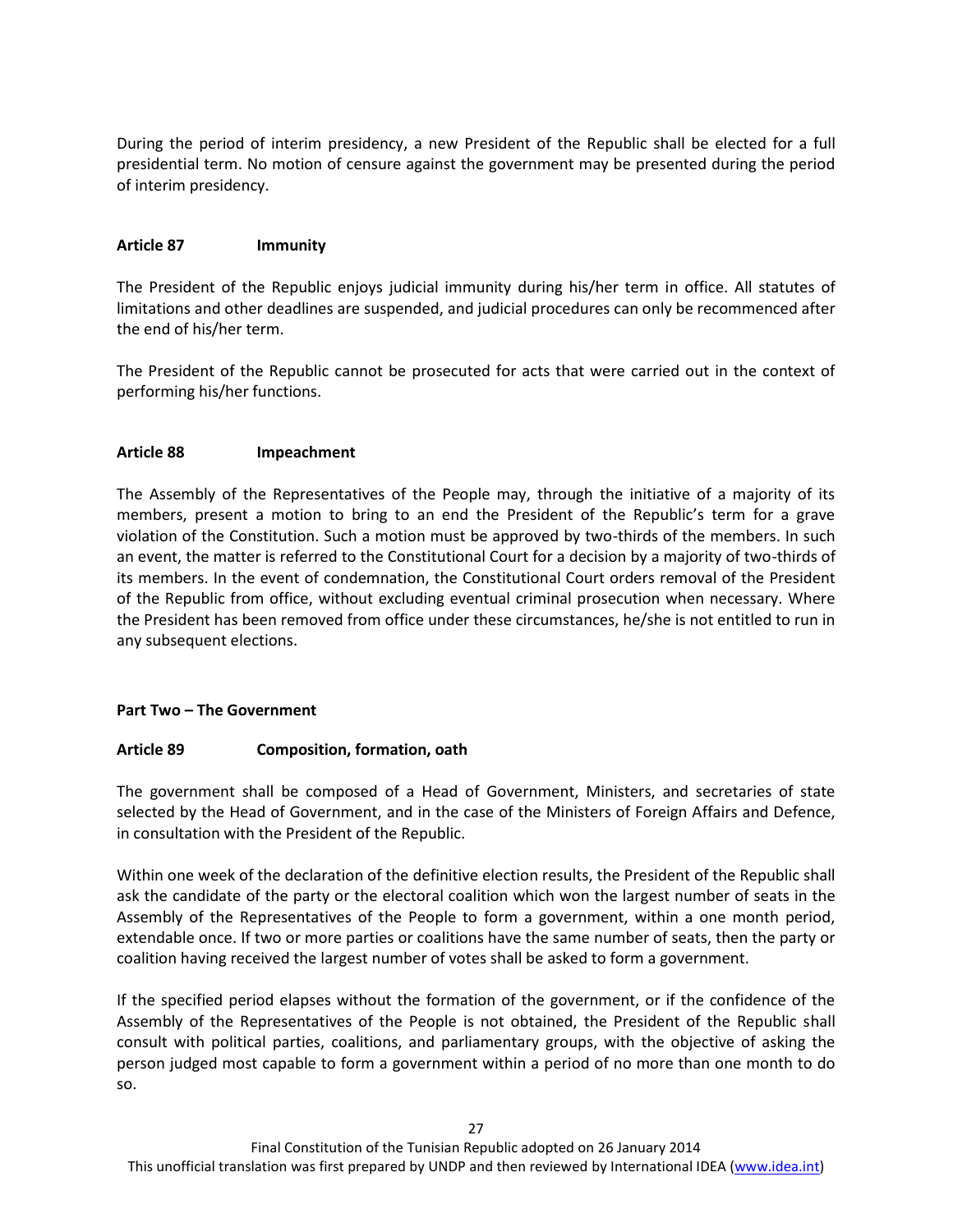If, in the four month period following the first designation of a person to form a government, the members of the Assembly of Representatives of the people fail to grant confidence in a government, the President of the Republic may dissolve the Assembly of the Representatives of the People and call for new legislative elections to be held within a minimum of 45 days and a maximum of 90 days.

The government shall present a summary of its programme to the Assembly of the Representatives of the People with the objective of obtaining the confidence of an absolute majority of its members.

Should the government thus gain the confidence of the Assembly, the President of the Republic shall appoint the Head of Government and the members of the government.

The Head of Government and the members of the government shall swear the following oath before the President of the Republic:

"I swear by Almighty God to work loyally for the good of Tunisia, to respect the country's Constitution and its legislation, to defend its interests and bear full allegiance to it".

# <span id="page-27-0"></span>**Article 90 Prohibition on the combination of posts**

Membership of the government and of the Assembly of the Representatives of the People may not be combined. The Election Law shall regulate the process of filling vacancies.

The head and members of government may not exercise any other professional activity.

## <span id="page-27-1"></span>**Article 91 State's general policy**

The Head of Government determines the state's general policy, taking into account the provisions of Article 77, and shall ensure its execution.

## <span id="page-27-2"></span>**Article 92 Prime minister's mandate**

The Head of Government is responsible for:

- Creating, modifying and dissolving ministries and secretariats of state, as well as determining their mandates and prerogatives, after discussing the matter with the Council of Ministers
- Dismissing and accepting the resignation(s) of one or more members of the government, after consultation with the President of the Republic in the case of the Ministers of Foreign Affairs and Defence.
- Creating, amending, and dissolving public institutions, public enterprises and administrative departments as well as establishing their mandates and authorities, after deliberation in the Council of Ministers, except in the case of institutions, enterprises and departments under the competence of the Presidency of the Republic, which are created, changed or dissolved upon a proposition by the President.
- Nominating and dismissing individuals in senior civil positions. These positions are regulated by law.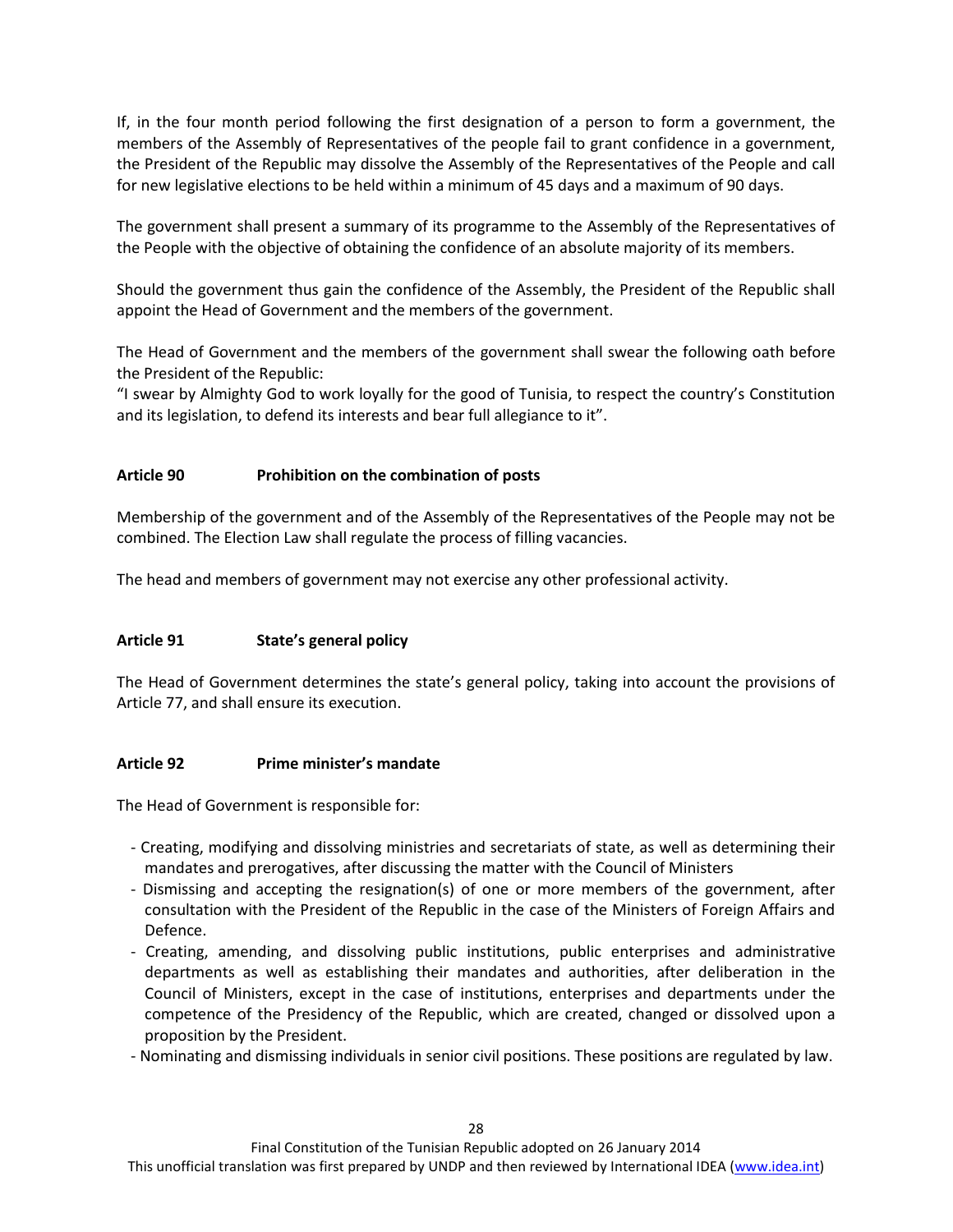The Head of Government informs the President of the Republic of the decisions taken within the latter's aforementioned specific areas of competence.

The Head of Government leads the public administration and concludes international agreements of a technical nature.

The government ensures the enforcement of laws. The Head of Government may delegate some of his/her authorities to the Ministers. If the Head of Government is temporarily unable to carry out his/her tasks, he/she shall delegate his/her powers to one of the Ministers.

# <span id="page-28-0"></span>**Article 93 Council of ministers**

The Head of Government chairs the Council of Ministers.

The Council of Ministers meets by convocation of the Head of Government, who sets its agenda.

It is mandatory for the President of the Republic to preside over the Council of Ministers on issues relating to defence, foreign policy, and national security as concerns the protection of the state and of the national territory from internal and external threats. The President may also attend the Council of Ministers' other meetings, and if so, he/she presides over the meeting.

All draft laws are discussed in the Council of Ministers.

## <span id="page-28-1"></span>**Article 94 Decree power**

The Head of Government exercises general regulatory powers. He/she is individually responsible for issuing decrees that he/she signs after discussion with the Council of Ministers.

Orders issued by the Head of Government are referred to as governmental decrees.

Regulatory decrees are counter signed by every competent Minister.

The Head of Government shall countersign regulatory decrees issued by Ministers.

## <span id="page-28-2"></span>**Article 95 Accountability**

The government is accountable before the Assembly of the Representatives of the People.

### <span id="page-28-3"></span>**Article 96 Written, oral questions from the Chamber of Deputies**

Every Assembly member has the right to submit written or oral questions to the Government in accordance with the Assembly's internal rules of procedure.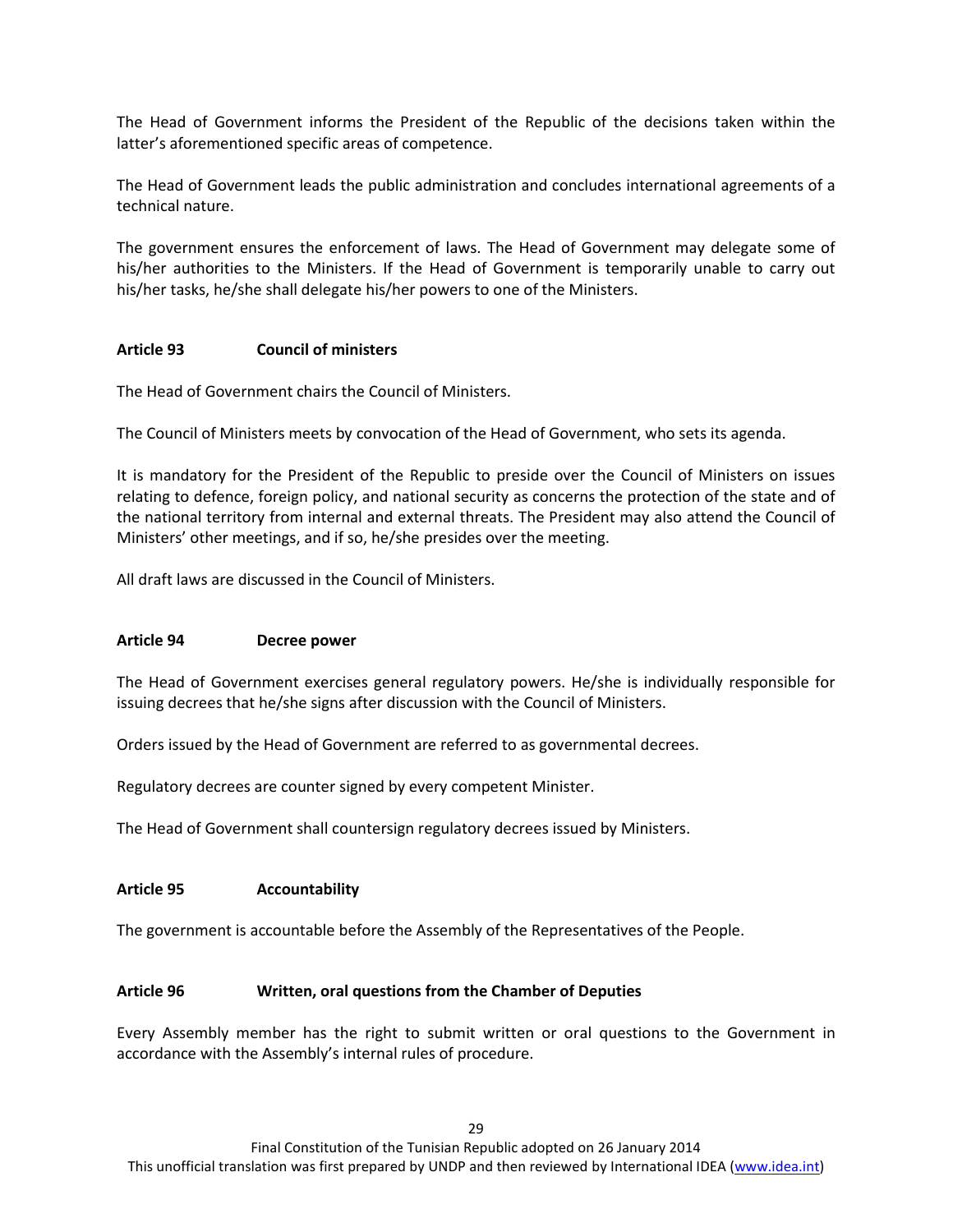### <span id="page-29-0"></span>**Article 97 Resignation**

Votes may be taken on a motion of censure brought against the government based on a reasoned request presented by at least one-third of the members to the Speaker of the Assembly of Representatives. The motion of censure cannot be voted on until fifteen days have passed since the date the motion was presented to the Speaker of the Assembly.

A vote of no-confidence in the government requires the vote of an absolute majority of the members of the Assembly of the Representatives of the People, and the presentation of an alternative candidate to head the government whose candidacy must be approved in the same vote. The President of the Republic shall entrust this candidate with the task of forming the government, according to the provisions of Article 89.

In the event of failure to attain the necessary absolute majority, a motion of censure may not be reintroduced for a minimum period of six months.

The Assembly of the Representatives of the People may withdraw its confidence in a member of the government after a reasoned request is submitted to the Speaker of the Assembly by at least one-third of the members. Withdrawal of the Assembly's confidence in the member of the government requires an absolute majority of votes.

## <span id="page-29-1"></span>**Article 98 Resignation**

The resignation of the Head of Government entails the resignation of the entire government. Resignation shall be submitted in writing to the President of the Republic who notifies the Speaker of the Assembly of the Representatives of the People.

The Head of Government may request the Assembly of the Representatives of the People to give a vote of confidence to the government to continue its work. The vote of confidence shall be by an absolute majority of the members of the Assembly of the Representatives of the People. Should the Assembly not renew confidence in the government, the latter shall be deemed to have resigned.

In both cases, the President of the Republic shall assign the person who is most capable to form the government in accordance with the provisions of Article 89.

## <span id="page-29-2"></span>**Article 99 Vote of confidence**

The President of the Republic may ask the Assembly of the Representatives of the People to conduct a vote of confidence in the government on a maximum of two occasions during the entire presidential term. Confidence is voted by the absolute majority of members of the Assembly of the Representatives of the People.

In the case of non-renewal of confidence, the government is considered to have resigned. In this case the President of the Republic asks the person deemed most capable to form a government in a period not exceeding thirty days in conformity with the first, fifth, and sixth paragraphs of Article 89.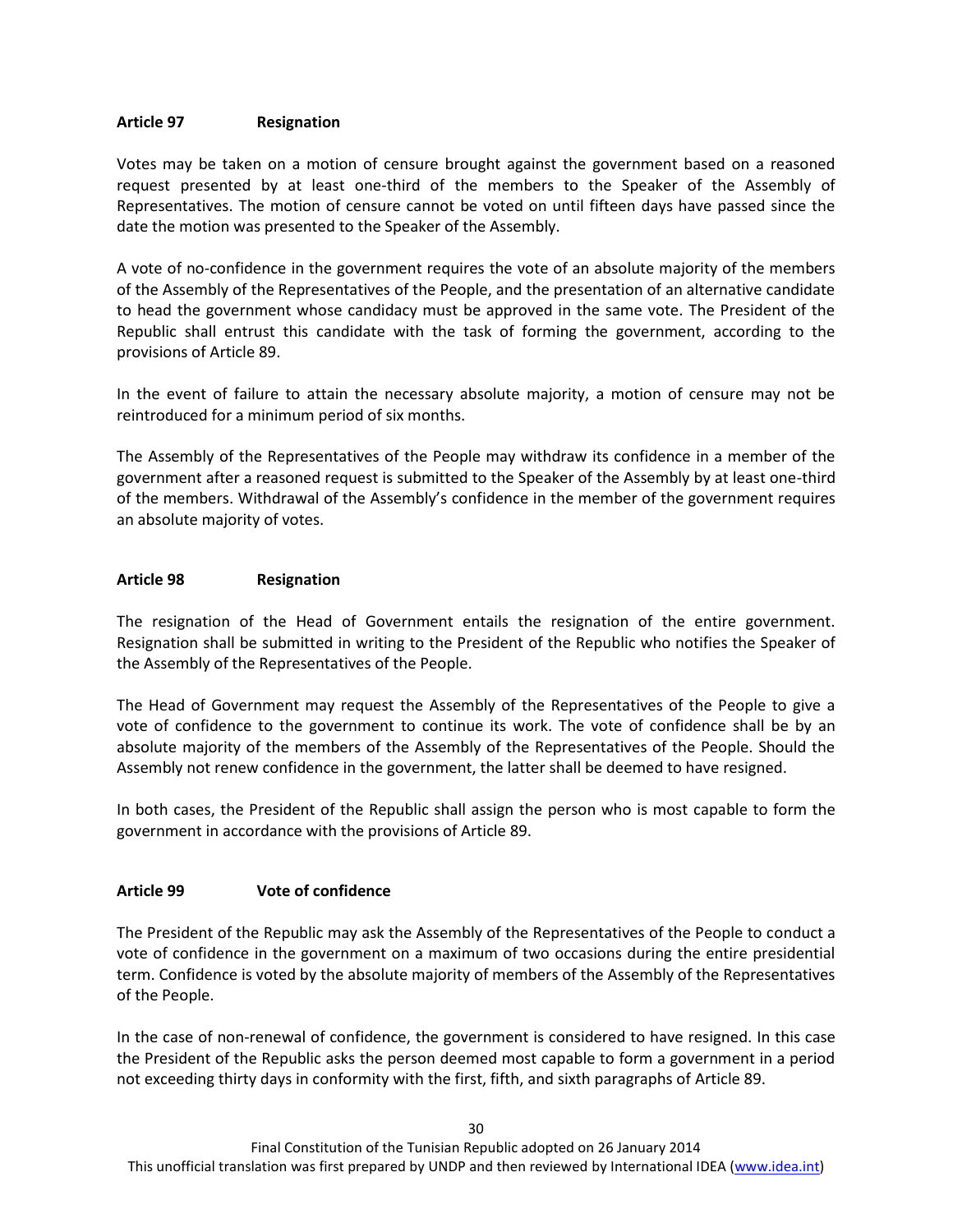If the period expires without the formation of the government, or if the government does not obtain the confidence of the Assembly, the President of the Republic may dissolve the Assembly of the Representatives of the People and organize early legislative elections after a minimum of forty five days and a maximum of ninety days.

If the Assembly renews its confidence in the government on the two occasions, the President of the Republic will be considered to have resigned.

### <span id="page-30-0"></span>**Article 100 Vacancy**

If the office of Head of Government becomes permanently vacant for any reason except for resignation and withdrawal of the confidence of the Assembly, the President of the Republic shall ask the candidate of the ruling party or coalition to form a government within one month. If this period expires without forming a government, or if the government formed fails to receive a vote of confidence, the President shall ask the individual deemed most capable to form a government which presents itself before the Assembly for the purpose of obtaining a vote of confidence in accordance with the provisions of Article 89.

The outgoing government shall continue to administer government business under the supervision of one of its members to be selected by the Council of Ministers and nominated by the President of the Republic until the new government takes up its functions.

## <span id="page-30-1"></span>**Article 101 Disputes relating to the powers of the president, prime minister**

Any disputes that arise regarding the respective powers of the President of the Republic and of the Head of Government shall be referred to the Constitutional Court by either party. The Court shall rule on the dispute within one week.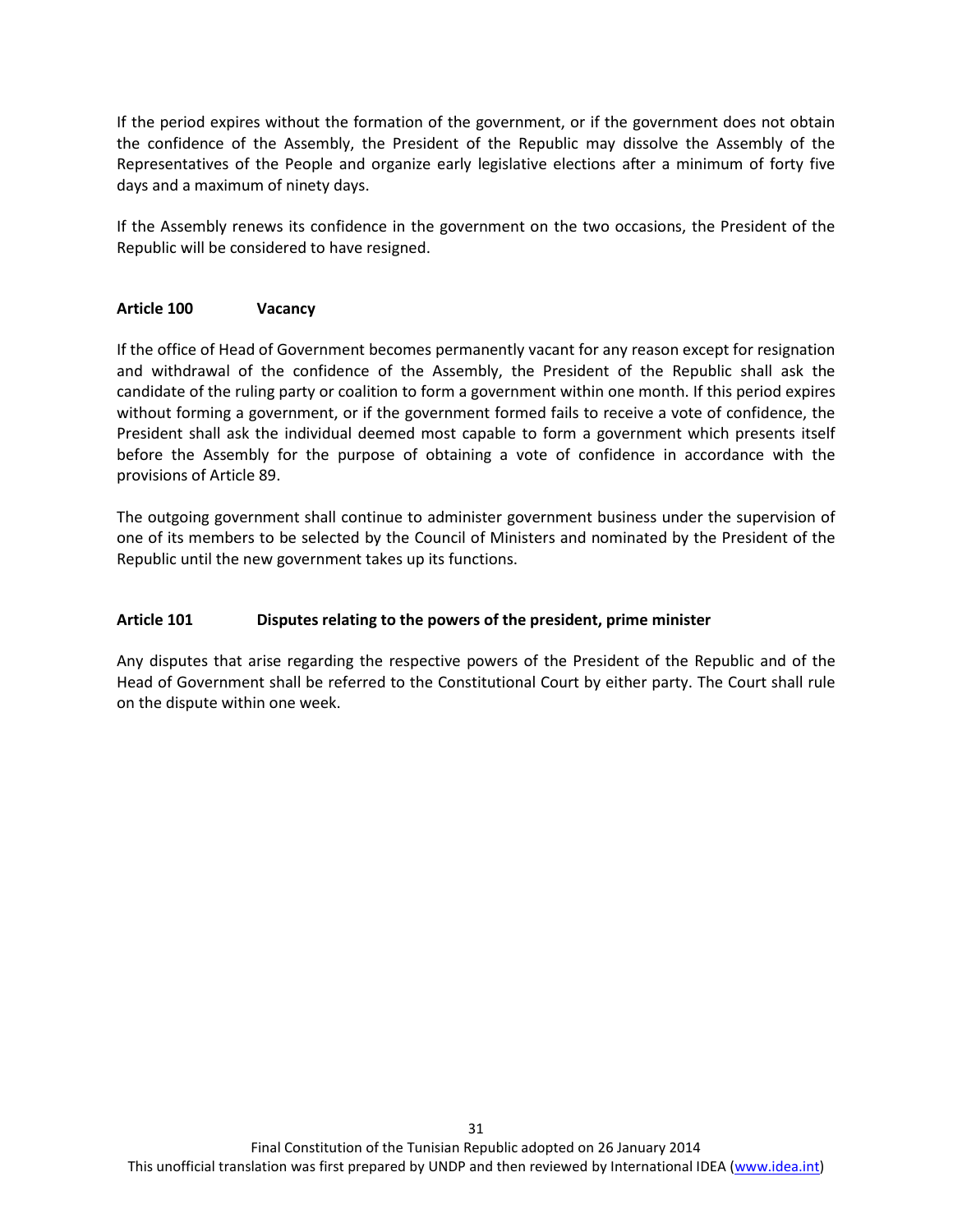## <span id="page-31-0"></span>**Title Five – The Judicial Authority**

## <span id="page-31-1"></span>**Article 102 Independence, mandate**

The judiciary is independent. It ensures the administration of justice, the supremacy of the Constitution, the sovereignty of the law, and the protection of rights and freedoms.

Judges are independent with the law being the sole authority over them in discharging their functions.

## <span id="page-31-2"></span>**Article 103 Competence, neutrality and integrity**

Judges must be competent, and should be characterized by neutrality and integrity. They shall be held accountable for any shortcomings in their performance.

### <span id="page-31-3"></span>**Article 104 Immunity**

Judges enjoy criminal immunity and may not be prosecuted or arrested unless their immunity is lifted. In the event of being apprehended committing a crime, a judge may be arrested and the Judicial Council he/she is affiliated with shall be notified, and shall decide on lifting the immunity.

### <span id="page-31-4"></span>**Article 105 Legal profession**

The legal profession is a free and independent profession that contributes to the establishment of justice and the defence of rights and liberties. Lawyers enjoy the legal guarantees that protect them and enable them to fulfill their functions.

## <span id="page-31-5"></span>**Part One – The Judiciary: The Justice System, Administrative and Financial Judiciary**

### <span id="page-31-6"></span>**Article 106 Nomination of judges**

Judges shall be nominated by presidential decree based on a concurrent proposal by the Supreme Judicial Council.

Senior judges shall be nominated by presidential decree and in consultation with the Head of Government, based on an exclusive recommendation by the Supreme Judicial Council. Senior judicial posts shall be regulated by law.

### <span id="page-31-7"></span>**Article 107 Transfer, dismissal, suspension**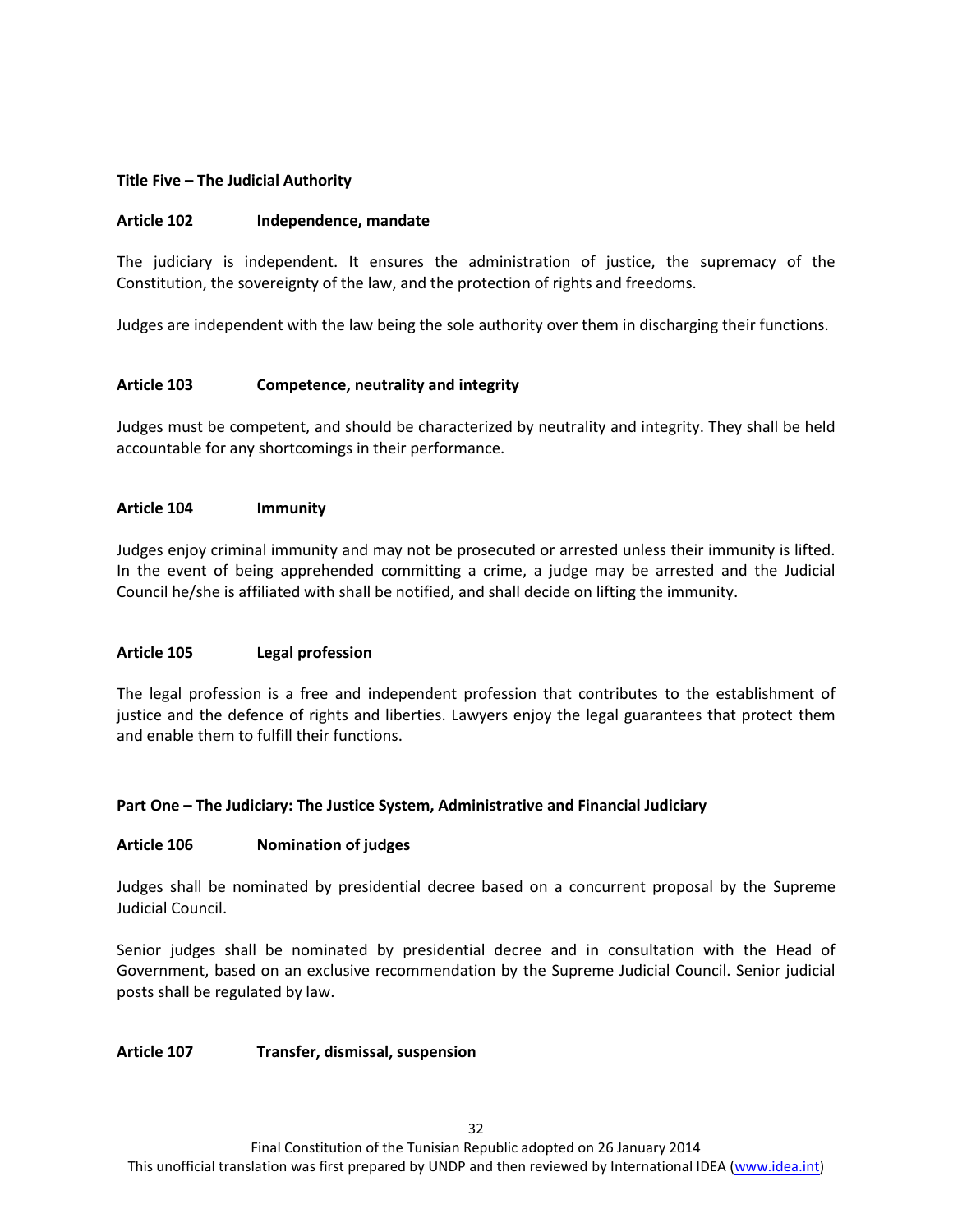Judges may not be transferred without their consent. They cannot be dismissed or suspended from their functions, nor be subject to disciplinary sanction, except in the cases and the guarantees regulated by the law and in accordance with a reasoned decision by the Supreme Judicial Council.

## <span id="page-32-0"></span>**Article 108 Right to fair trial, right to litigation, right to defence, public court sessions**

Every individual is entitled to a fair trial within a reasonable period. Litigants are equal before the law.

The right to litigation and the right to defence are guaranteed. The law facilitates access to justice and provides legal assistance to those without financial means. The law guarantees the right to a second hearing.

Court sessions shall be public unless the law provides for a closed hearing. Judgement must be pronounced in a public session.

## <span id="page-32-1"></span>**Article 109 Interference in functioning of the judicial system**

All kinds of interference in the functioning of the judicial system are prohibited.

## <span id="page-32-2"></span>**Article 110 Establishment of courts, special courts, military courts**

The different categories of courts are established by law. No special courts may be established, nor any special procedures that may prejudice the principles of fair trial.

Military courts are competent to deal with military crimes. The law shall regulate the mandate, composition, organization, and procedures of military courts, and the statute of military judges.

## <span id="page-32-3"></span>**Article 111 Judgments in the name of the people, failure to execute**

Judgments are passed in the name of the people and executed in the name of the President of the Republic. Failing to execute or impeding the execution of a sentence without legal grounds is prohibited.

## <span id="page-32-4"></span>**Section One – The Supreme Judicial Council**

## <span id="page-32-5"></span>**Article 112 Composition, president**

The Supreme Judicial Council is composed of four bodies, which are the Judiciary Council, the Administrative Judicial Council, the Financial Judicial Council, and the General Assembly of the three judicial councils.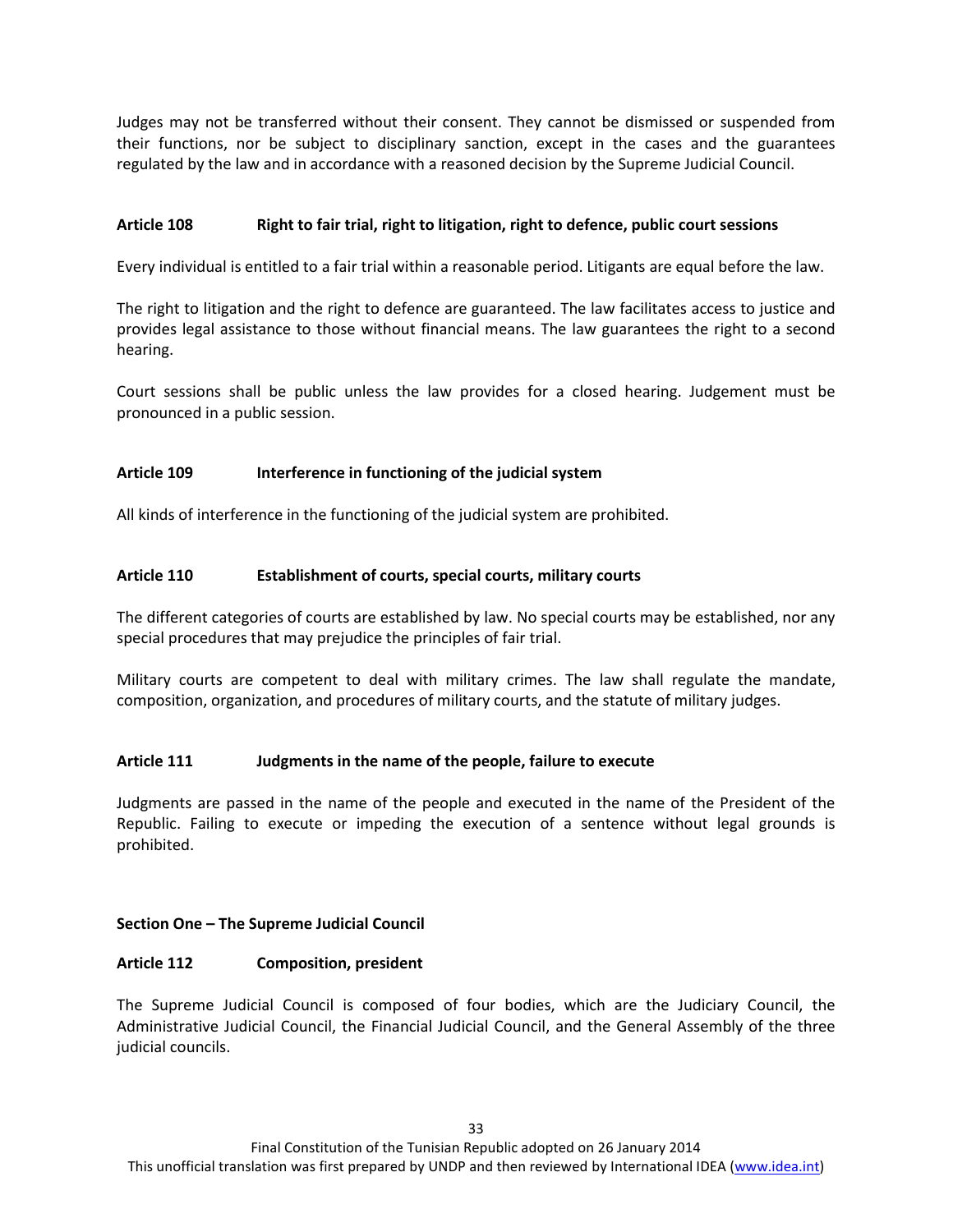Two-thirds of each of these structures is composed of judges, the majority of whom are elected, in addition to judges appointed on merit, while the remaining third shall be composed of independent, specialized persons who are not judges. The majority of the members of these bodies shall be elected. Elected members exercise their functions for a single six-year term.

The Supreme Judicial Council shall elect its president from amongst its most senior judges.

The law establishes the mandate of each of the four bodies, and their composition, organization, and procedures.

# <span id="page-33-0"></span>**Article 113 Independence, budget**

The Supreme Judicial Council enjoys administrative and financial independence and shall be selfmanaging. It prepares its own draft budget which it discusses before the competent committee of the Assembly of the Representatives of the People.

# <span id="page-33-1"></span>**Article 114 Mandate**

The Supreme Judicial Council ensures the sound functioning of the justice system and respect for its independence. The General Assembly of the three judicial councils proposes reforms and gives its opinions on draft laws related to the judicial system. Such laws must be reviewed by the General Assembly. Each of the three councils is responsible for making decisions on the professional careers of judges and on disciplinary measures taken against them.

The Supreme Judicial Council shall prepare an annual report and submit it, in the month of July at the latest, to the President of the Republic, the Speaker of the Assembly of the Representatives of the People, and the Head of Government. The report shall be published.

The Assembly of the Representatives of the People shall discuss the annual report at the beginning of the judicial year in a plenary session, in dialogue with the Supreme Judicial Council.

## <span id="page-33-2"></span>**Section Two – The Judicial System**

## <span id="page-33-3"></span>**Article 115 Composition, public prosecution, annual report**

The judiciary is composed of the Court of Cassation, appellate courts and courts of first instance.

The public prosecution service is part of the judicial justice system, and benefits from the same constitutional protections. The judges of the public prosecution service exercise their functions as determined by the law and within the framework of the penal policy of the State in conformity with the procedures established by the law.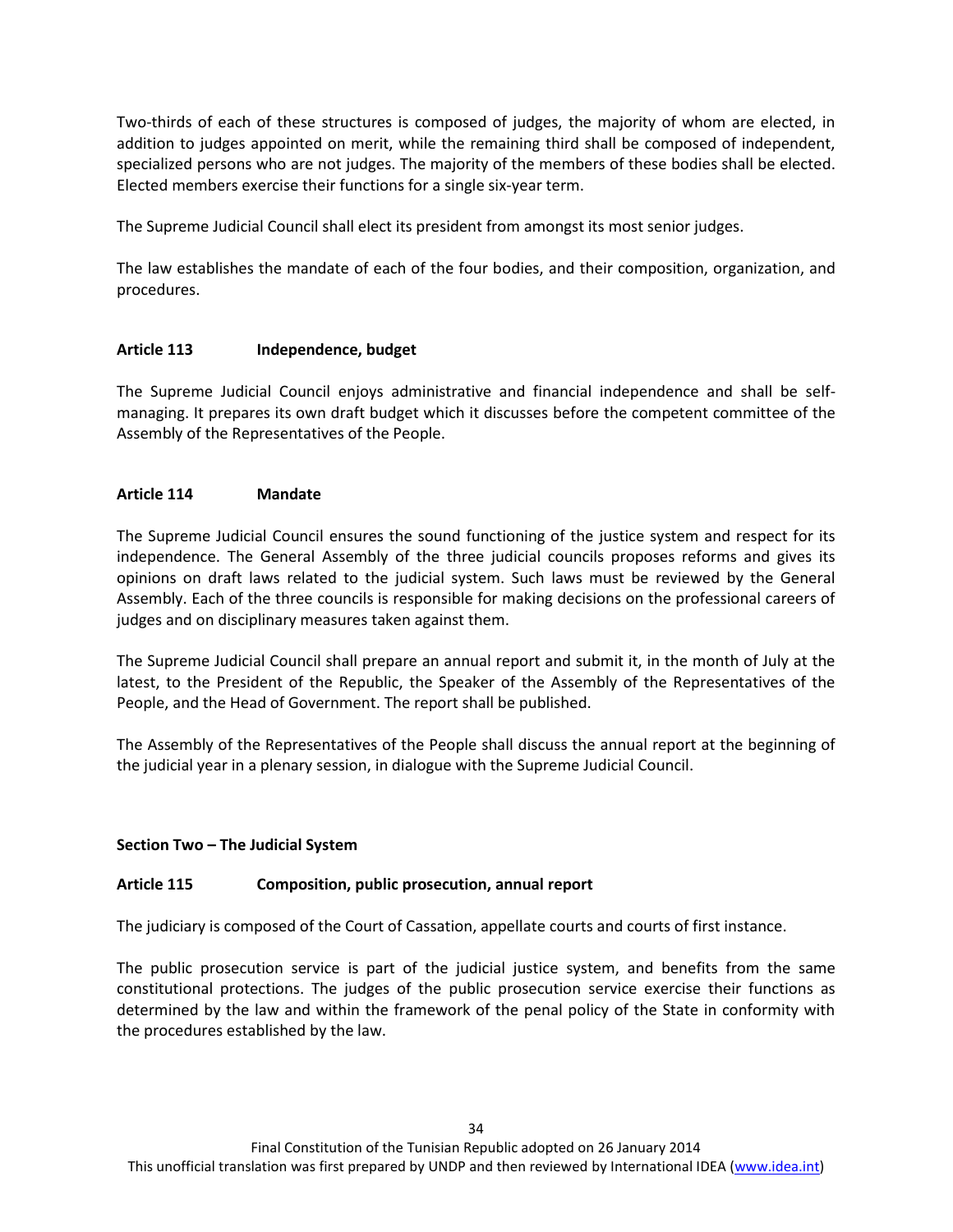The Court of Cassation prepares an annual report which it submits to the President of the Republic, the Speaker of the Assembly of the Representatives of the People, the Head of Government and the President of the Supreme Judicial Council. The report is published.

The law establishes the organization of the judicial system, its mandates, its procedures, as well as the statute of its judges.

# <span id="page-34-0"></span>**Section Three – Administrative Judiciary**

# <span id="page-34-1"></span>**Article 116 Composition, mandate, annual report**

The administrative judiciary is composed of the Supreme Administrative Court, administrative courts of appeal, and administrative courts of first instance.

The administrative judiciary has jurisdiction over any abuse of power by the administration as well as all administrative disputes. The administrative judiciary shall exercise consultative functions, in accordance with the law.

The Supreme Administrative Court shall prepare a general annual report which it submits to the President of the Republic, the Speaker of the Assembly of the Representatives of the People, the Head of Government, and the President of the Supreme Judicial Council. This report is published.

The law regulates the organization of the administrative judiciary, its mandate, procedures, as well as the statute of its judges.

## <span id="page-34-2"></span>**Section Four – Financial Judiciary**

## <span id="page-34-3"></span>**Article 117 Composition, mandate, annual report**

The Financial Judiciary is composed of the Court of Audit with its different bodies.

The Court of Audit oversees the sound management of public funds in accordance with the principles of legality, efficiency and transparency. The Financial Judiciary rules on the accounts of public auditors. It assesses accounting methods and sanctions errors and failings that it discovers. The Financial Judiciary assists the legislative and executive powers in overseeing the execution of the Finance Law and the closure of the budget.

The Court of Audit prepares a general annual report and submits it to the President of the Republic, the Speaker of the Assembly of the Representatives of the People, the Head of Government, and the President of the Supreme Judicial Council. The report is published. The Court of Audit shall, when necessary, prepare special reports that it may decide to publish.

The organization, mandate and procedures of the Court of Audit, as well as the statute of its judges, are regulated by law.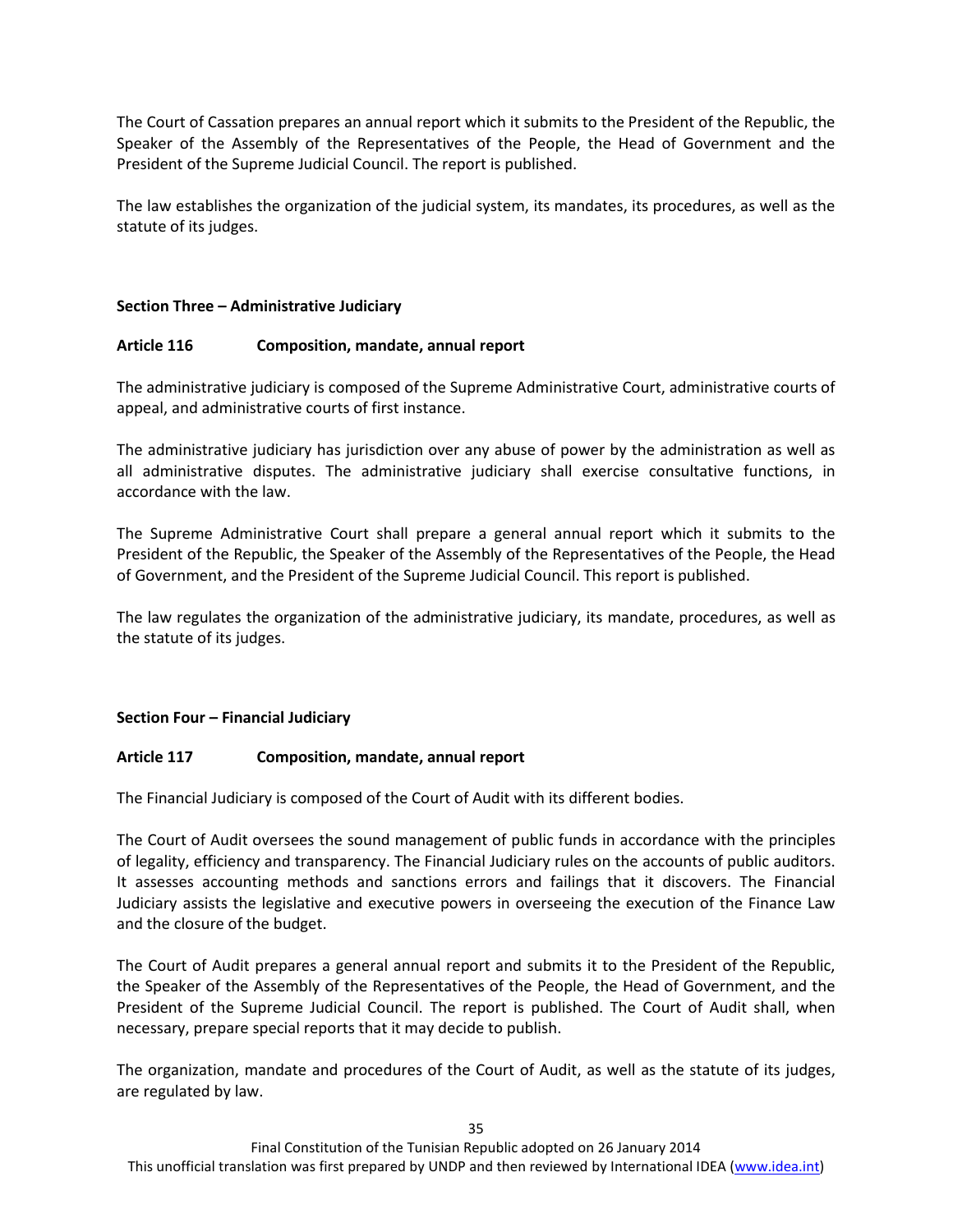# <span id="page-35-0"></span>**Part Two – The Constitutional Court**

# <span id="page-35-1"></span>**Article 118 Composition, nomination of members**

The Constitutional Court is an independent judicial body, composed of 12 competent members, threequarters of whom are legal experts with at least 20 years of experience.

The President of the Republic, the Assembly of the Representatives of the People, and the Supreme Judicial Council shall each appoint four members, three quarters of whom must be legal specialists. The nomination is for a single nine-year term.

One-third of the members of the Constitutional Court shall be renewed every three years. Any vacancies in the Court shall be filled according to the same procedure followed upon the establishment of the court, taking into account the appointing party and the relevant areas of specialization.

Members of the Court elect a President and a Vice President of the Court from amongst its members who are specialists in law.

# <span id="page-35-2"></span>**Article 119 Prohibition against combination of functions**

Combining membership in the Constitutional Court with any other function or task is prohibited.

## <span id="page-35-3"></span>**Article 120 Mandate**

The Constitutional Court is the sole body competent to oversee the constitutionality of the following:

- Draft laws, upon the request of the President of the Republic, the Head of Government, or thirty members of the Assembly of the Representatives of the People. The request shall be filed within seven days from the Assembly's ratification of the draft law or ratification of a draft law in a modified version, after it has been returned from the President of the Republic.
- Constitutional draft laws submitted to it by the President of the Assembly of the Representatives of the People as specified in Article 144 or to determine whether the procedures of amending the Constitution have been respected.
- Treaties presented to it by the President of the Republic before the draft law approving them is signed.
- Laws referred to it by courts as a result of a request filed by a court, in the case of the invocation of a claim of unconstitutionality by one of the parties in litigation, in accordance with the procedures established by law.
- The rules of procedure of the Assembly of the Representatives of the People, submitted to it by the Speaker of the Assembly.

The Constitutional Court is also responsible for other tasks that are conferred upon it by the Constitution.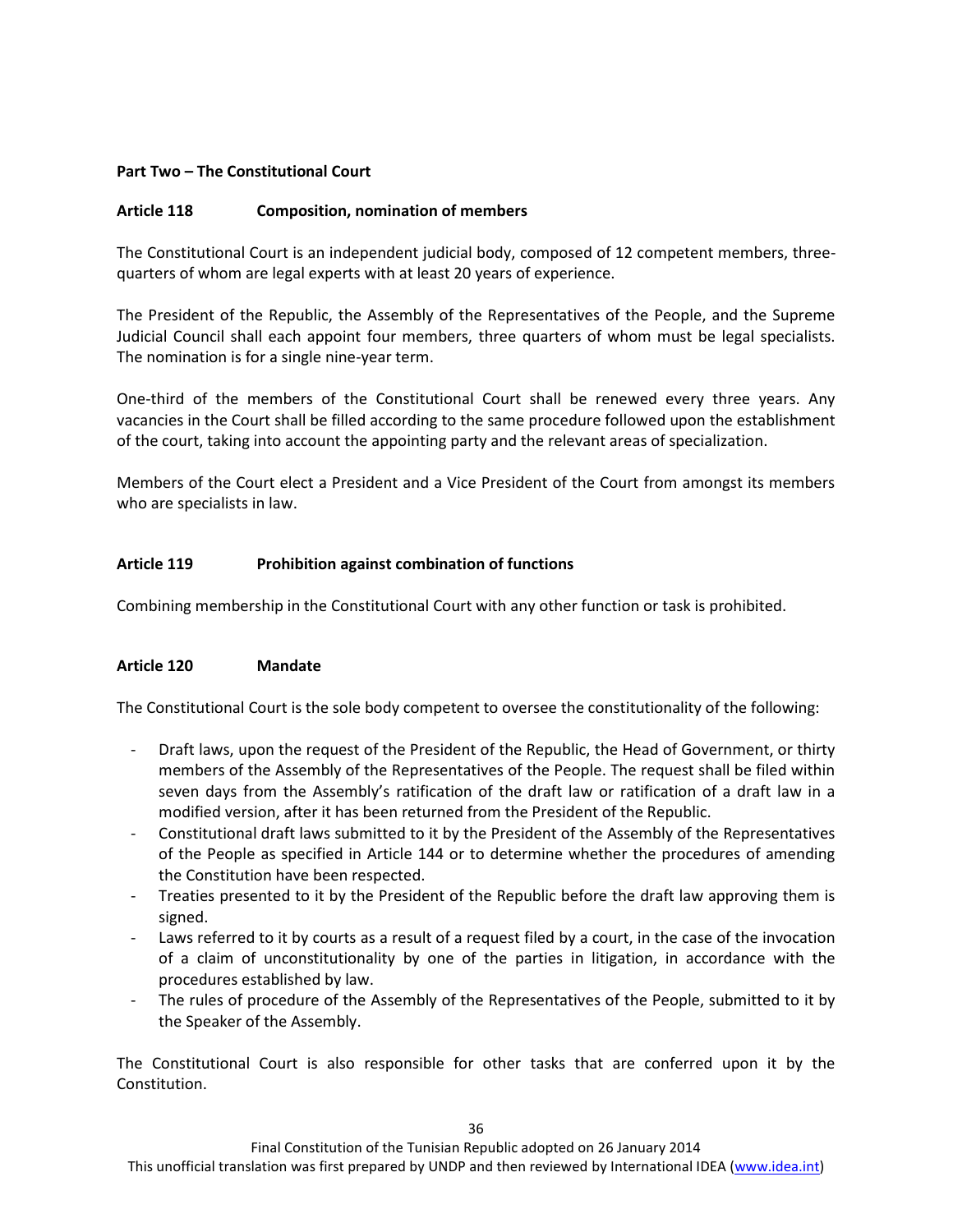## <span id="page-36-0"></span>**Article 121 Procedure for issuing decisions**

Decisions of the Constitutional Court are passed within 45 days from the date of challenging constitutionality. Decisions are taken by the absolute majority of the members of the Constitutional Court. The decision of the Court shall state whether the challenged rulings are constitutional or not. Decisions passed by the Constitutional Court shall be reasoned, binding to all authorities and published in the Official Gazette of the Tunisian Republic.

If the deadline specified in the first paragraph expires without the Court having passed its decision, it must immediately refer the draft law to the President of the Republic.

## <span id="page-36-1"></span>**Article 122 Legal impact following a finding of unconstitutionality**

An unconstitutional draft law shall be referred to the President of the Republic who refers it to the Assembly of the Representatives of the People for a second reading in accordance with the Constitutional Court's decision. The President of the Republic shall, before signing the draft law, resubmit it to the Constitutional Court to reconsider and rule on its constitutionality.

In the case of the Assembly of the Representatives of the People adopting a draft law, amended following its return, and where the court had affirmed its constitutionality or referred it to the President after expiry of the deadline for rendering its decision, the President of the Republic shall then refer it to the Constitutional Court before signing it.

## <span id="page-36-2"></span>**Article 123 Limited mandate, legal impact**

In the event the Constitutional Court is asked to rule on a claim of unconstitutionality, the Court shall limit itself to examining the challenges made, on which it rules within a three-month period renewable only once and for the same period, and on the basis of a reasoned decision.

If the Constitutional Court decides that a law is unconstitutional, the law's implementation is suspended within the limits specified by the Court.

## <span id="page-36-3"></span>**Article 124 Organization, procedures, guarantees**

The law shall regulate the organization of the Constitutional Court, and the procedures it should follow, as well as the guarantees enjoyed by its members.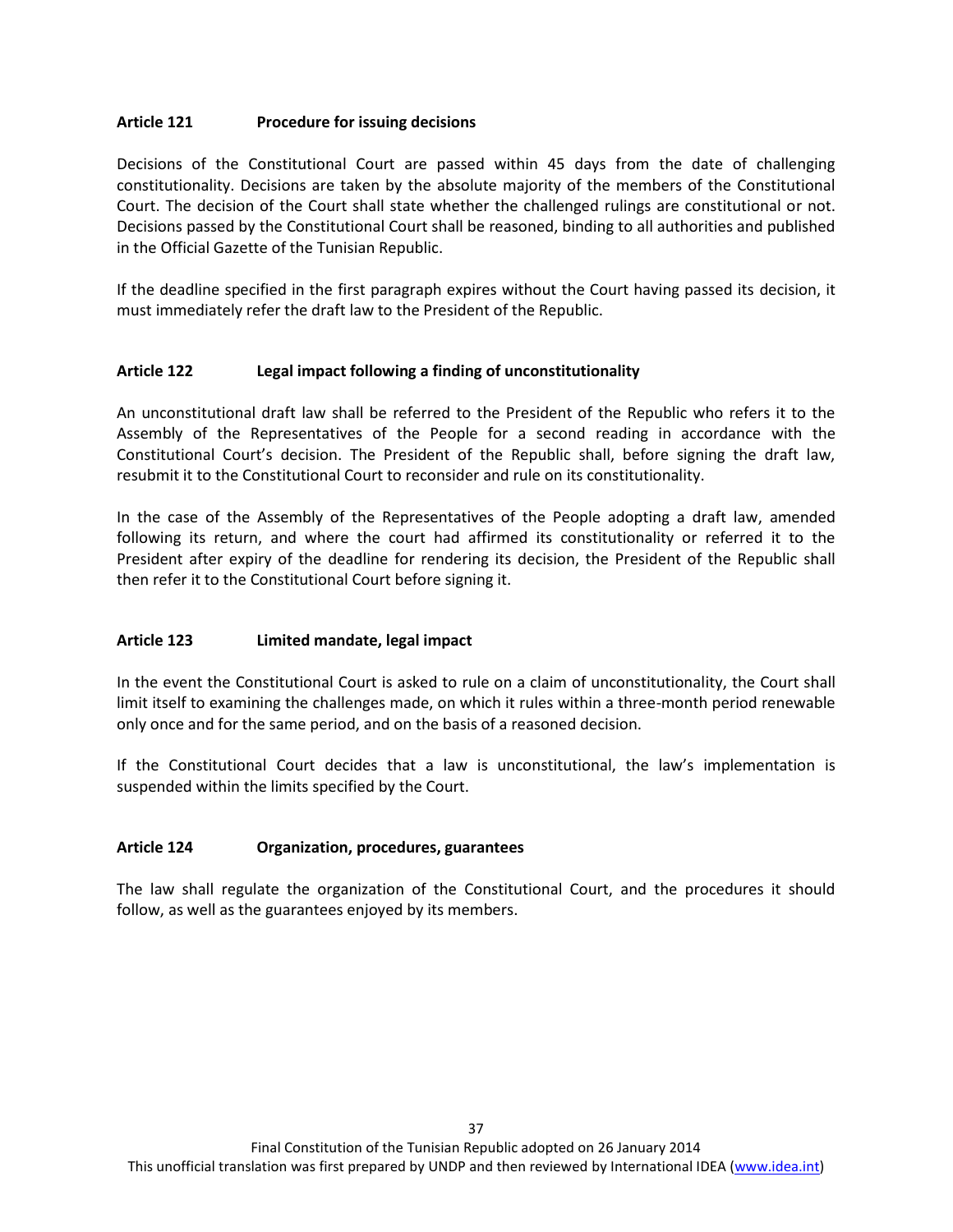## <span id="page-37-0"></span>**Title Six – Independent Constitutional Bodies**

## <span id="page-37-1"></span>**Article 125 Mandate, legal personality, election, composition**

The independent constitutional bodies act in support of democracy; and all institutions of the state must facilitate their work.

These bodies shall enjoy a legal personality and financial and administrative independence.

They are elected by the Assembly of the Representatives of the People by a qualified majority. They are responsible before the Assembly and shall submit an annual report to it. The report of each independent constitutional body is discussed in a special plenary session of the Assembly.

The law establishes the composition of these bodies, representation within them, the methods by which they are elected, and the processes for oversight of their functioning, and the procedures for insuring their accountability.

### <span id="page-37-2"></span>**Part One – The Elections Commission**

### <span id="page-37-3"></span>**Article 126 Mandate**

The elections commission, named the Supreme Independent Elections Commission, is responsible for the management and organization of elections and referenda, supervising them in all their stages, ensuring the regularity, integrity, and transparency of the election process, and announcing election results.

The Commission has regulatory powers in its areas of responsibility.

The Commission shall be composed of nine independent, impartial, and competent members, with integrity, who undertake their work for a single six-year term. One third of its members are replaced every two years.

## <span id="page-37-4"></span>**Part Two – Audio-Visual Communication Commission**

### <span id="page-37-5"></span>**Article 127 Mandate**

The Audio-Visual Communication Commission is responsible for the regulation and development of the audio-visual communication sector and ensures freedom of expression and information, and the establishment of a pluralistic media sector that functions with integrity.

The Commission has regulatory powers in its domain of responsibility. It must be consulted on draft laws in its areas of competence.

The Commission shall be composed of nine independent, neutral, competent, experienced members with integrity, who serve for one six-year term. One third of its members are replaced every two years.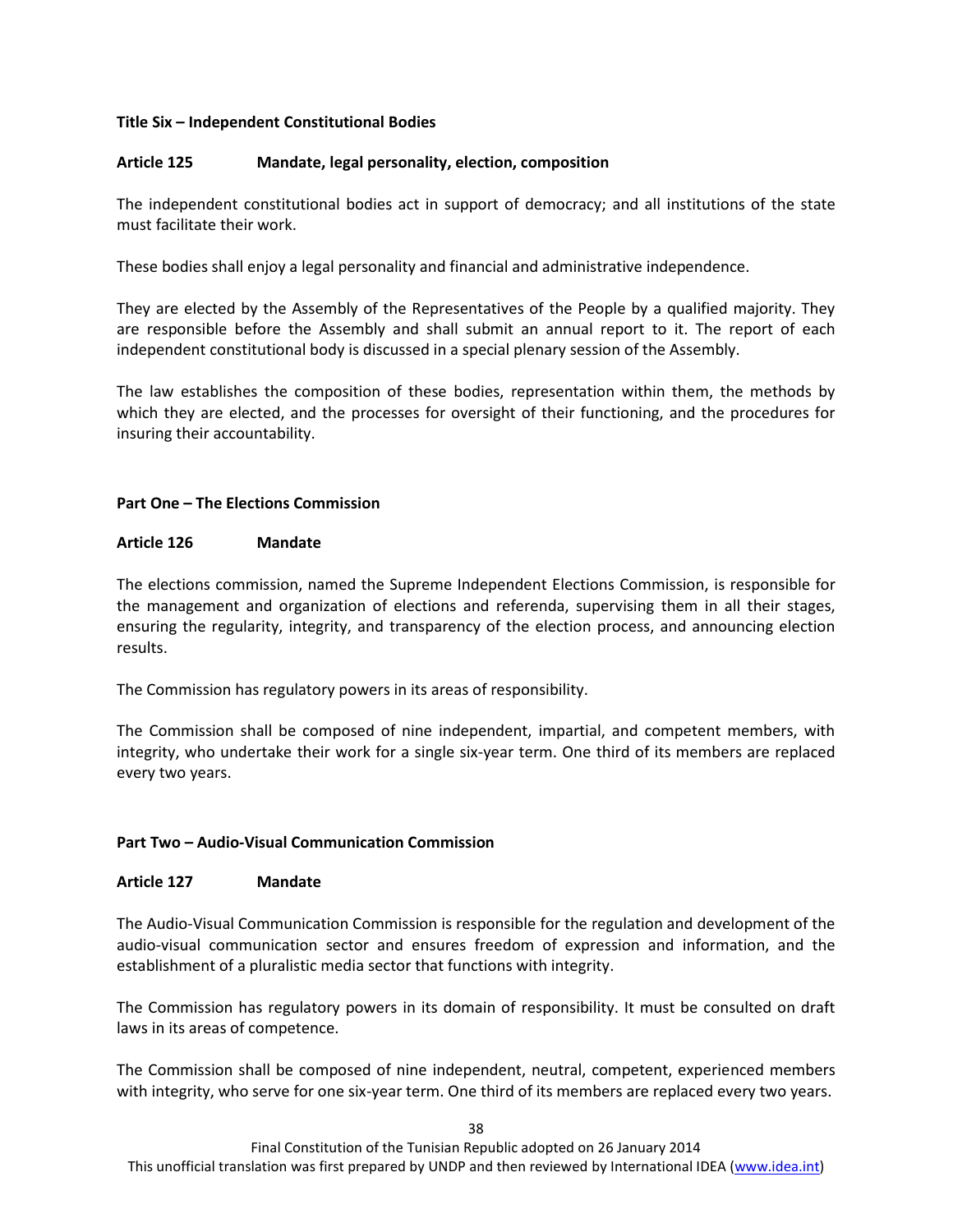# <span id="page-38-0"></span>**Part Three – Human Rights Commission**

### <span id="page-38-1"></span>**Article 128 Mandate**

The Human Rights Commission oversees respect for, and promotion of, human freedoms and rights, and makes proposals to develop the human rights system. It must be consulted on draft laws that fall within the domain of its mandate.

The Commission conducts investigations into violations of human rights with a view to resolving them or referring them to the competent authorities.

The Commission shall be composed of independent and impartial members with competence and integrity. They undertake their functions for a single six-year term.

## <span id="page-38-2"></span>**Part Four – Commission for Sustainable Development and the Rights of Future Generations**

### <span id="page-38-3"></span>**Article 129 Mandate**

The Commission for Sustainable Development and the Rights of Future Generations shall be consulted on draft laws related to economic, social and environmental issues, as well as development plans. The Commission may give its opinion on issues falling within its areas of responsibility.

The Commission shall be composed of members with competence and integrity, who undertake their tasks for a single six-year term.

## <span id="page-38-4"></span>**Part Five – The Good Governance and Anti-Corruption Commission**

### <span id="page-38-5"></span>**Article 130 Mandate**

The Good Governance and Anti-Corruption Commission contributes to policies of good governance, and preventing and fighting corruption. It is responsible for following up on the implementation and dissemination of these policies, for the promotion of a culture of good governance, and for the consolidation of principles of transparency, integrity and accountability.

The Commission is responsible for monitoring cases of corruption within the public and private sectors. It carries out investigations into these cases and refers them to the competent authorities.

The Commission must be consulted on draft laws related to its area of competence. It can give its opinion on regulatory texts related to its area of competence.

The Commission is composed of independent, impartial, competent members, with integrity, who undertake their tasks for a single six- year term. One third of the members are replaced every two years.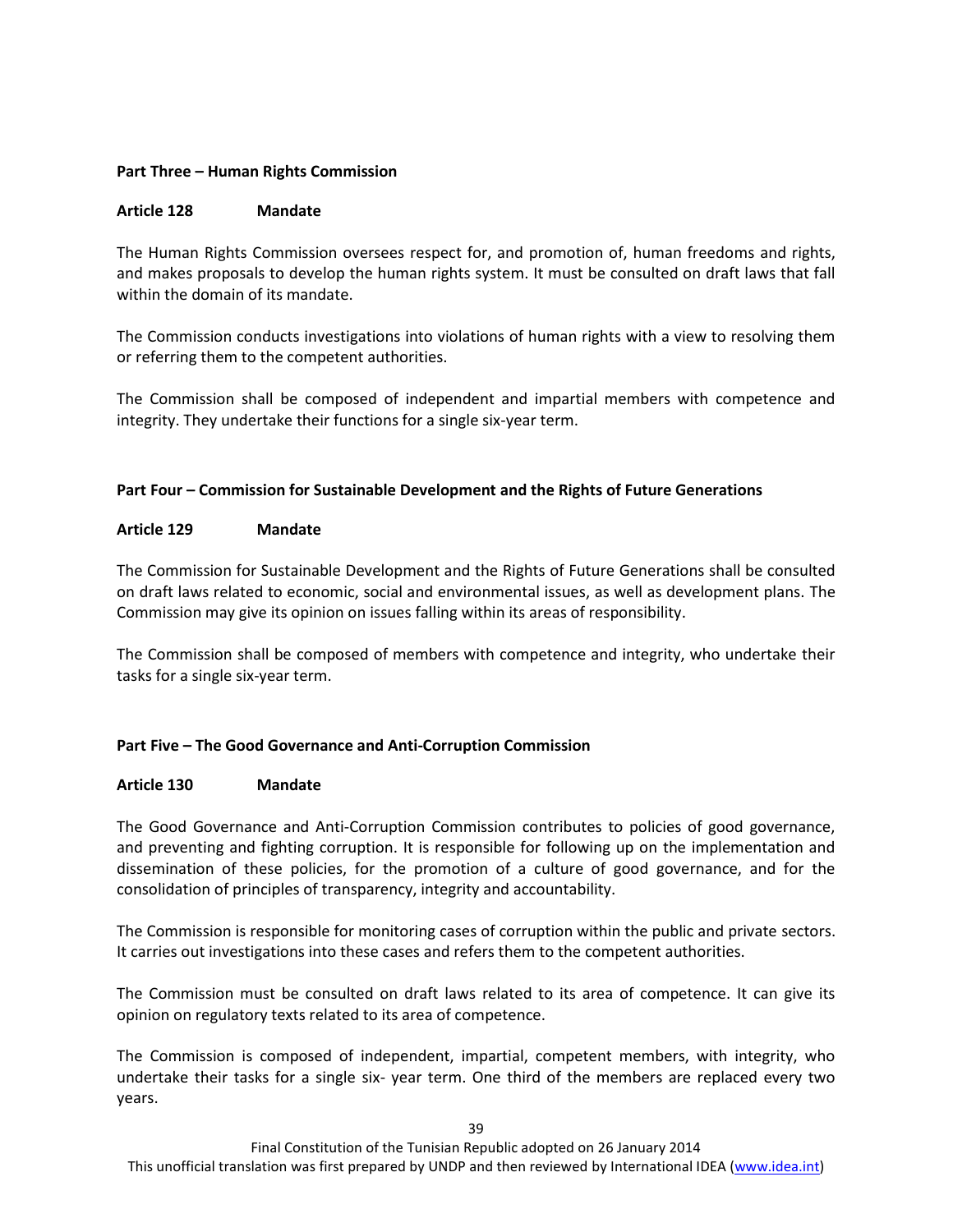Final Constitution of the Tunisian Republic adopted on 26 January 2014 This unofficial translation was first prepared by UNDP and then reviewed by International IDEA (www.idea.int)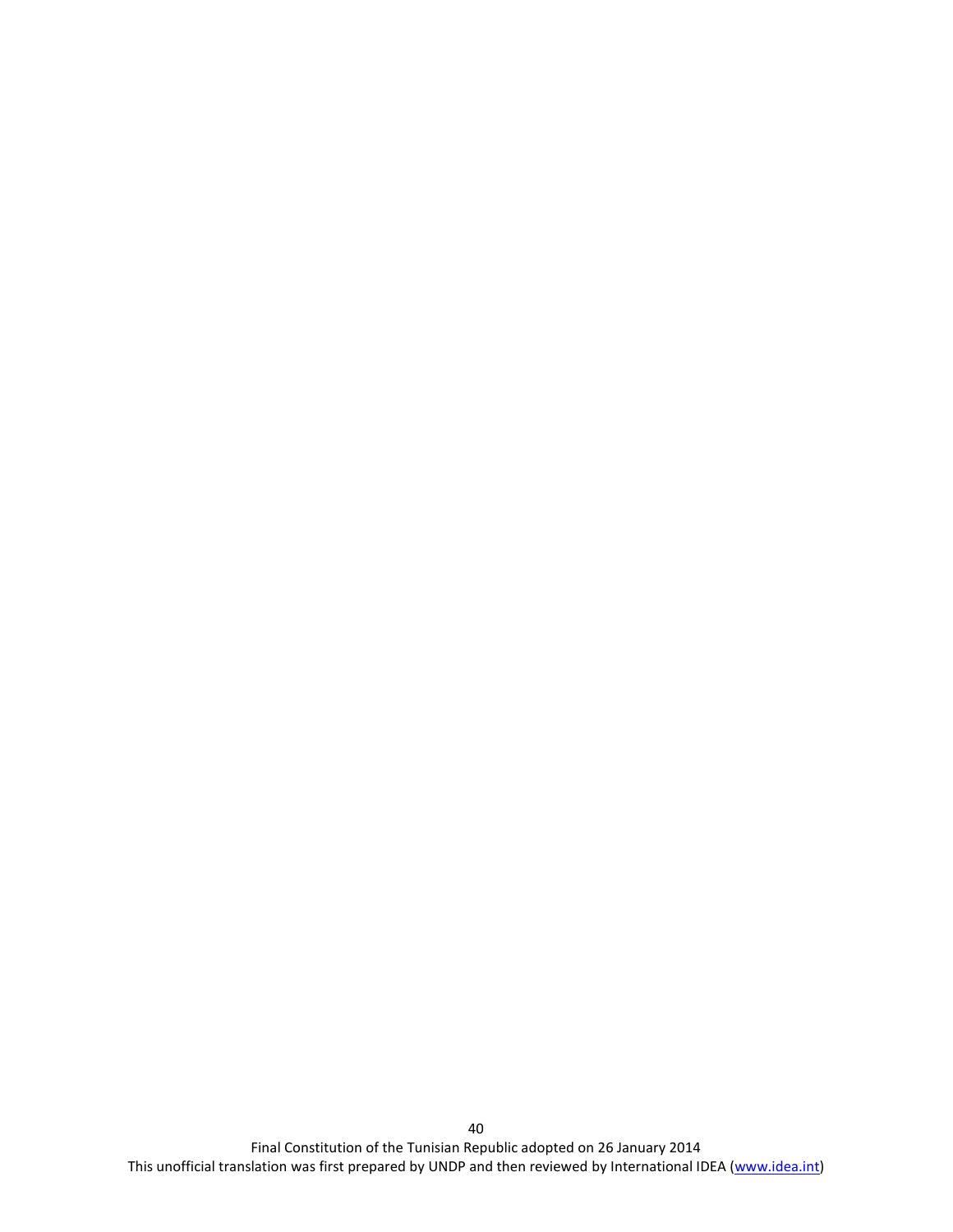## <span id="page-40-0"></span>**Title Seven – Local Government**

### <span id="page-40-1"></span>**Article 131 Definition**

Local government is based on decentralization.

Decentralization is achieved through local authorities comprised of municipalities, districts, and regions covering the entire territory of the Republic in accordance with boundaries established by law.

The law may provide for the creation of specific types of local authorities.

### <span id="page-40-2"></span>**Article 132 Legal personality**

Local authorities shall enjoy legal personality as well as financial and administrative independence. They manage local matters in accordance with the principle of administrative autonomy.

### <span id="page-40-3"></span>**Article 133 Municipal, region and district councils**

Local authorities are headed by elected councils.

Municipal and regional councils are elected through general, free, direct, secret, fair, and transparent elections.

District councils are elected by the members of municipal and regional councils.

The elections law shall guarantee the representation of youth in local authority councils.

### <span id="page-40-4"></span>**Article 134 Mandate**

Local authorities possess their own powers, powers shared with the central authority, and powers delegated to them from the central government.

The joint and delegated powers shall be distributed in accordance with the principle of subsidiarity.

Local authorities shall enjoy regulatory powers in exercising their mandates. Regulatory decisions of the local authorities shall be published in an official gazette of local authorities.

### <span id="page-40-5"></span>**Article 135 Resources**

Local authorities shall have their own resources, and resources provided to them by the central government, these resources being proportional to the responsibilities that are assigned to them by law.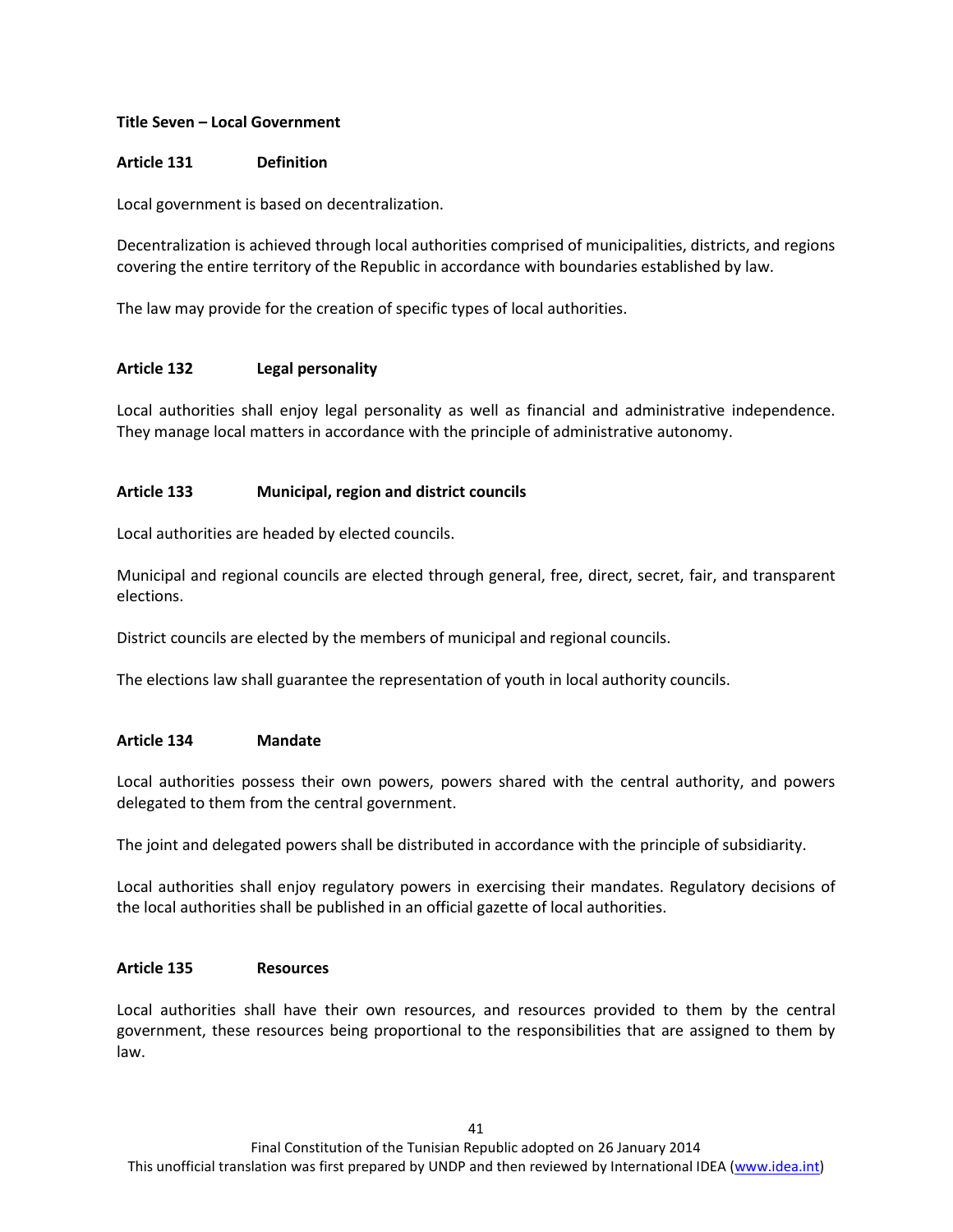All creation or transfer of powers by the central government to the local authorities shall be accompanied by corresponding resources.

The financial system of local authorities shall be established by law.

# <span id="page-41-0"></span>**Article 136 Purpose of decentralisation**

The central government shall provide additional resources for local authorities in order to apply the principle of solidarity, in a balanced and organized manner.

The central government works towards achieving balance between local revenues and expenditures.

A portion of revenues coming from the exploitation of natural resources may be allocated to the promotion of regional development throughout the national territory.

# <span id="page-41-1"></span>**Article 137 Freedom to manage resources**

Local authorities shall have the freedom to manage their resources freely within the budget that is allocated to them, in accordance with the principles of good governance and under the supervision of the financial judiciary.

## <span id="page-41-2"></span>**Article 138 Audit**

Local authorities are subject to post-audit to determine the legality of their actions.

## <span id="page-41-3"></span>**Article 139 Participatory democracy, open governance**

Local authorities shall adopt the mechanisms of participatory democracy and the principles of open governance to ensure the broadest participation of citizens and of civil society in the preparation of development programmes and land use planning, and follow up on their implementation, in conformity with the law.

## <span id="page-41-4"></span>**Article 140 Cooperation, partnerships**

Local authorities may cooperate and enter into partnerships with each other with a view to implementing programmes or carrying out activities of common interest.

Local authorities may also establish foreign relations of partnership and decentralized cooperation.

Rules for cooperation and partnership between authorities shall be regulated by law.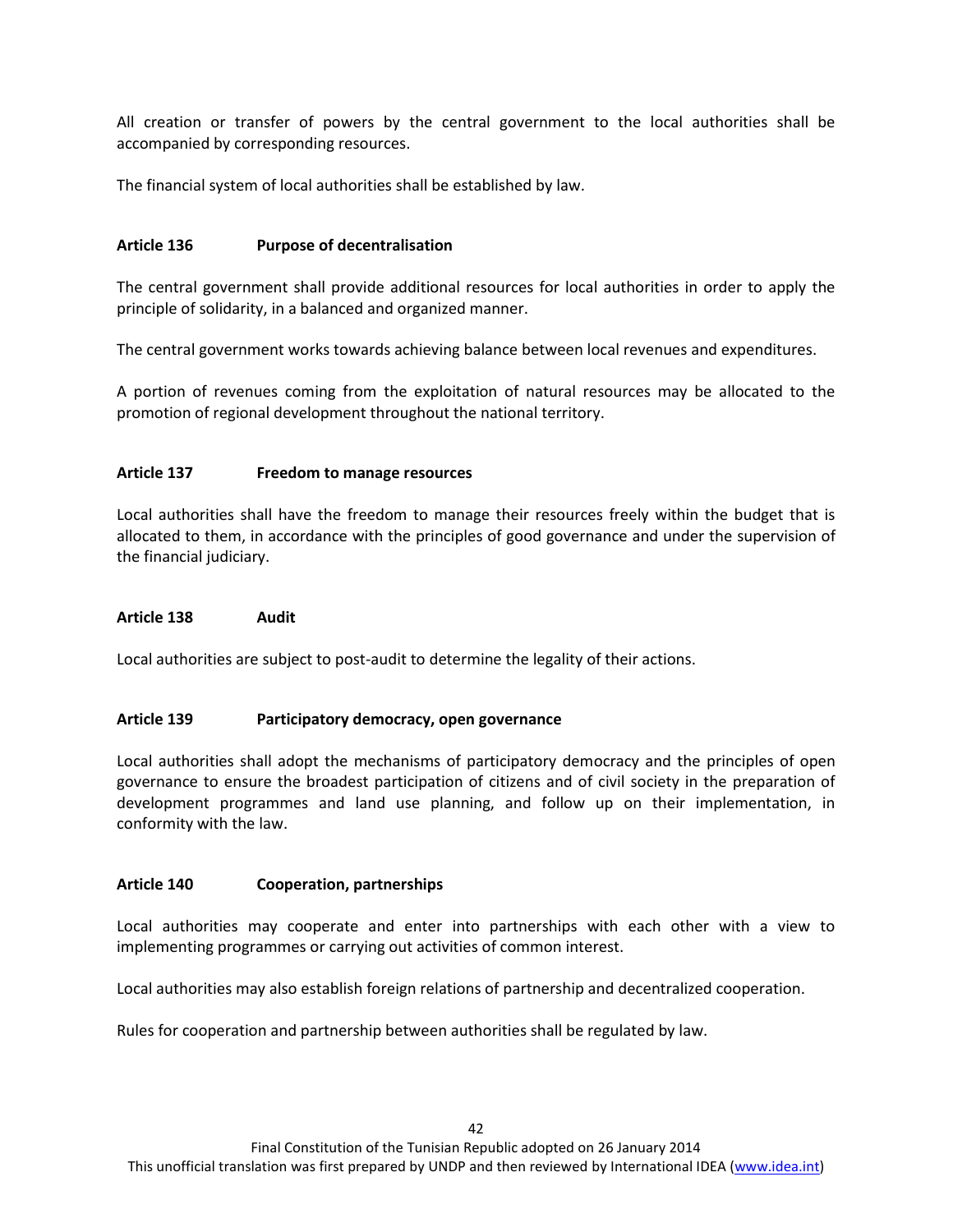## <span id="page-42-0"></span>**Article 141 High Council of Local Authorities**

The High Council of Local Authorities is a representative structure for all local authorities' councils. The High Council headquarters will be located outside of the capital.

The High Council of Local Authorities has jurisdiction to consider issues related to development and regional balance, and gives its advice with respect to any draft law related to local planning, budget, and financial issues. The President of the High Council of Local Authorities may be invited to attend discussions of the Assembly of the Representatives of the People.

The composition and tasks of the High Council of Local Authorities shall be established by law.

### <span id="page-42-1"></span>**Article 142 Dispute resolution**

The administrative judiciary rules on all jurisdictional disputes arising between local authorities and between the central government and local authorities.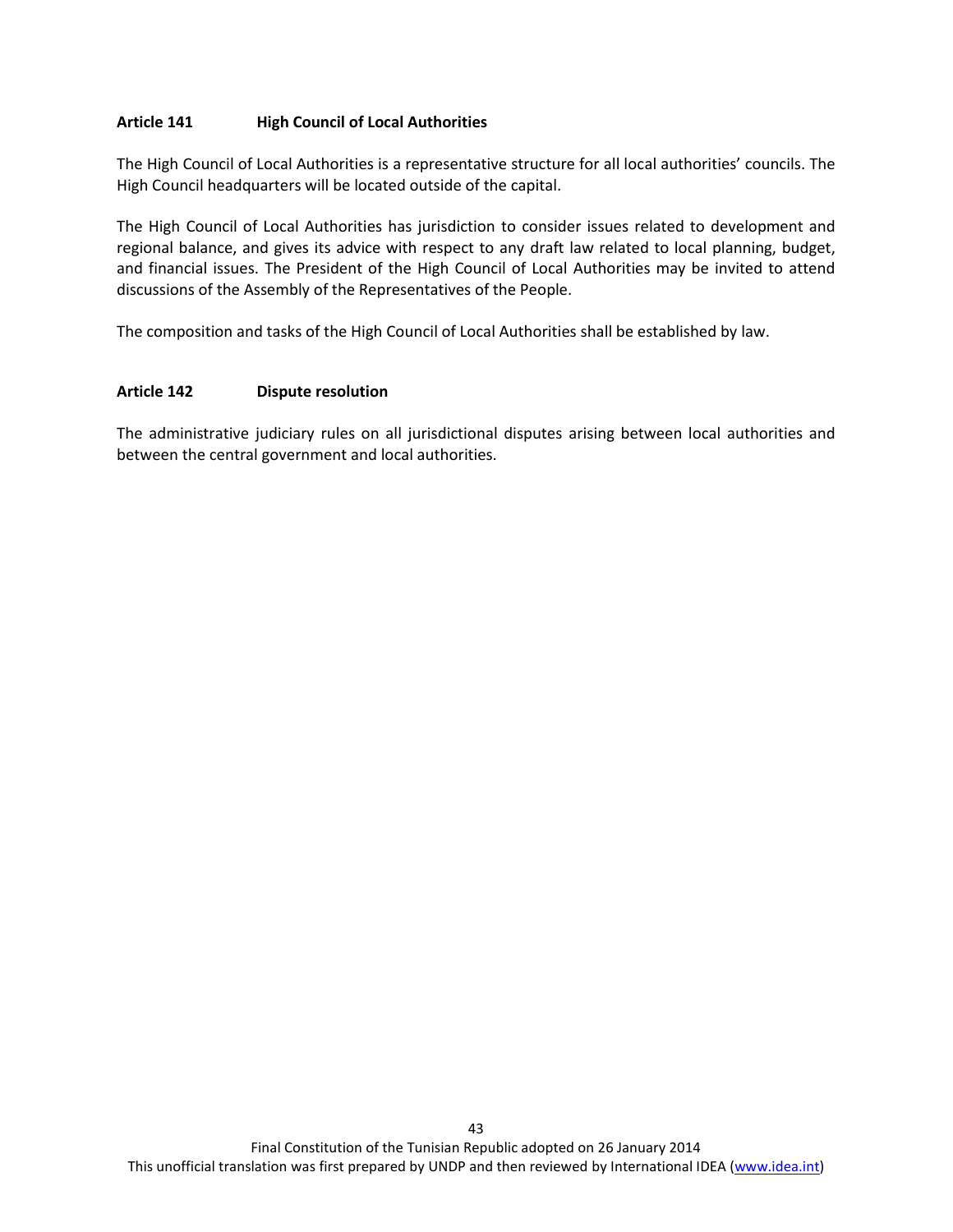## <span id="page-43-0"></span>**Title Eight – Amending the Constitution**

## <span id="page-43-1"></span>**Article 143 Initiation**

The President of the Republic, or a third of the members of the Assembly of the Representatives of the People, have the right to propose amending the Constitution. A proposition initiated by the President of the Republic shall have priority of consideration.

## <span id="page-43-2"></span>**Article 144 Procedure**

The Speaker of the Assembly of the Representatives of the People shall submit all propositions to amend the Constitution to the Constitutional Court to ensure that such propositions do not affect any provision that cannot be amended in accordance with this Constitution.

The Assembly of the Representatives of the People shall study the proposed amendment with a view to obtaining the approval of the absolute majority of the members on the principle of amendment.

The Constitution shall be amended upon the approval of two-thirds of the members of the Assembly of the Representatives of the People. After an amendment by two-thirds of the members of the Assembly has been approved, the President may submit the amendment to referendum in which case it will be adopted if it receives an absolute majority of votes cast.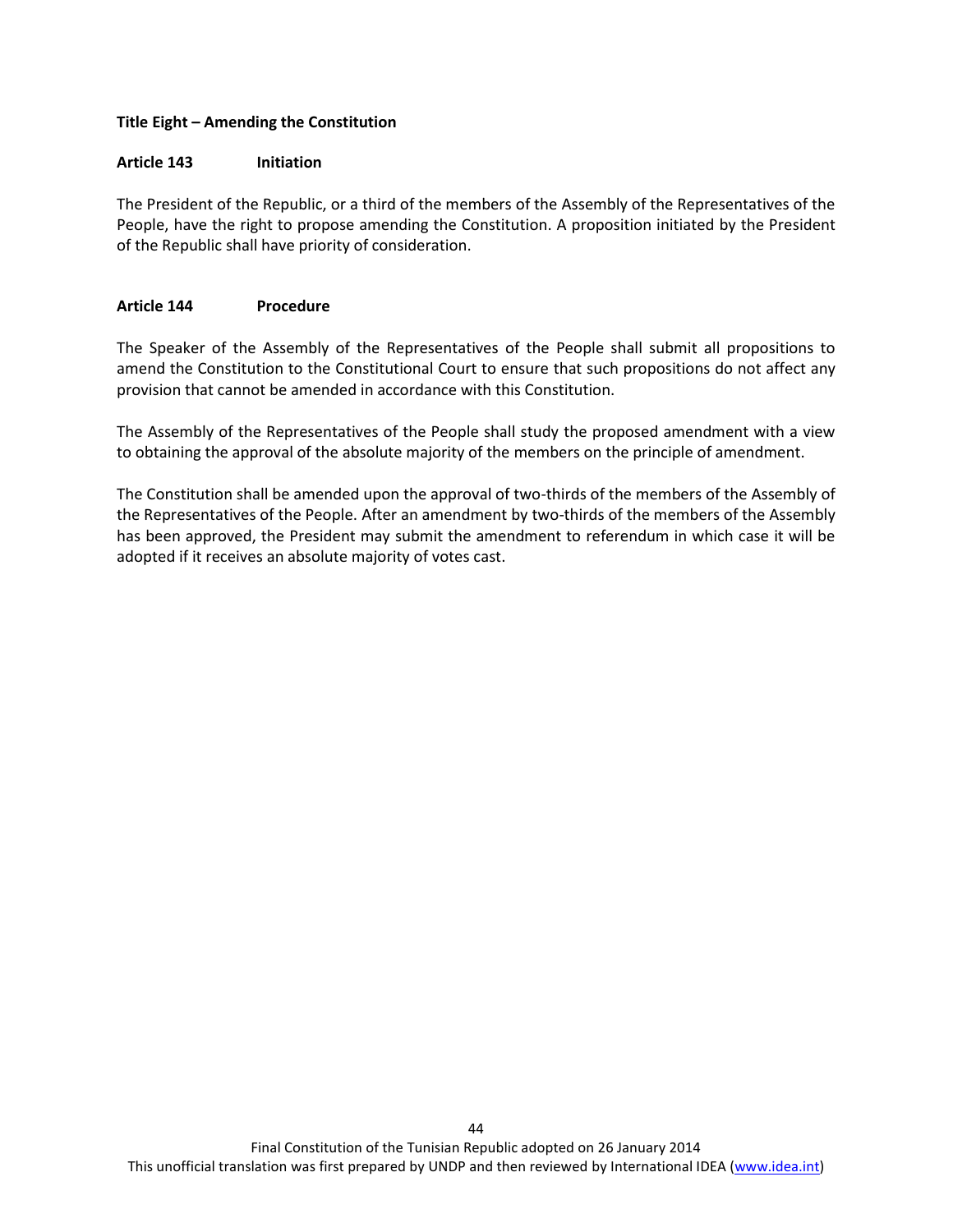### <span id="page-44-0"></span>**Title Nine – Final Provisions**

### <span id="page-44-1"></span>**Article 145 Preamble**

This Constitution's preamble is an integral part of the Constitution.

### <span id="page-44-2"></span>**Article 146 Constitution provision's indissoluble whole**

The Constitution's provisions shall be understood and interpreted in harmony, as in indissoluble whole.

### <span id="page-44-3"></span>**Article 147 Entry into force**

Within one week after the adoption of the Constitution in its entirety, in conformity with provisions of article 3 of the Constituent Law 6-2011 dated 16 December 2011, relative to the provisional organization of public powers, the National Constituent Assembly shall meet in extraordinary plenary session during which the Constitution is to be signed by the President of the Republic, the President of the National Constituent Assembly, and the Head of the Government.

The President of the National Constituent Assembly immediately orders its publication in a special edition of the Official Gazette of the Tunisian Republic. The Constitution enters into force immediately after its publication. The President of the National Constituent Assembly announces in advance the date of its publication.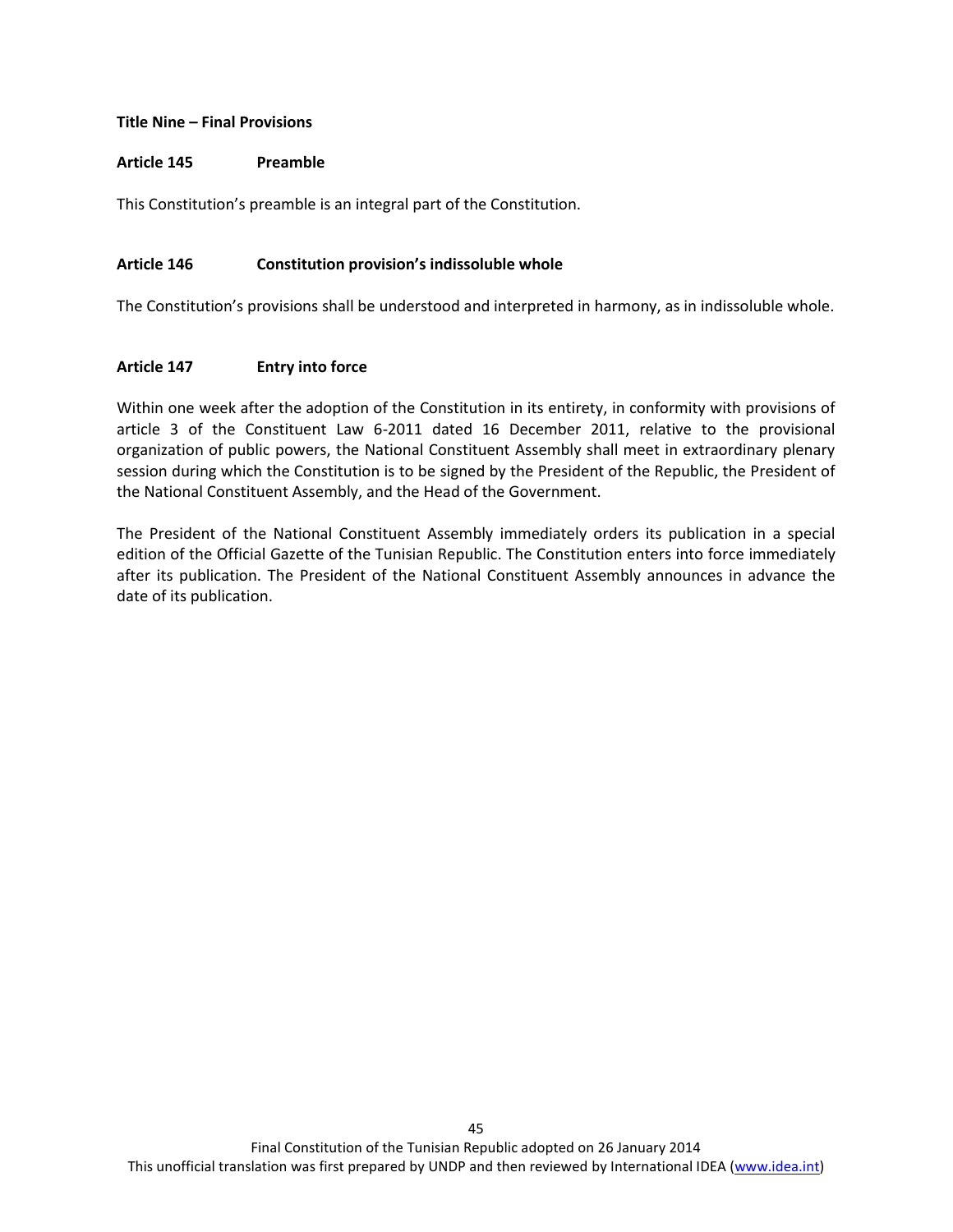### <span id="page-45-0"></span>**Title Ten – Transitional Provisions**

### <span id="page-45-1"></span>**Article 148 Provisions remaining in effect, entry into force**

1. Dispositions of articles 5, 6, 8, 15 and 16 of the Provisional Regulations of Public Powers remain in effect until the election of the Assembly of the Representatives of the People.

Dispositions of Article 4 of the Provisional Regulations of Public Powers remain in effect until the election of the Assembly of the Representatives of the People. Nevertheless, from the entry into force of the Constitution, no draft law presented by the deputies is admissible unless it relates to the electoral process, the transitional justice system or the bodies created by all the laws adopted by the National Constituent Assembly.

Dispositions of Articles 7, 9 to 14 and Article 26 of the Provisional Regulations of Public Powers remain in effect until the election of the President of the Republic according to the dispositions of Article 74 and after of the Constitution.

Provisions of Articles 17 through 20 of the Provisional Regulations of Public Powers remain in effect until the first government obtains confidence from the Assembly of the Representatives of the People.

The National Constituent Assembly continues to exercise its legislative, electoral and oversight powers established by the constituent law relating to the Provisional Regulations of Public Powers or by the laws in effect, until the election of the Assembly of the Representatives of the People.

- 2. The dispositions mentioned below enter into force as follows:
	- Dispositions of Title Three relating to the Legislative Authority, with the exception of Articles 53, 54, 55, as well as Part Two of Title Four concerning the government, enter into force from the date of the announcement of the definitive results of the first legislative elections;
	- With the exception of Articles 74 and 75, the dispositions of Part One of Title Four relating to the President of the Republic enter in force from the date of the announcement of the definitive results of the first direct presidential elections. Articles 74 and 75 enter into force only when the President of the Republic is elected directly;
	- With the exception of Articles 108 through 111, the dispositions of Part One of Title Five relating to the judicial, administrative, and financial judiciary enter into force after the creation of the Supreme Judicial Council;
	- With the exception of Article 118, the dispositions of Part Two of Title Five relating to the Constitutional Court enter into force upon the creation of the first Constitutional Court;
	- Dispositions of Title Six relating to the constitutional bodies enter into force after the election of the Assembly of the Representatives of the People;
	- Dispositions of Title Seven relating to local authorities enter into force as soon as the laws mentioned in the Title enter into force.
- 3. Presidential and legislative elections are organized in the period starting four months after the creation of the Higher Independent Elections Commission and, in any event, no later than the end of 2014.